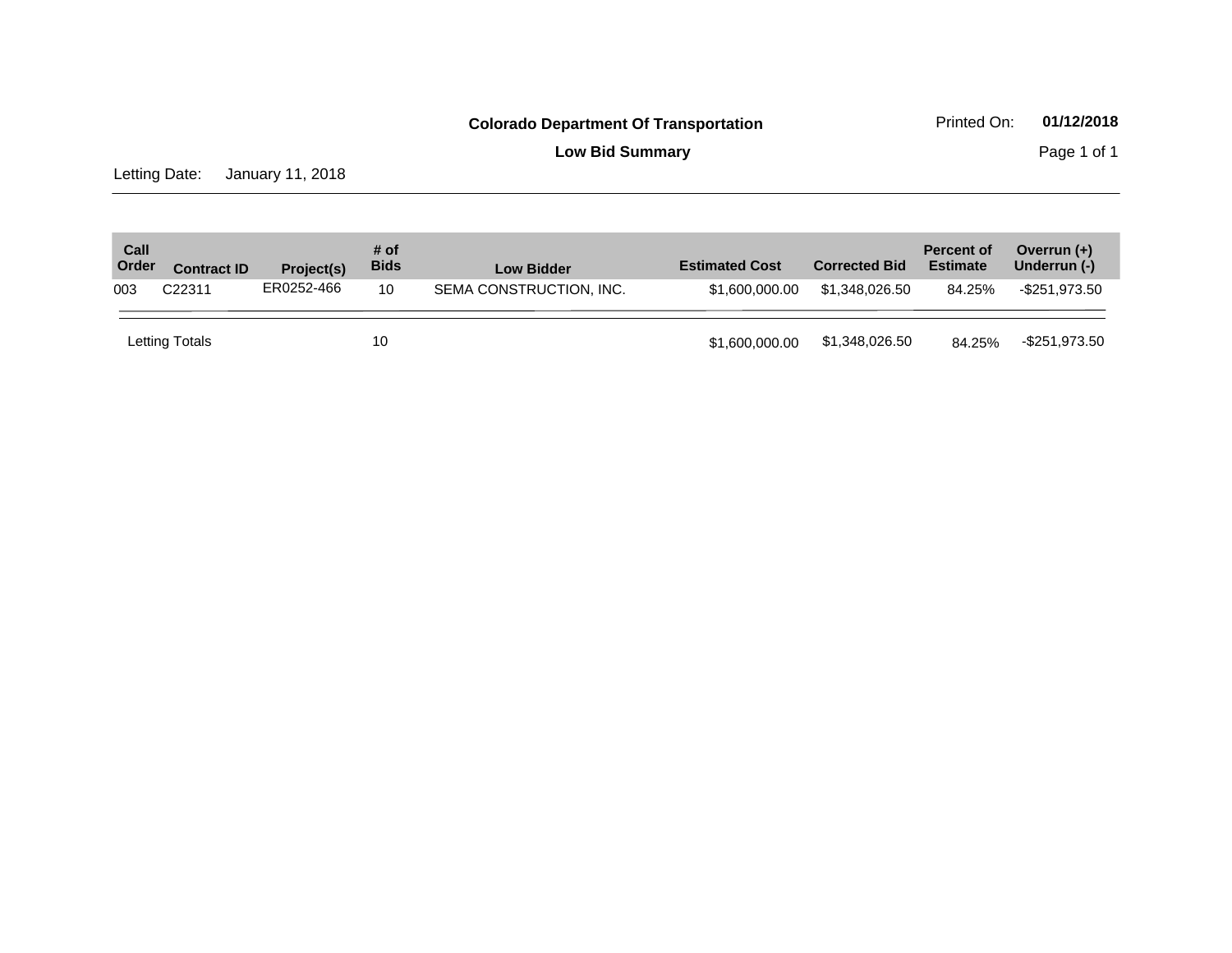|                                                                     |                                                                                                                                                                                  | <b>Colorado Department Of Transportation</b> | Printed On:                                                                              | 01/12/2018             |             |
|---------------------------------------------------------------------|----------------------------------------------------------------------------------------------------------------------------------------------------------------------------------|----------------------------------------------|------------------------------------------------------------------------------------------|------------------------|-------------|
|                                                                     |                                                                                                                                                                                  |                                              | <b>Vendor Ranking</b>                                                                    |                        | Page 1 of 2 |
| Letting No:                                                         | 20180111                                                                                                                                                                         | Contract ID:                                 | C <sub>22311</sub>                                                                       | Project(s): ER0252-466 |             |
| Letting Date:                                                       | January 11, 2018                                                                                                                                                                 | Region:                                      | 2                                                                                        |                        |             |
| Letting Time:                                                       | 10:00 AM                                                                                                                                                                         |                                              | Contract Time: 06/15/18 COMPLETION<br><b>DATE</b>                                        | Counties: EL PASO      |             |
| <b>Contract Description:</b>                                        | I-25 MP 155 MONUMENT CREEK BRANCH                                                                                                                                                |                                              |                                                                                          |                        |             |
| engineering best practices.                                         | This project's purpose is to restore the Monument Creek Branch after the 2013 using                                                                                              |                                              |                                                                                          |                        |             |
| Project activities include:<br>areas<br>-Seeding of disturbed areas | -Concrete box culvert and wingwall repairs<br>-Construction of concrete drop structures to prevent future failures<br>-Channel Armoring with boulders, riprap and grouted riprap |                                              | -Placement of embankment material to restore the Monument Branch channel and surrounding |                        |             |

| Rank | <b>Vendor ID</b> | <b>Vendor Name</b>                                         | <b>Total Bid</b> | <b>Percent Of</b><br><b>Low Bid</b> | <b>Percent Of</b><br><b>Estimate</b> |
|------|------------------|------------------------------------------------------------|------------------|-------------------------------------|--------------------------------------|
|      | 870A             | SEMA CONSTRUCTION, INC.                                    | \$1,348,026.50   | 100.00%                             | 84.25%                               |
| 2    | 169A             | LAWRENCE CONSTRUCTION COMPANY                              | \$1,383,058.22   | 102.60%                             | 86.44%                               |
| 3    | 795A             | HUDICK EXCAVATING, INC.                                    | \$1,570,747.90   | 116.52%                             | 98.17%                               |
| 0    | -EST-            | <b>Engineer's Estimate</b>                                 | \$1,600,000.00   | 118.69%                             | 100.00%                              |
| 4    | 232A             | AMERICAN CIVIL CONSTRUCTORS, LLC. dba ACC Mountain<br>West | \$1,643,025.00   | 121.88%                             | 102.69%                              |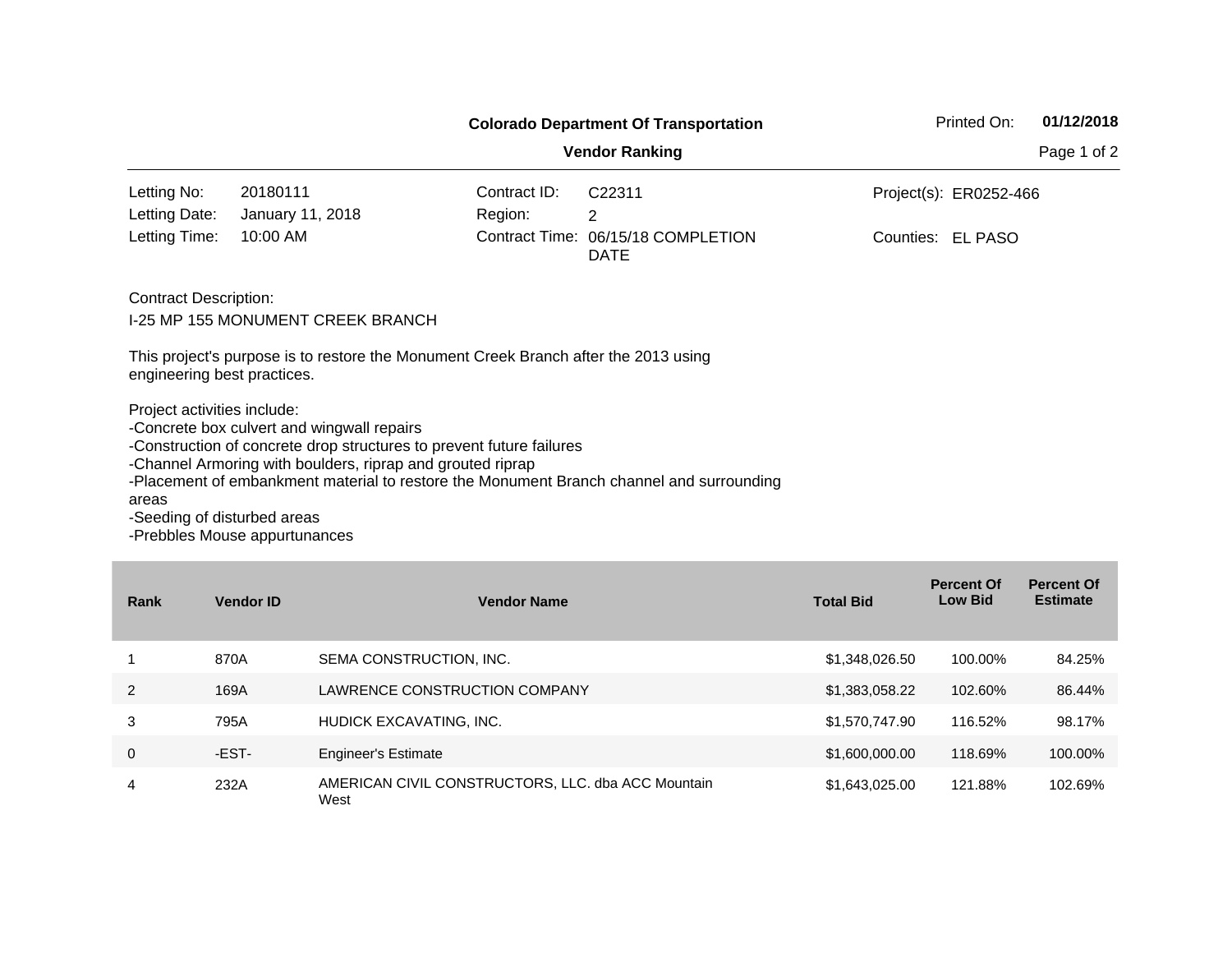|                                              |                                                                                             |                                                                                                                                                                                  | <b>Colorado Department Of Transportation</b> |                                                                                          | Printed On:                         | 01/12/2018                           |             |  |  |  |  |
|----------------------------------------------|---------------------------------------------------------------------------------------------|----------------------------------------------------------------------------------------------------------------------------------------------------------------------------------|----------------------------------------------|------------------------------------------------------------------------------------------|-------------------------------------|--------------------------------------|-------------|--|--|--|--|
|                                              |                                                                                             |                                                                                                                                                                                  |                                              | <b>Vendor Ranking</b>                                                                    |                                     |                                      | Page 2 of 2 |  |  |  |  |
| Letting No:                                  | 20180111                                                                                    |                                                                                                                                                                                  | Contract ID:                                 | C22311                                                                                   |                                     | Project(s): ER0252-466               |             |  |  |  |  |
| Letting Date:                                | January 11, 2018                                                                            |                                                                                                                                                                                  | Region:                                      | $\overline{2}$                                                                           |                                     |                                      |             |  |  |  |  |
| Letting Time:                                | 10:00 AM                                                                                    |                                                                                                                                                                                  |                                              | Contract Time: 06/15/18 COMPLETION<br><b>DATE</b>                                        |                                     | Counties: EL PASO                    |             |  |  |  |  |
|                                              | <b>Contract Description:</b><br><b>I-25 MP 155 MONUMENT CREEK BRANCH</b>                    |                                                                                                                                                                                  |                                              |                                                                                          |                                     |                                      |             |  |  |  |  |
|                                              | engineering best practices.                                                                 | This project's purpose is to restore the Monument Creek Branch after the 2013 using                                                                                              |                                              |                                                                                          |                                     |                                      |             |  |  |  |  |
| areas                                        | Project activities include:<br>-Seeding of disturbed areas<br>-Prebbles Mouse appurtunances | -Concrete box culvert and wingwall repairs<br>-Construction of concrete drop structures to prevent future failures<br>-Channel Armoring with boulders, riprap and grouted riprap |                                              | -Placement of embankment material to restore the Monument Branch channel and surrounding |                                     |                                      |             |  |  |  |  |
| Rank                                         | <b>Vendor ID</b>                                                                            | <b>Vendor Name</b>                                                                                                                                                               |                                              | <b>Total Bid</b>                                                                         | <b>Percent Of</b><br><b>Low Bid</b> | <b>Percent Of</b><br><b>Estimate</b> |             |  |  |  |  |
| 5<br>279A<br>TEZAK HEAVY EQUIPMENT CO., INC. |                                                                                             |                                                                                                                                                                                  |                                              |                                                                                          | \$1,712,951.61                      | 127.07%                              | 107.06%     |  |  |  |  |
| 6                                            | 1282A                                                                                       | AMERICAN WEST CONSTRUCTION, LLC                                                                                                                                                  |                                              | \$1,894,735.25                                                                           | 140.56%                             | 118.42%                              |             |  |  |  |  |

7 1086A STRUCTURES, INC. \$1,930,042.03 143.18% 120.63%

8 617A ESCO CONSTRUCTION CO. \$1,990,227.75 647.64% 124.39% 9 160A KIRKLAND CONSTRUCTION, L.L.L.P. \$1,999,457.25 148.32% 124.97% 10 1273A ROCK and CO. 20 178.55% 150.43%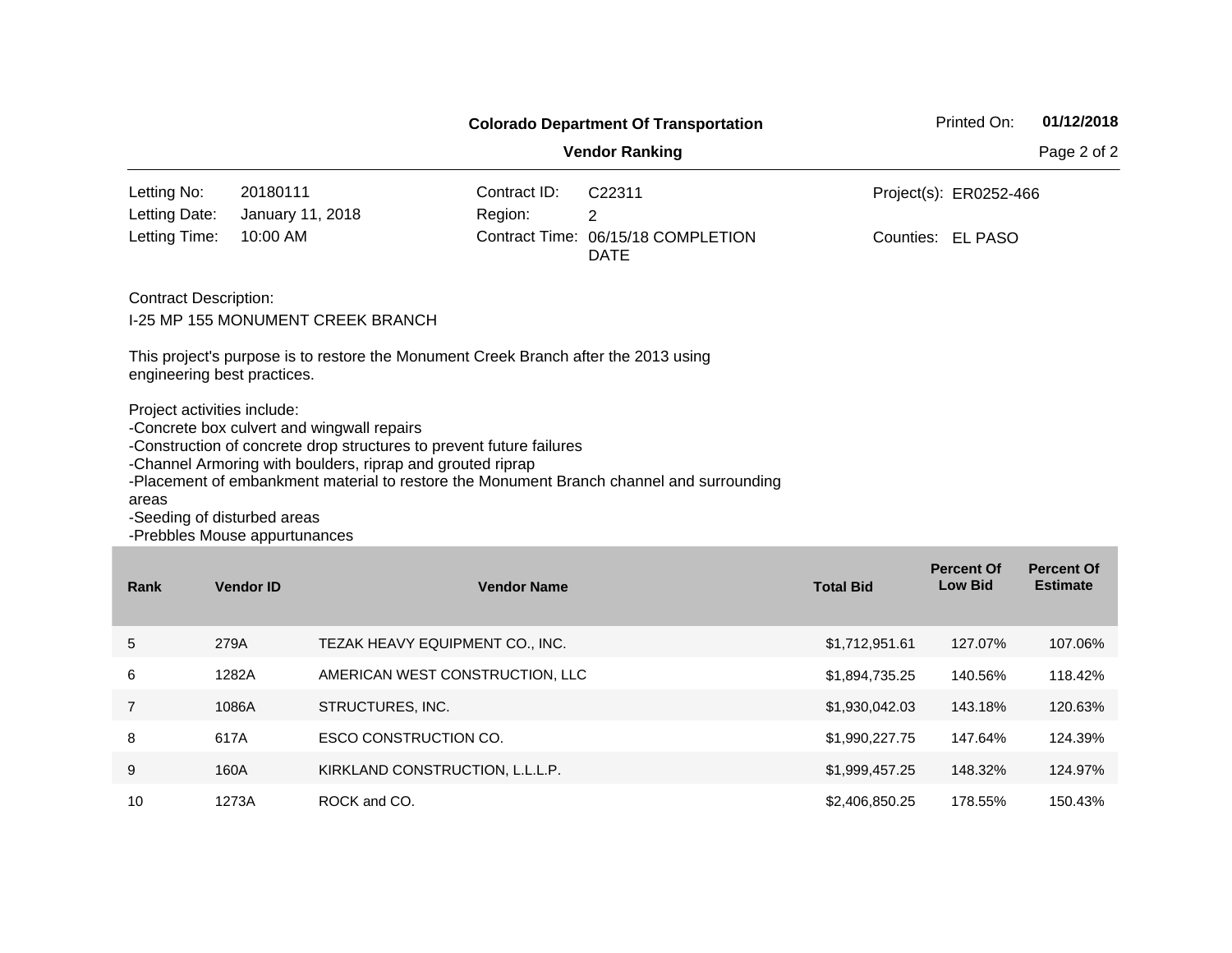| <b>Tabulation of Bids</b>                     |      |                      |                                                   |                         |           |             |                                           |                     |                                               |                    |                                                        | Page 1 of 20       |  |
|-----------------------------------------------|------|----------------------|---------------------------------------------------|-------------------------|-----------|-------------|-------------------------------------------|---------------------|-----------------------------------------------|--------------------|--------------------------------------------------------|--------------------|--|
| Letting No:<br>Letting Date:<br>Letting Time: |      | 20180111<br>10:00 AM | January 11, 2018                                  | Contract ID:<br>Region: |           | C22311<br>2 |                                           |                     | Counties: EL PASO                             |                    |                                                        |                    |  |
|                                               |      |                      |                                                   |                         |           |             | $(0)$ -EST-<br><b>Engineer's Estimate</b> |                     | (1) 870A<br><b>SEMA CONSTRUCTION,</b><br>INC. |                    | (2) 169A<br><b>LAWRENCE</b><br><b>CONSTRUCTION CO.</b> |                    |  |
| <b>Item Code</b>                              |      | <b>Description</b>   |                                                   |                         |           | Quantity    | <b>Unit Price</b>                         | <b>Amount</b>       | <b>Unit Price</b>                             | <b>Amount</b>      | <b>Unit Price</b>                                      | Amount             |  |
| <b>SECTION:</b>                               | 0001 |                      | <b>ROADWAY</b>                                    |                         |           |             |                                           |                     |                                               | LCC:               |                                                        |                    |  |
| 201-00001 Clearing and Grubbing               |      |                      |                                                   |                         |           | 5.000 ACRE  | 5,000.00000                               | 25,000.00           | 6,000.00000                                   | 30,000.00          | 3,164.31000                                            | 15,821.55          |  |
| 202-00010 Removal of Tree                     |      |                      |                                                   |                         |           | 32.000 EACH |                                           | 400.00000 12,800.00 | 220.00000                                     | 7,040.00           | 427.59000                                              | 13,682.88          |  |
|                                               |      |                      | 202-00023 Removal of Embankment Protector Type 3  |                         |           | 1.000 EACH  | 1,200.00000                               | 1,200.00            | 1,500.00000                                   | 1,500.00           | 1,007.81000                                            | 1,007.81           |  |
| 202-00037 Removal of End Section              |      |                      |                                                   |                         |           | 2.000 EACH  | 500.00000                                 | 1,000.00            | 150.00000                                     | 300.00             | 464.57000                                              | 929.14             |  |
| 202-00150 Removal of Wall                     |      |                      |                                                   |                         |           | 4.000 EACH  | 2,500.00000                               | 10,000.00           | 5,000.00000 20,000.00                         |                    | 2,818.04000                                            | 11,272.16          |  |
|                                               |      |                      | 202-01130 Removal of Guardrail Type 3             |                         | 550.000   | LF          | 5.00000                                   | 2,750.00            | 5.00000                                       | 2,750.00           | 6.83000                                                | 3,756.50           |  |
| 202-04002 Clean Culvert                       |      |                      |                                                   |                         |           | 4.000 EACH  | 1,500.00000                               | 6,000.00            | 1,500.00000                                   | 6,000.00           | 2,467.38000                                            | 9,869.52           |  |
|                                               |      |                      | 203-00060 Embankment Material (Complete In Place) |                         | 6,495.000 | CY          |                                           | 20.00000 129,900.00 |                                               | 14.00000 90,930.00 | 14.98000                                               | 97,295.10          |  |
| 203-00100 Muck Excavation                     |      |                      |                                                   |                         | 995.000   | CY          |                                           | 40.00000 39,800.00  |                                               | 11.00000 10.945.00 | 31.25000                                               | 31,093.75          |  |
| 206-00000 Structure Excavation                |      |                      |                                                   |                         | 1,535.000 | <b>CY</b>   | 40.00000                                  | 61,400.00           | 5.50000                                       | 8,442.50           | 12.25000                                               | 18,803.75          |  |
| 206-00065 Structure Backfill (Flow-Fill)      |      |                      |                                                   |                         | 39.000    | <b>CY</b>   | 200.00000                                 | 7,800.00            | 220.00000                                     | 8,580.00           | 194.17000                                              | 7,572.63           |  |
| 206-00100 Structure Backfill (Class 1)        |      |                      |                                                   |                         | 1,485.000 | <b>CY</b>   |                                           | 40.00000 59,400.00  |                                               | 45.00000 66,825.00 | 30.92000                                               | 45,916.20          |  |
| 206-00510 Filter Material (Class A)           |      |                      |                                                   |                         | 165.000   | CY          |                                           | 95.00000 15,675.00  |                                               | 82.00000 13,530.00 |                                                        | 64.07000 10,571.55 |  |
| 206-01781 Shoring (Area 1)                    |      |                      |                                                   |                         | 1.000     | L SI        | 50,000.00000 50,000.00                    |                     | 17,500.00000 17,500.00                        |                    | 37,699.08000 37,699.08                                 |                    |  |
|                                               |      |                      |                                                   |                         |           |             |                                           |                     |                                               |                    |                                                        |                    |  |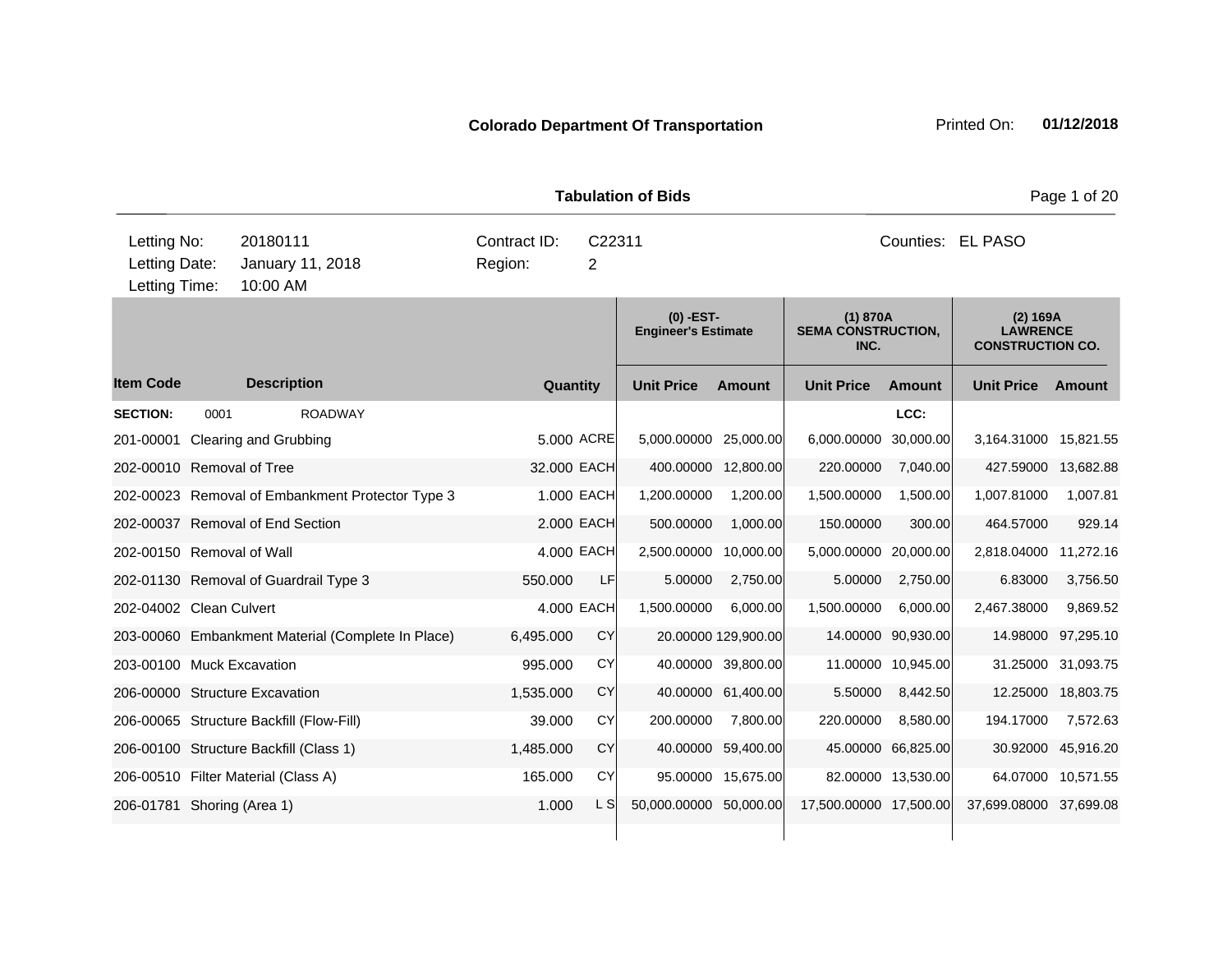|                                               |             |                                            |                                                    |                         |                          | <b>Tabulation of Bids</b>               |                     | Page 2 of 20                                  |                     |                                                        |               |  |
|-----------------------------------------------|-------------|--------------------------------------------|----------------------------------------------------|-------------------------|--------------------------|-----------------------------------------|---------------------|-----------------------------------------------|---------------------|--------------------------------------------------------|---------------|--|
| Letting No:<br>Letting Date:<br>Letting Time: |             | 20180111<br>January 11, 2018<br>10:00 AM   |                                                    | Contract ID:<br>Region: | C22311<br>$\overline{2}$ |                                         |                     |                                               |                     | Counties: EL PASO                                      |               |  |
|                                               |             |                                            |                                                    |                         |                          | (0) -EST-<br><b>Engineer's Estimate</b> |                     | (1) 870A<br><b>SEMA CONSTRUCTION,</b><br>INC. |                     | (2) 169A<br><b>LAWRENCE</b><br><b>CONSTRUCTION CO.</b> |               |  |
| <b>Item Code</b>                              |             | <b>Description</b>                         |                                                    | Quantity                |                          | <b>Unit Price</b>                       | <b>Amount</b>       | <b>Unit Price</b>                             | <b>Amount</b>       | <b>Unit Price</b>                                      | <b>Amount</b> |  |
| <b>SECTION:</b>                               | 0001        | <b>ROADWAY</b>                             |                                                    |                         |                          |                                         |                     |                                               | LCC:                |                                                        |               |  |
| 206-01782 Shoring (Area 2)                    |             |                                            |                                                    | 1.000                   | L SI                     | 20,000.00000 20,000.00                  |                     | 17,500.00000 17,500.00                        |                     | 37,699.08000                                           | 37,699.08     |  |
| 207-00205 Topsoil                             |             |                                            |                                                    | 2,296.000               | CY                       |                                         | 24.00000 55,104.00  |                                               | 10.00000 22,960.00  | 7.84000                                                | 18,000.64     |  |
|                                               |             | 207-00310 Stockpile Wetland Topsoil        |                                                    | 380.000                 | CY                       | 10.00000                                | 3,800.00            | 11.00000                                      | 4,180.00            | 37.90000                                               | 14,402.00     |  |
|                                               |             | 208-00008 Erosion Log Type 2 (12 Inch)     |                                                    | 2,500.000               | LF                       | 7.00000                                 | 17,500.00           |                                               | 5.00000 12,500.00   | 4.22000                                                | 10,550.00     |  |
| 208-00041 Rock Check Dam                      |             |                                            |                                                    |                         | 4.000 EACH               | 500.00000                               | 2,000.00            | 720.00000                                     | 2,880.00            | 85.88000                                               | 343.52        |  |
|                                               |             | 208-00045 Concrete Washout Structure       |                                                    |                         | 2.000 EACH               | 1,500.00000                             | 3,000.00            | 910.00000                                     | 1,820.00            | 1,016.39000                                            | 2,032.78      |  |
| 208-00070 Vehicle Tracking Pad                |             |                                            |                                                    |                         | 3.000 EACH               | 2,100.00000                             | 6,300.00            | 3,100.00000                                   | 9,300.00            | 3,588.45000                                            | 10,765.35     |  |
|                                               |             |                                            | 208-00103 Removal and Disposal of Sediment (Labor) | 250.000 HOUR            |                          |                                         | 40.00000 10,000.00  | 37.00000                                      | 9,250.00            | 112.85000 28,212.50                                    |               |  |
|                                               | (Equipment) | 208-00105 Removal and Disposal of Sediment |                                                    | 250.000 HOUR            |                          |                                         | 120.00000 30,000.00 |                                               | 110.00000 27,500.00 | 103.09000 25,772.50                                    |               |  |
|                                               |             | 208-00106 Sweeping (Sediment Removal)      |                                                    | 160.000 HOUR            |                          |                                         | 160.00000 25,600.00 |                                               | 170.00000 27,200.00 | 174.80000                                              | 27,968.00     |  |
|                                               |             | 208-00207 Erosion Control Management       |                                                    | 60.000                  | DAY                      |                                         | 230.00000 13,800.00 | 48.00000                                      | 2,880.00            | 212.64000                                              | 12,758.40     |  |
| 212-00006 Seeding (Native)                    |             |                                            |                                                    |                         | 4.300 ACRE               | 780.00000                               | 3,354.00            | 800.00000                                     | 3,440.00            | 930.53000                                              | 4,001.28      |  |
| 212-00028 Seeding (Wetlands)                  |             |                                            |                                                    |                         | 0.100 ACRE               | 3,000.00000                             | 300.00              | 11,500.00000                                  | 1,150.00            | 4,178.77000                                            | 417.88        |  |
| 212-00032 Soil Conditioning                   |             |                                            |                                                    |                         | 4.300 ACRE               | 4,000.00000 17,200.00                   |                     | 2,500.00000 10,750.00                         |                     | 2,736.69000 11,767.77                                  |               |  |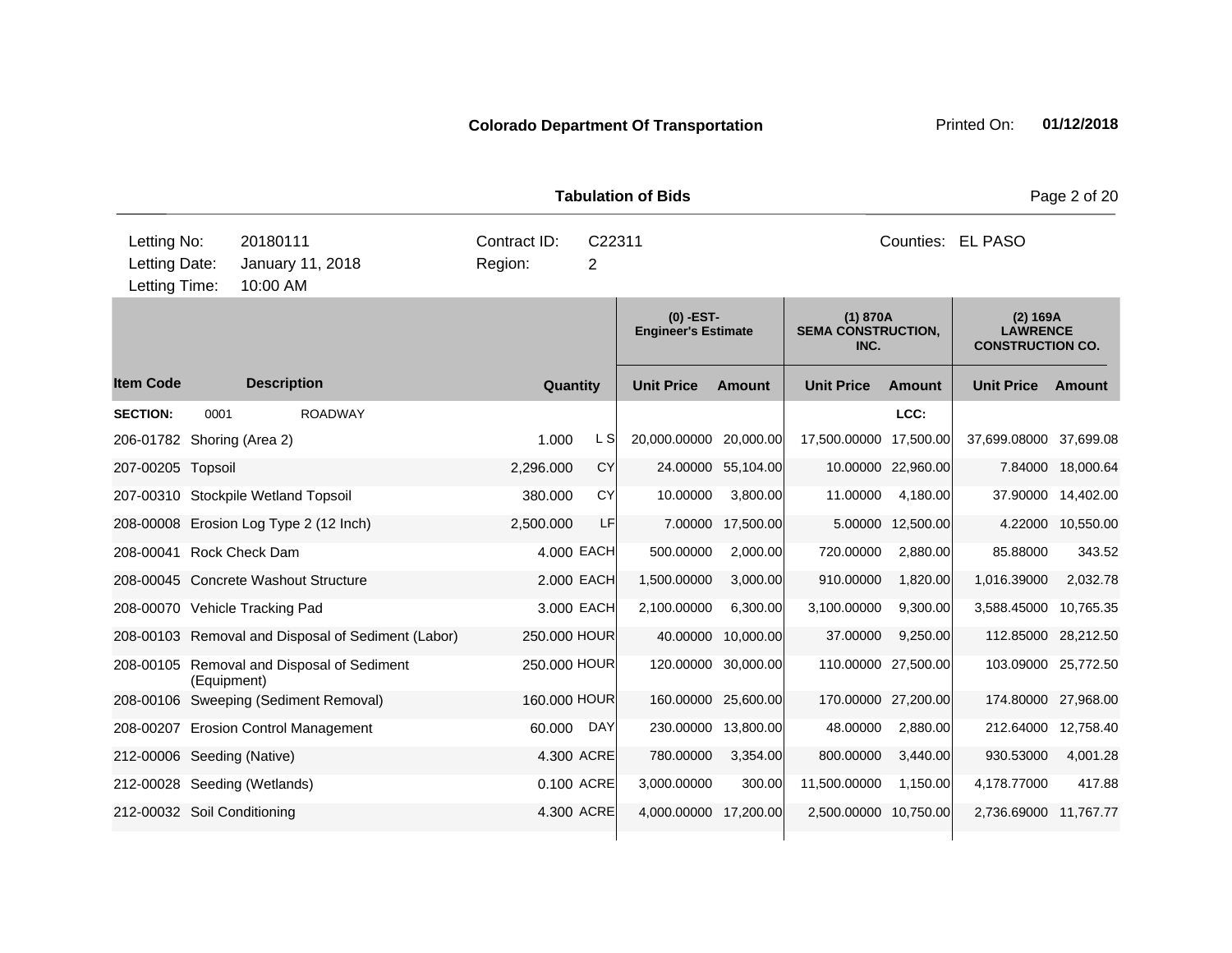|                 |                                   |                                                     |              |                | TADUIAUUH UL DIUS                         |                      |                                               |                      |                                                        | Faye o UI ZU         |
|-----------------|-----------------------------------|-----------------------------------------------------|--------------|----------------|-------------------------------------------|----------------------|-----------------------------------------------|----------------------|--------------------------------------------------------|----------------------|
| Letting No:     | 20180111                          |                                                     | Contract ID: | C22311         |                                           |                      |                                               |                      | Counties: EL PASO                                      |                      |
| Letting Date:   |                                   | January 11, 2018                                    | Region:      | $\overline{2}$ |                                           |                      |                                               |                      |                                                        |                      |
| Letting Time:   | 10:00 AM                          |                                                     |              |                |                                           |                      |                                               |                      |                                                        |                      |
|                 |                                   |                                                     |              |                | $(0)$ -EST-<br><b>Engineer's Estimate</b> |                      | (1) 870A<br><b>SEMA CONSTRUCTION,</b><br>INC. |                      | (2) 169A<br><b>LAWRENCE</b><br><b>CONSTRUCTION CO.</b> |                      |
| ltem Code       |                                   | <b>Description</b>                                  |              | Quantity       | <b>Unit Price</b>                         | <b>Amount</b>        | <b>Unit Price</b>                             | <b>Amount</b>        | <b>Unit Price</b>                                      | Amount               |
| <b>SECTION:</b> | 0001                              | <b>ROADWAY</b>                                      |              |                |                                           |                      |                                               | LCC:                 |                                                        |                      |
|                 |                                   | 213-00004 Mulching (Weed Free Straw)                |              | 4.300 ACRE     | 650.00000                                 | 2,795.00             | 840.00000                                     | 3,612.00             | 693.73000                                              | 2,983.04             |
|                 | 213-00061 Mulch Tackifier         |                                                     | 427.000      | <b>LB</b>      | 4.00000                                   | 1,708.00             | 2.50000                                       | 1,067.50             | 3.77000                                                | 1,609.79             |
|                 |                                   | 213-00705 Landscape Boulder (Special)               | 401.000 EACH |                | 200.00000                                 | 80,200.00            |                                               | 250.00000 100,250.00 |                                                        | 266.76000 106,970.76 |
|                 |                                   | 214-00210 Deciduous Tree (1 Inch Caliper)           |              | 20.000 EACH    | 200.00000                                 | 4,000.00             | 380.00000                                     | 7,600.00             |                                                        | 793.15000 15,863.00  |
|                 |                                   | 214-00504 Evergreen Tree (4 Foot) (Ball and Burlap) |              | 12.000 EACH    | 600.00000                                 | 7,200.00             | 550.00000                                     | 6,600.00             |                                                        | 902.40000 10,828.80  |
|                 | 214-01010 Brush Layer Cutting     |                                                     | 300,000 EACH |                | 4.00000                                   | 1,200.00             | 5.50000                                       | 1,650.00             | 3.55000                                                | 1,065.00             |
|                 |                                   | 216-00303 Turf Reinforcement Mat (Class 3)          | 250.000      | <b>SY</b>      | 14.00000                                  | 3,500.00             | 9.00000                                       | 2,250.00             | 9.56000                                                | 2,390.00             |
|                 | 506-00030 Grouted Riprap          |                                                     | 243.000      | <b>CY</b>      |                                           | 200.00000 48,600.00  |                                               | 150.00000 36,450.00  | 181.07000                                              | 44,000.01            |
|                 | 506-00212 Riprap (12 Inch)        |                                                     | 498,000      | CY             |                                           | 125.00000 62,250.00  |                                               | 94.00000 46,812.00   | 78.28000                                               | 38,983.44            |
|                 | 506-00412 Soil Riprap (12 Inch)   |                                                     | 951.000      | <b>CY</b>      |                                           | 185.00000 175,935.00 |                                               | 83.00000 78,933.00   |                                                        | 86.31000 82,080.81   |
|                 | 518-00106 Waterstop (6 Inch)      |                                                     | 38.000       | LF             | 75.00000                                  | 2,850.00             | 14.00000                                      | 532.00               | 11.10000                                               | 421.80               |
|                 |                                   | 601-03030 Concrete Class D (Box Culvert)            | 321.000      | <b>CY</b>      |                                           | 500.00000 160,500.00 |                                               | 740.00000 237,540.00 |                                                        | 601.37000 193,039.77 |
|                 | 601-03050 Concrete Class D (Wall) |                                                     | 63.000       | CY             |                                           | 800.00000 50,400.00  |                                               | 850.00000 53,550.00  |                                                        | 543.12000 34,216.56  |
|                 | 602-00000 Reinforcing Steel       |                                                     | 37,885.000   | LB             |                                           | 0.85000 32,202.25    |                                               | 0.90000 34,096.50    |                                                        | 0.95000 35,990.75    |

**Tabulation of Bids** Page 3 of 20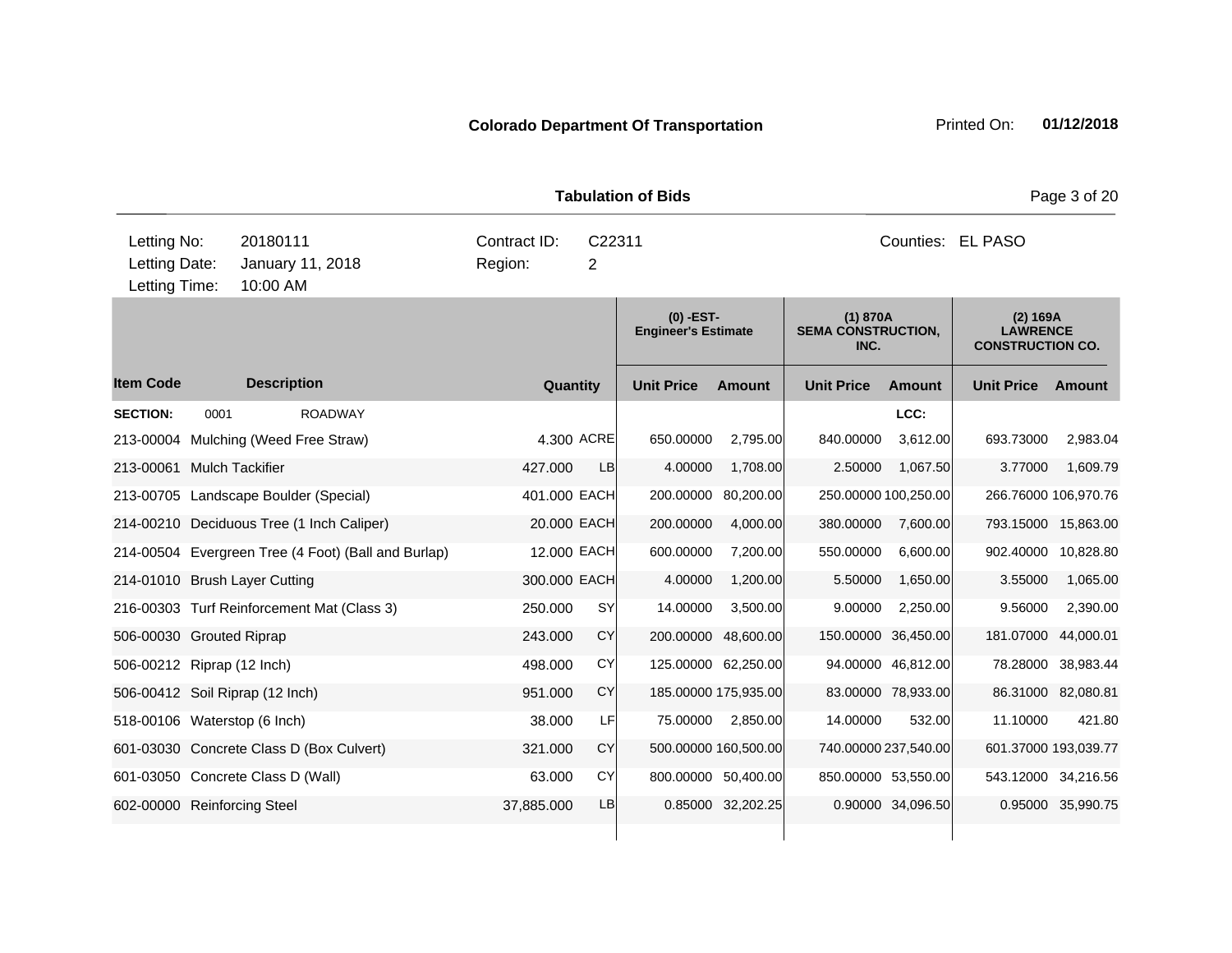|                                               |                                          |                               |                                                     |                         |             | <b>Tabulation of Bids</b>                 |                     | Page 4 of 20                                  |                     |                                                        |               |  |
|-----------------------------------------------|------------------------------------------|-------------------------------|-----------------------------------------------------|-------------------------|-------------|-------------------------------------------|---------------------|-----------------------------------------------|---------------------|--------------------------------------------------------|---------------|--|
| Letting No:<br>Letting Date:<br>Letting Time: | 20180111<br>January 11, 2018<br>10:00 AM |                               |                                                     | Contract ID:<br>Region: | C22311<br>2 |                                           |                     | Counties: EL PASO                             |                     |                                                        |               |  |
|                                               |                                          |                               |                                                     |                         |             | $(0)$ -EST-<br><b>Engineer's Estimate</b> |                     | (1) 870A<br><b>SEMA CONSTRUCTION,</b><br>INC. |                     | (2) 169A<br><b>LAWRENCE</b><br><b>CONSTRUCTION CO.</b> |               |  |
| <b>Item Code</b>                              |                                          | <b>Description</b>            |                                                     |                         | Quantity    | <b>Unit Price</b>                         | <b>Amount</b>       | <b>Unit Price</b>                             | <b>Amount</b>       | <b>Unit Price</b>                                      | <b>Amount</b> |  |
| <b>SECTION:</b>                               | 0001                                     |                               | <b>ROADWAY</b>                                      |                         |             |                                           |                     |                                               | LCC:                |                                                        |               |  |
| 603-50015 15 Inch Plastic Pipe                |                                          |                               |                                                     | 43.000                  | LF          | 120.00000                                 | 5,160.00            | 77.00000                                      | 3,311.00            | 92.92000                                               | 3,995.56      |  |
| 604-39000 Manhole Special                     |                                          |                               |                                                     |                         | 1.000 EACH  | 15,000.00000                              | 15,000.00           | 590.00000                                     | 590.00              | 20,936.94000                                           | 20,936.94     |  |
|                                               |                                          |                               | 606-00301 Guardrail Type 3 (6-3 Post Spacing)       | 550.000                 | LF          |                                           | 25.50000 14,025.00  |                                               | 27.00000 14,850.00  | 34.96000                                               | 19,228.00     |  |
| 606-01340 End Anchorage Type 3D               |                                          |                               |                                                     |                         | 1.000 EACH  | 1,500.00000                               | 1,500.00            | 1,700.00000                                   | 1,700.00            | 1,529.48000                                            | 1,529.48      |  |
| 606-02003 End Anchorage (Nonflared)           |                                          |                               |                                                     |                         | 1.000 EACH  | 2,000.00000                               | 2,000.00            | 3,400.00000                                   | 3,400.00            | 3,823.71000                                            | 3,823.71      |  |
| 607-11525 Fence (Plastic)                     |                                          |                               |                                                     | 500.000                 | LF          | 3.50000                                   | 1,750.00            | 2.60000                                       | 1,300.00            | 2.64000                                                | 1,320.00      |  |
| 609-60011 Curb Type 6 (Section M)             |                                          |                               |                                                     | 605.000                 | LF          |                                           | 20.00000 12,100.00  | 10.00000                                      | 6,050.00            | 25.00000                                               | 15,125.00     |  |
|                                               |                                          |                               | 615-00030 Embankment Protector Type 3               |                         | 1.000 EACH  | 1,500.00000                               | 1,500.00            | 1,200.00000                                   | 1,200.00            | 2,283.18000                                            | 2,283.18      |  |
| 620-00020 Sanitary Facility                   |                                          |                               |                                                     |                         | 1.000 EACH  | 5,000.00000                               | 5,000.00            | 910.00000                                     | 910.00              | 1,530.00000                                            | 1,530.00      |  |
|                                               | In Place)                                |                               | 624-27037 36 Inch Drainage Pipe (Class 7) (Complete | 250.000                 | LF          | 125.00000                                 | 31,250.00           |                                               | 99.00000 24,750.00  | 117.42000                                              | 29,355.00     |  |
| 624-27049                                     | In Place)                                |                               | 48 Inch Drainage Pipe (Class 7) (Complete           | 172.000                 | LF          |                                           | 200.00000 34,400.00 |                                               | 150.00000 25,800.00 | 149.41000                                              | 25,698.52     |  |
| 625-00000                                     |                                          | <b>Construction Surveying</b> |                                                     | 1.000                   | L S         | 50,000.00000 50,000.00                    |                     | 25,000.00000 25,000.00                        |                     | 10,924.89000 10,924.89                                 |               |  |
| 626-00000 Mobilization                        |                                          |                               |                                                     | 1.000                   | L S         | 85,941.75000 85,941.75                    |                     |                                               |                     | 133,000.00000 133,000.00 113,240.41000 113,240.41      |               |  |
| 630-00007 Traffic Control Inspection          |                                          |                               |                                                     | 30.000                  | <b>DAY</b>  | 255.00000                                 | 7,650.00            | 120.00000                                     | 3,600.00            | 109.25000                                              | 3,277.50      |  |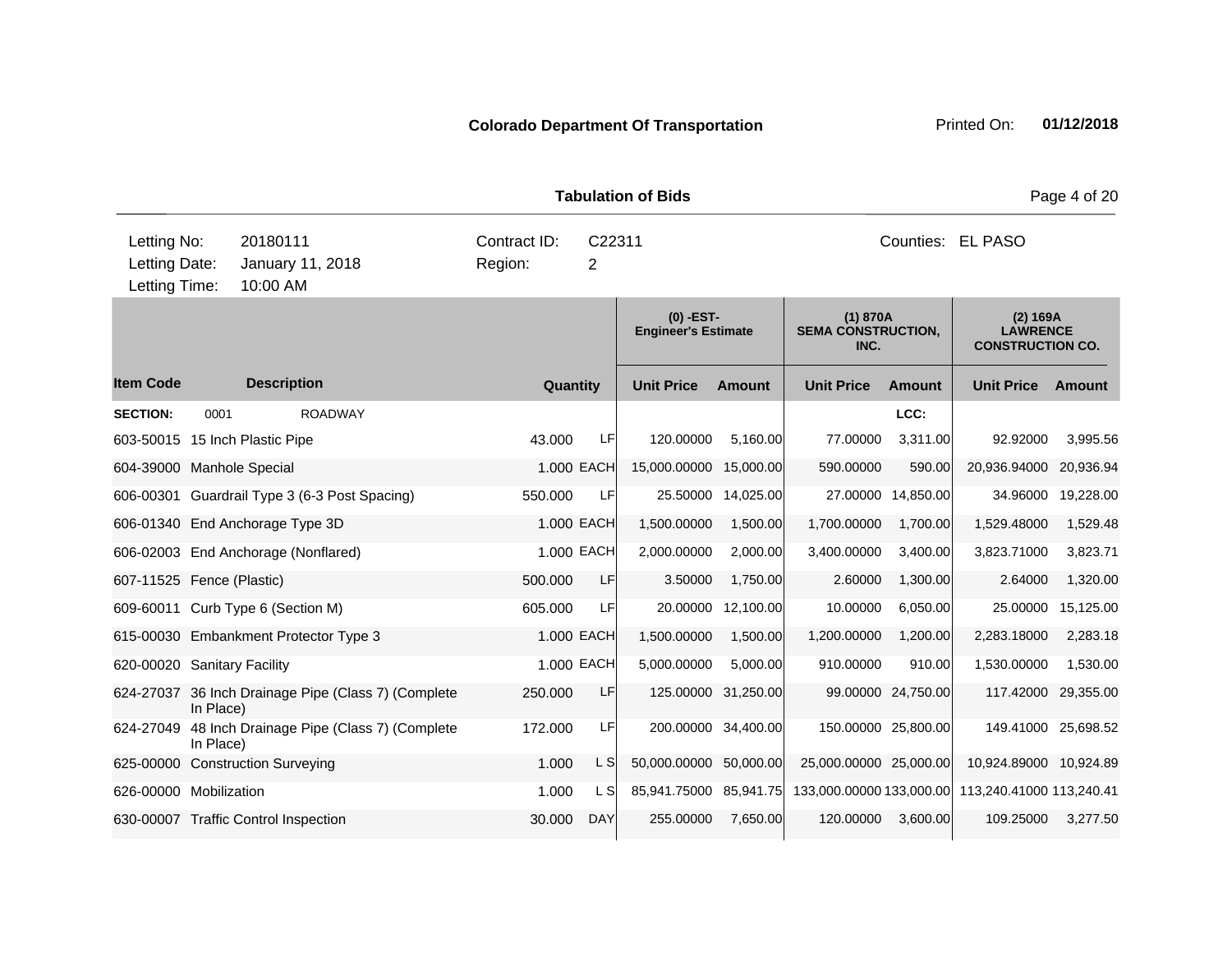|                                               |                              |                                                                          |                         |             | <b>Tabulation of Bids</b>                 |                |                                               |                |                                                        | Page 5 of 20   |
|-----------------------------------------------|------------------------------|--------------------------------------------------------------------------|-------------------------|-------------|-------------------------------------------|----------------|-----------------------------------------------|----------------|--------------------------------------------------------|----------------|
| Letting No:<br>Letting Date:<br>Letting Time: |                              | 20180111<br>January 11, 2018<br>10:00 AM                                 | Contract ID:<br>Region: | C22311<br>2 |                                           |                |                                               | Counties:      | <b>EL PASO</b>                                         |                |
|                                               | <b>Description</b>           |                                                                          |                         |             | $(0)$ -EST-<br><b>Engineer's Estimate</b> |                | (1) 870A<br><b>SEMA CONSTRUCTION,</b><br>INC. |                | (2) 169A<br><b>LAWRENCE</b><br><b>CONSTRUCTION CO.</b> |                |
| <b>Item Code</b>                              |                              |                                                                          |                         | Quantity    | <b>Unit Price</b>                         | <b>Amount</b>  | <b>Unit Price</b>                             | <b>Amount</b>  | <b>Unit Price</b>                                      | Amount         |
| <b>SECTION:</b>                               | 0001                         | <b>ROADWAY</b>                                                           |                         |             |                                           |                |                                               | LCC:           |                                                        |                |
|                                               |                              | 630-00012 Traffic Control Management                                     | 60.000                  | DAY         | 1,000.00000                               | 60,000.00      | 760.00000                                     | 45,600.00      | 710.11000                                              | 42,606.60      |
| 630-80341                                     |                              | Construction Traffic Sign (Panel Size A)                                 |                         | 10.000 EACH | 45.00000                                  | 450.00         | 58.00000                                      | 580.00         | 54.62000                                               | 546.20         |
|                                               |                              | 630-80342 Construction Traffic Sign (Panel Size B)                       |                         | 40.000 EACH | 50.00000                                  | 2,000.00       | 76.00000                                      | 3,040.00       | 71.01000                                               | 2,840.40       |
|                                               |                              | 630-80358 Advance Warning Flashing or Sequencing<br>Arrow Panel (C Type) |                         | 2.000 EACH  | 2,500.00000                               | 5,000.00       | 1,200.00000                                   | 2,400.00       | 1,092.49000                                            | 2,184.98       |
|                                               |                              | 630-80360 Drum Channelizing Device                                       |                         | 50.000 EACH | 25.00000                                  | 1.250.00       | 47,00000                                      | 2,350.00       | 43.70000                                               | 2,185.00       |
| <b>Section Totals:</b>                        |                              |                                                                          |                         |             |                                           | \$1,600,000.00 |                                               | \$1,348,026.50 |                                                        | \$1,383,058.22 |
|                                               | <b>Contract Grand Totals</b> |                                                                          |                         |             | \$1,600,000.00<br>\$1,348,026.50          |                |                                               | \$1,383,058.22 |                                                        |                |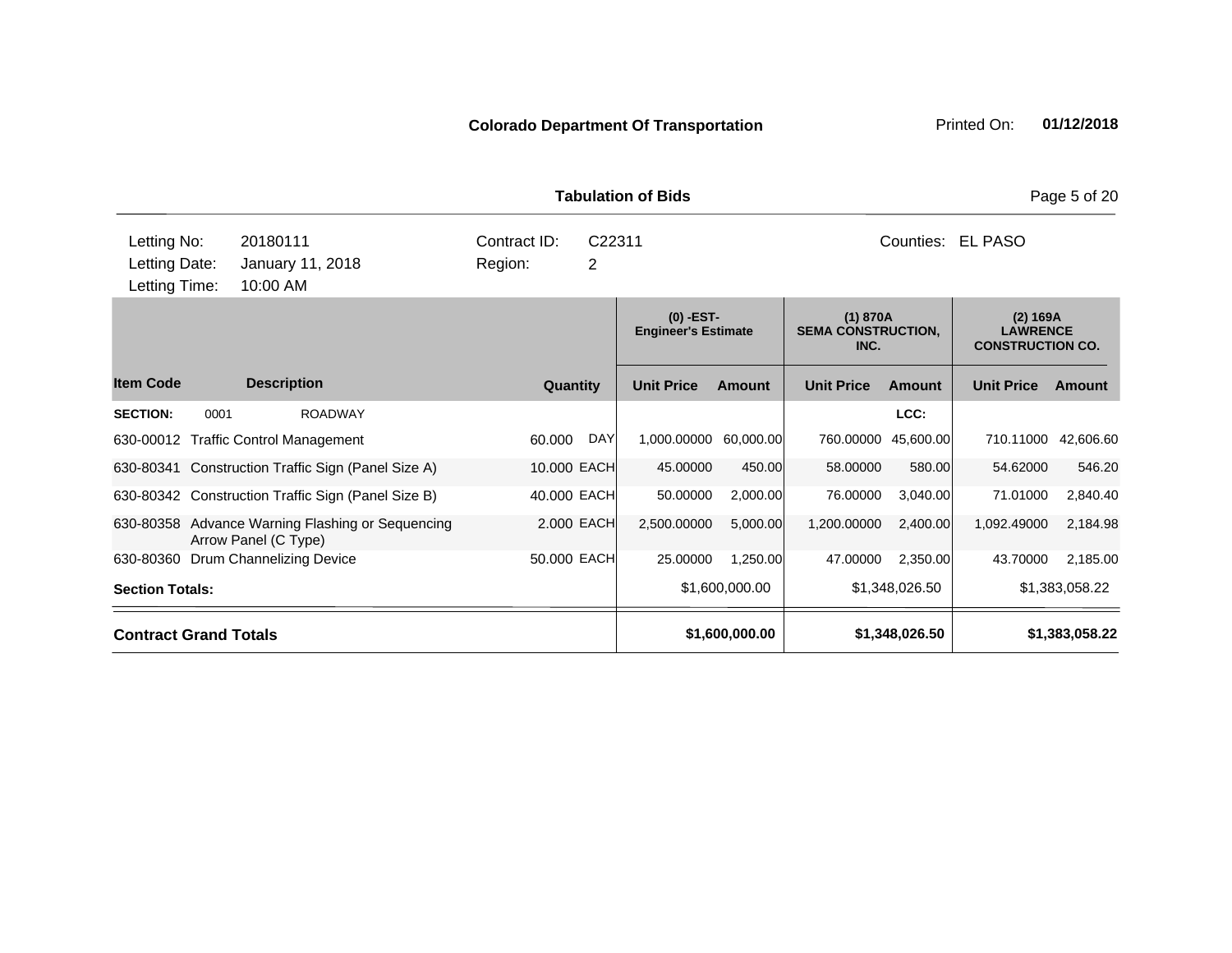| <b>Tabulation of Bids</b>                     |      |                                                   |                                               |            |                                                               |                     |                                                                |                     |                        | Page 6 of 20        |  |
|-----------------------------------------------|------|---------------------------------------------------|-----------------------------------------------|------------|---------------------------------------------------------------|---------------------|----------------------------------------------------------------|---------------------|------------------------|---------------------|--|
| Letting No:<br>Letting Date:<br>Letting Time: |      | 20180111<br>January 11, 2018<br>10:00 AM          | Contract ID:<br>C22311<br>Region:<br>2        |            |                                                               |                     | Counties: EL PASO                                              |                     |                        |                     |  |
|                                               |      |                                                   | (3) 795A<br><b>HUDICK EXCAVATING,</b><br>INC. |            | (4) 232A<br><b>AMERICAN CIVIL</b><br><b>CONSTRUCTORS, LLC</b> |                     | $(5)$ 279A<br><b>TEZAK HEAVY</b><br><b>EQUIPMENT CO., INC.</b> |                     |                        |                     |  |
| <b>Item Code</b>                              |      | <b>Description</b>                                | Quantity                                      |            | <b>Unit Price</b>                                             | <b>Amount</b>       | <b>Unit Price</b>                                              | <b>Amount</b>       | <b>Unit Price</b>      | Amount              |  |
| <b>SECTION:</b>                               | 0001 | <b>ROADWAY</b>                                    |                                               |            |                                                               |                     |                                                                | LCC:                |                        |                     |  |
|                                               |      | 201-00001 Clearing and Grubbing                   |                                               | 5,000 ACRE | 3,250.00000 16,250.00                                         |                     | 1,500.00000                                                    | 7,500.00            | 2,779.07000            | 13,895.35           |  |
| 202-00010 Removal of Tree                     |      |                                                   | 32.000 EACH                                   |            |                                                               | 650.00000 20,800.00 |                                                                | 415.00000 13,280.00 | 402.01000              | 12,864.32           |  |
|                                               |      | 202-00023 Removal of Embankment Protector Type 3  |                                               | 1.000 EACH | 600.00000                                                     | 600.00              | 1,201.00000                                                    | 1,201.00            | 423.36000              | 423.36              |  |
|                                               |      | 202-00037 Removal of End Section                  |                                               | 2.000 EACH | 900.00000                                                     | 1,800.00            | 150.00000                                                      | 300.00              | 328.92000              | 657.84              |  |
| 202-00150 Removal of Wall                     |      |                                                   |                                               | 4.000 EACH | 3,500.00000 14,000.00                                         |                     | 3,800.00000 15,200.00                                          |                     | 14,608.07000           | 58,432.28           |  |
|                                               |      | 202-01130 Removal of Guardrail Type 3             | 550.000                                       | LF         | 5.15000                                                       | 2,832.50            | 18.00000                                                       | 9,900.00            | 4.83000                | 2,656.50            |  |
| 202-04002 Clean Culvert                       |      |                                                   |                                               | 4,000 EACH | 1,200.00000                                                   | 4,800.00            | 3,500.00000 14,000.00                                          |                     | 1,027.40000            | 4,109.60            |  |
|                                               |      | 203-00060 Embankment Material (Complete In Place) | 6,495.000                                     | CY         |                                                               | 15.50000 100,672.50 |                                                                | 22.00000 142,890.00 |                        | 22.84000 148,345.80 |  |
| 203-00100 Muck Excavation                     |      |                                                   | 995.000                                       | <b>CY</b>  |                                                               | 31.25000 31,093.75  |                                                                | 20.00000 19,900.00  |                        | 25.04000 24,914.80  |  |
|                                               |      | 206-00000 Structure Excavation                    | 1,535.000                                     | CY         |                                                               | 9.75000 14,966.25   |                                                                | 16.00000 24,560.00  |                        | 13.86000 21,275.10  |  |
|                                               |      | 206-00065 Structure Backfill (Flow-Fill)          | 39.000                                        | CY         | 130.00000                                                     | 5,070.00            | 240.00000                                                      | 9,360.00            | 331.68000 12,935.52    |                     |  |
|                                               |      | 206-00100 Structure Backfill (Class 1)            | 1,485.000                                     | <b>CY</b>  |                                                               | 50.75000 75,363.75  |                                                                | 50.00000 74,250.00  |                        | 60.05000 89,174.25  |  |
|                                               |      | 206-00510 Filter Material (Class A)               | 165.000                                       | <b>CY</b>  |                                                               | 74.75000 12,333.75  |                                                                | 120.00000 19,800.00 |                        | 85.35000 14,082.75  |  |
| 206-01781 Shoring (Area 1)                    |      |                                                   | 1.000                                         | L S        | 57,425.00000 57,425.00                                        |                     | 12,800.00000 12,800.00                                         |                     | 55,325.05000 55,325.05 |                     |  |
|                                               |      |                                                   |                                               |            |                                                               |                     |                                                                |                     |                        |                     |  |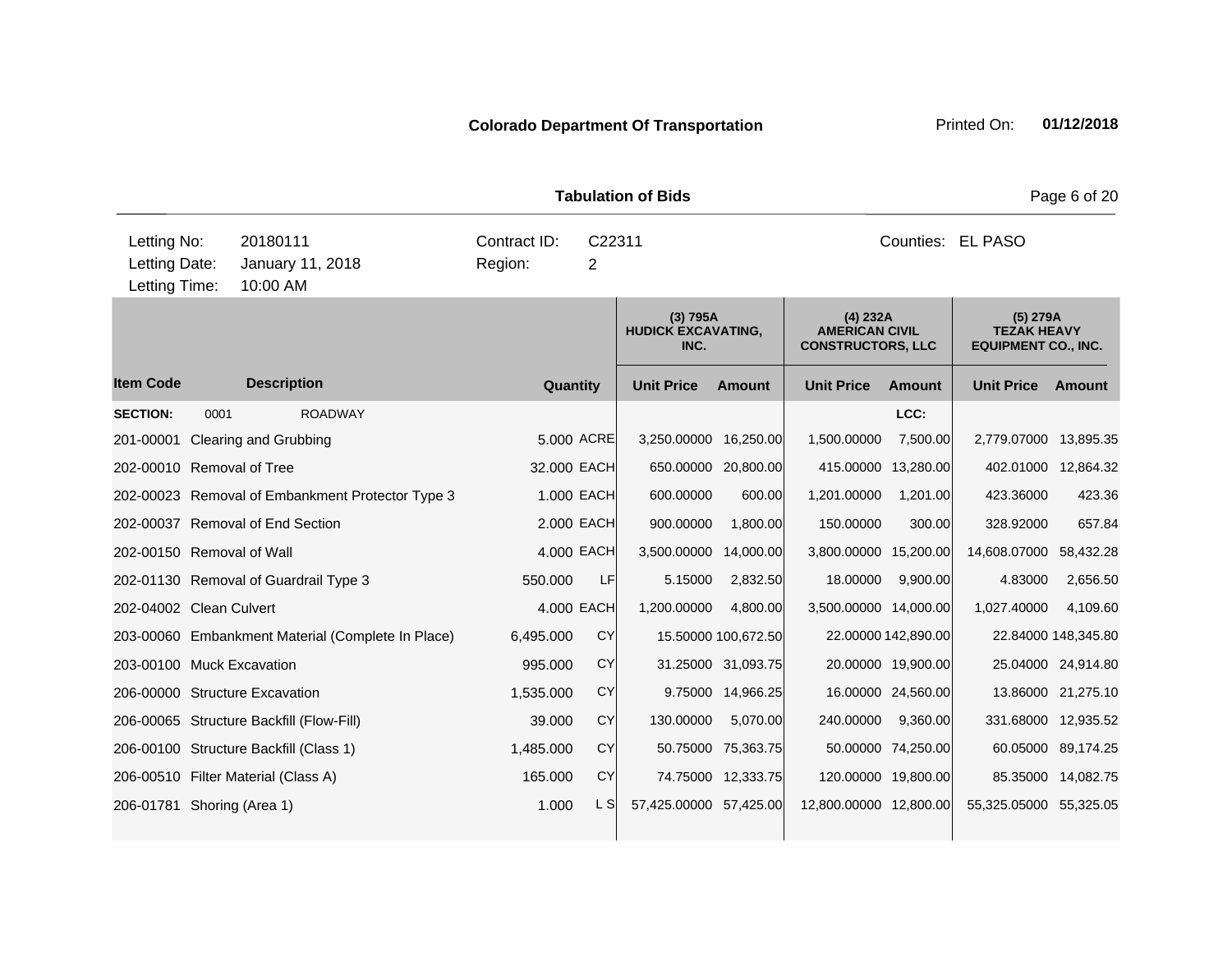| Page 7 of 20<br><b>Tabulation of Bids</b>     |                                          |                                                    |                         |                                               |                        |                                                                        |                   |                                                                |                   |           |
|-----------------------------------------------|------------------------------------------|----------------------------------------------------|-------------------------|-----------------------------------------------|------------------------|------------------------------------------------------------------------|-------------------|----------------------------------------------------------------|-------------------|-----------|
| Letting No:<br>Letting Date:<br>Letting Time: | 20180111<br>January 11, 2018<br>10:00 AM |                                                    | Contract ID:<br>Region: | C22311<br>2                                   |                        |                                                                        | Counties: EL PASO |                                                                |                   |           |
|                                               |                                          |                                                    |                         | (3) 795A<br><b>HUDICK EXCAVATING,</b><br>INC. |                        | (4) 232A<br><b>AMERICAN CIVIL</b><br><b>CONSTRUCTORS, LLC</b><br>dba A |                   | $(5)$ 279A<br><b>TEZAK HEAVY</b><br><b>EQUIPMENT CO., INC.</b> |                   |           |
| <b>Item Code</b>                              |                                          | <b>Description</b>                                 | Quantity                |                                               | <b>Unit Price</b>      | <b>Amount</b>                                                          | <b>Unit Price</b> | <b>Amount</b>                                                  | <b>Unit Price</b> | Amount    |
| <b>SECTION:</b>                               | 0001                                     | <b>ROADWAY</b>                                     |                         |                                               |                        |                                                                        |                   | LCC:                                                           |                   |           |
| 206-01782 Shoring (Area 2)                    |                                          |                                                    | 1.000                   | L S                                           | 57,425.00000 57,425.00 |                                                                        | 6,600.00000       | 6,600.00                                                       | 47,365.82000      | 47,365.82 |
| 207-00205 Topsoil                             |                                          |                                                    | 2,296.000               | <b>CY</b>                                     | 21.00000               | 48,216.00                                                              |                   | 19.00000 43,624.00                                             | 19.55000          | 44,886.80 |
|                                               |                                          | 207-00310 Stockpile Wetland Topsoil                | 380.000                 | <b>CY</b>                                     | 4.25000                | 1,615.00                                                               |                   | 30.00000 11,400.00                                             | 14.78000          | 5,616.40  |
|                                               |                                          | 208-00008 Erosion Log Type 2 (12 Inch)             | 2,500.000               | LF                                            | 5.50000                | 13,750.00                                                              |                   | 8.40000 21,000.00                                              | 5.43000           | 13,575.00 |
| 208-00041 Rock Check Dam                      |                                          |                                                    |                         | 4.000 EACH                                    | 725.00000              | 2,900.00                                                               | 1,600.00000       | 6,400.00                                                       | 1,535.13000       | 6,140.52  |
|                                               |                                          | 208-00045 Concrete Washout Structure               |                         | 2.000 EACH                                    | 850.00000              | 1,700.00                                                               | 1,250.00000       | 2,500.00                                                       | 874.86000         | 1,749.72  |
|                                               |                                          | 208-00070 Vehicle Tracking Pad                     |                         | 3.000 EACH                                    | 2,200.00000            | 6,600.00                                                               | 2,500.00000       | 7,500.00                                                       | 1,393.14000       | 4,179.42  |
|                                               |                                          | 208-00103 Removal and Disposal of Sediment (Labor) | 250.000 HOUR            |                                               | 35.00000               | 8,750.00                                                               |                   | 45.00000 11,250.00                                             | 44.74000          | 11,185.00 |
|                                               | (Equipment)                              | 208-00105 Removal and Disposal of Sediment         | 250.000 HOUR            |                                               | 93.00000               | 23,250.00                                                              |                   | 95.00000 23,750.00                                             | 81.39000          | 20,347.50 |
|                                               |                                          | 208-00106 Sweeping (Sediment Removal)              | 160.000 HOUR            |                                               | 93.00000               | 14,880.00                                                              |                   | 125.00000 20,000.00                                            | 115.77000         | 18,523.20 |
|                                               |                                          | 208-00207 Erosion Control Management               | 60.000                  | <b>DAY</b>                                    | 75.00000               | 4,500.00                                                               |                   | 200.00000 12,000.00                                            | 145.87000         | 8,752.20  |
| 212-00006 Seeding (Native)                    |                                          |                                                    |                         | 4.300 ACRE                                    | 844.00000              | 3,629.20                                                               | 2,100.00000       | 9,030.00                                                       | 1,189.00000       | 5,112.70  |
|                                               |                                          | 212-00028 Seeding (Wetlands)                       |                         | 0.100 ACRE                                    | 12,100.00000           | 1,210.00                                                               | 8,000.00000       | 800.00                                                         | 23,683.00000      | 2,368.30  |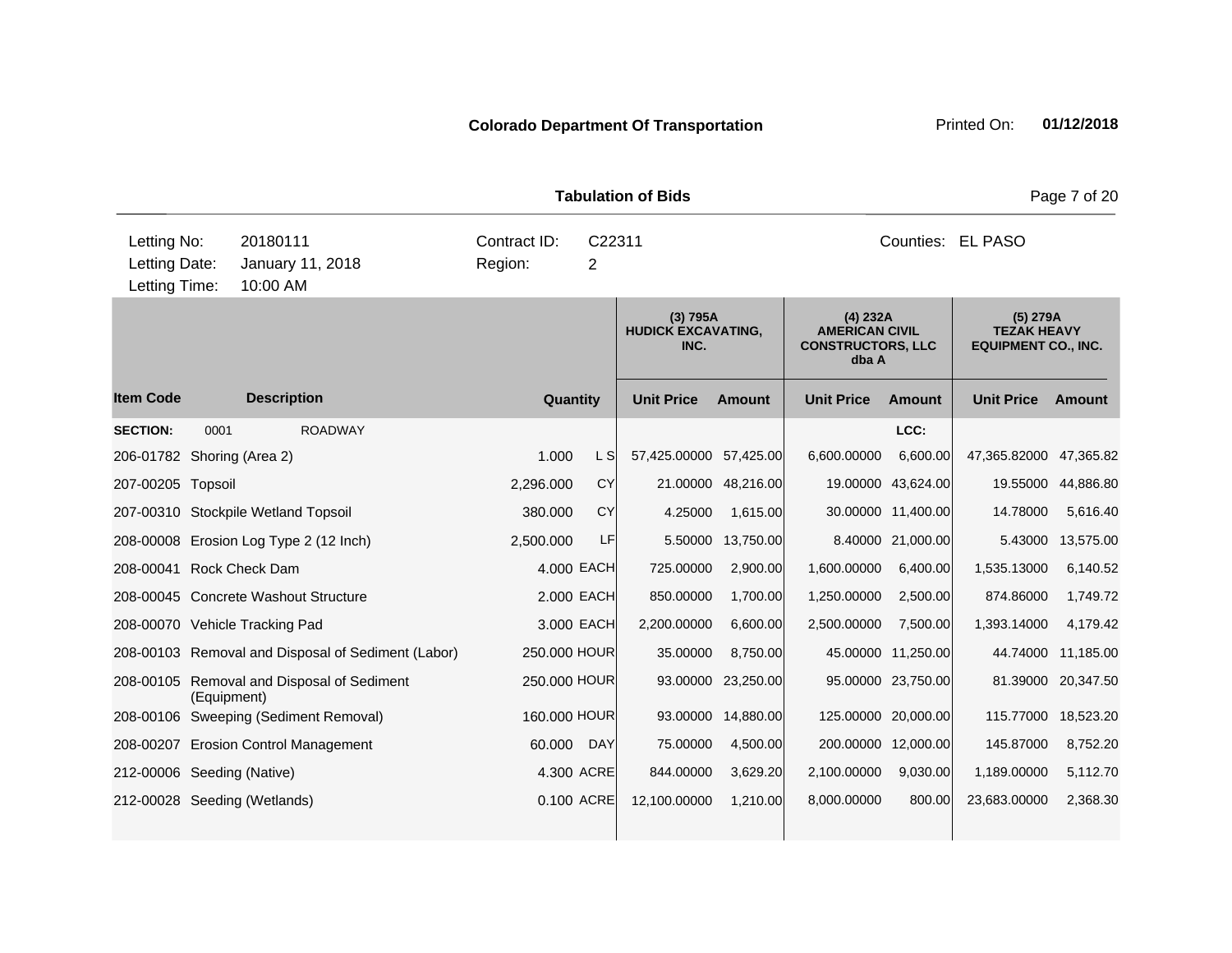|                                               | <b>Tabulation of Bids</b><br>Page 8 of 20 |                                                     |                         |            |                                               |                      |                                                                          |                      |                                                              |                    |  |
|-----------------------------------------------|-------------------------------------------|-----------------------------------------------------|-------------------------|------------|-----------------------------------------------|----------------------|--------------------------------------------------------------------------|----------------------|--------------------------------------------------------------|--------------------|--|
| Letting No:<br>Letting Date:<br>Letting Time: |                                           | 20180111<br>January 11, 2018<br>10:00 AM            | Contract ID:<br>Region: | C22311     |                                               | Counties: EL PASO    |                                                                          |                      |                                                              |                    |  |
|                                               |                                           |                                                     |                         |            | (3) 795A<br><b>HUDICK EXCAVATING,</b><br>INC. |                      | $(4)$ 232A<br><b>AMERICAN CIVIL</b><br><b>CONSTRUCTORS, LLC</b><br>dba A |                      | (5) 279A<br><b>TEZAK HEAVY</b><br><b>EQUIPMENT CO., INC.</b> |                    |  |
| <b>Item Code</b>                              |                                           | <b>Description</b>                                  | Quantity                |            | <b>Unit Price</b>                             | <b>Amount</b>        | <b>Unit Price</b>                                                        | <b>Amount</b>        | <b>Unit Price</b>                                            | Amount             |  |
| <b>SECTION:</b>                               | 0001                                      | <b>ROADWAY</b>                                      |                         |            |                                               |                      |                                                                          | LCC:                 |                                                              |                    |  |
| 212-00032 Soil Conditioning                   |                                           |                                                     |                         | 4.300 ACRE | 2,669.00000 11,476.70                         |                      | 5,400.00000                                                              | 23,220.00            | 2,110.00000                                                  | 9,073.00           |  |
|                                               |                                           | 213-00004 Mulching (Weed Free Straw)                |                         | 4.300 ACRE | 888.50000                                     | 3,820.55             | 1,900.00000                                                              | 8,170.00             | 477.00000                                                    | 2,051.10           |  |
| 213-00061 Mulch Tackifier                     |                                           |                                                     | 427.000                 | <b>LB</b>  | 2.60000                                       | 1,110.20             | 5.00000                                                                  | 2,135.00             | 2.27000                                                      | 969.29             |  |
|                                               |                                           | 213-00705 Landscape Boulder (Special)               | 401.000 EACH            |            |                                               | 341.00000 136,741.00 |                                                                          | 345.00000 138,345.00 | 258.11000 103,502.11                                         |                    |  |
|                                               |                                           | 214-00210 Deciduous Tree (1 Inch Caliper)           | 20.000 EACH             |            | 405.00000                                     | 8,100.00             | 290.00000                                                                | 5,800.00             | 311.91000                                                    | 6,238.20           |  |
|                                               |                                           | 214-00504 Evergreen Tree (4 Foot) (Ball and Burlap) | 12.000 EACH             |            | 579.00000                                     | 6,948.00             | 345.00000                                                                | 4,140.00             | 311.91000                                                    | 3,742.92           |  |
|                                               |                                           | 214-01010 Brush Layer Cutting                       | 300.000 EACH            |            | 5.75000                                       | 1,725.00             | 4.25000                                                                  | 1,275.00             | 3.63000                                                      | 1,089.00           |  |
|                                               |                                           | 216-00303 Turf Reinforcement Mat (Class 3)          | 250.000                 | <b>SY</b>  | 9.70000                                       | 2,425.00             | 9.00000                                                                  | 2,250.00             | 5.51000                                                      | 1,377.50           |  |
| 506-00030 Grouted Riprap                      |                                           |                                                     | 243.000                 | CY         |                                               | 421.00000 102,303.00 |                                                                          | 280.00000 68,040.00  | 288.43000                                                    | 70,088.49          |  |
| 506-00212 Riprap (12 Inch)                    |                                           |                                                     | 498.000                 | CY         |                                               | 75.50000 37,599.00   |                                                                          | 115.00000 57,270.00  | 91.34000                                                     | 45,487.32          |  |
|                                               |                                           | 506-00412 Soil Riprap (12 Inch)                     | 951.000                 | CY         |                                               | 55.50000 52,780.50   |                                                                          | 85.00000 80,835.00   |                                                              | 66.22000 62,975.22 |  |
| 518-00106 Waterstop (6 Inch)                  |                                           |                                                     | 38,000                  | LF         | 9.75000                                       | 370.50               | 12.00000                                                                 | 456.00               | 7.09000                                                      | 269.42             |  |
|                                               |                                           | 601-03030 Concrete Class D (Box Culvert)            | 321.000                 | CY         |                                               | 742.50000 238,342.50 |                                                                          | 760.00000 243,960.00 | 749.03000 240,438.63                                         |                    |  |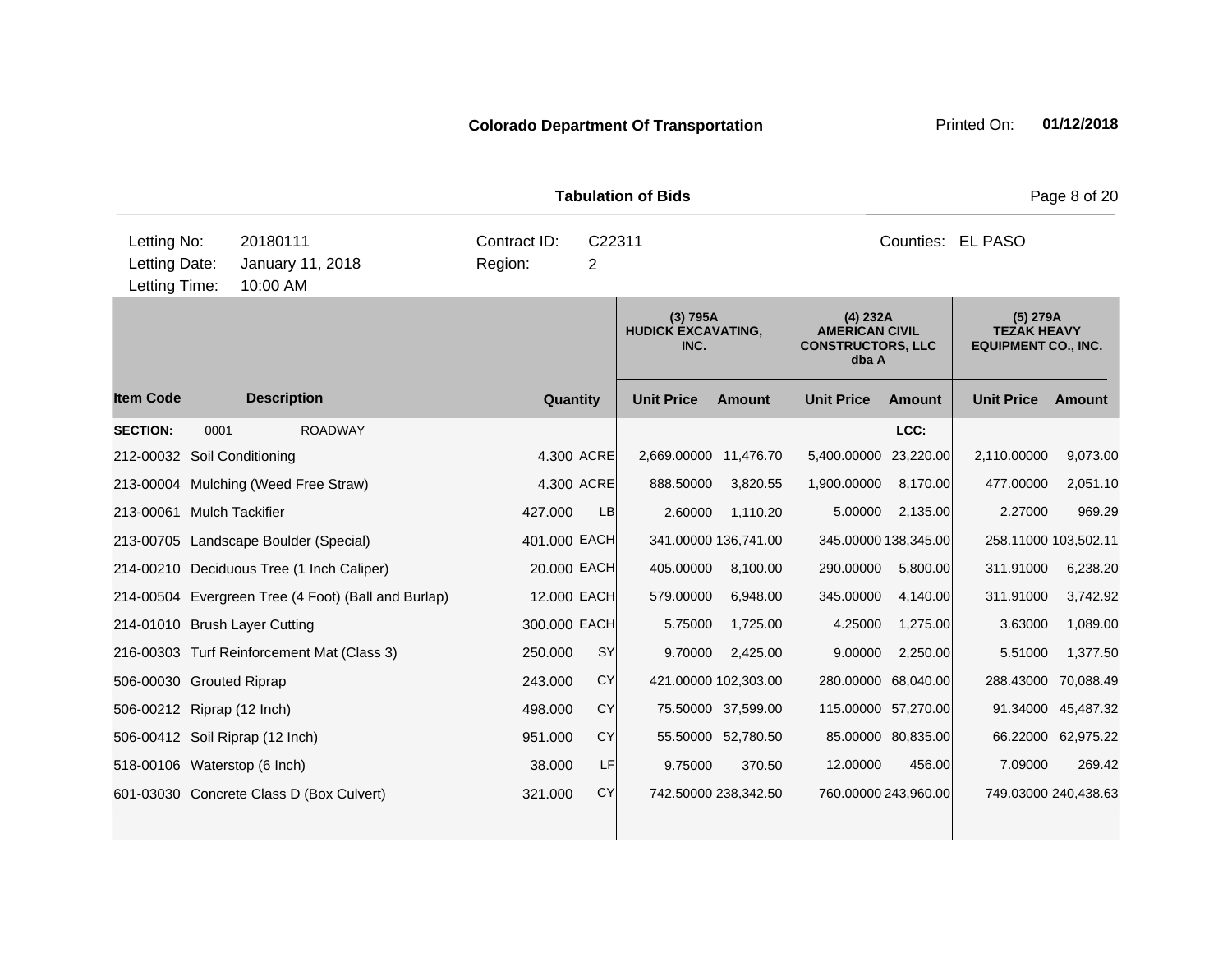|                                               |           |                                                     |                                               |            | <b>Tabulation of Bids</b> |                                                                          |                        |                                                              |                     | Page 9 of 20      |
|-----------------------------------------------|-----------|-----------------------------------------------------|-----------------------------------------------|------------|---------------------------|--------------------------------------------------------------------------|------------------------|--------------------------------------------------------------|---------------------|-------------------|
| Letting No:<br>Letting Date:<br>Letting Time: |           | 20180111<br>January 11, 2018<br>10:00 AM            | Contract ID:<br>C22311<br>Region:<br>2        |            |                           |                                                                          |                        |                                                              | Counties: EL PASO   |                   |
|                                               |           |                                                     | (3) 795A<br><b>HUDICK EXCAVATING,</b><br>INC. |            |                           | $(4)$ 232A<br><b>AMERICAN CIVIL</b><br><b>CONSTRUCTORS, LLC</b><br>dba A |                        | (5) 279A<br><b>TEZAK HEAVY</b><br><b>EQUIPMENT CO., INC.</b> |                     |                   |
| <b>Item Code</b>                              |           | <b>Description</b>                                  | Quantity                                      |            | <b>Unit Price</b>         | <b>Amount</b>                                                            | <b>Unit Price</b>      | Amount                                                       | <b>Unit Price</b>   | Amount            |
| <b>SECTION:</b>                               | 0001      | <b>ROADWAY</b>                                      |                                               |            |                           |                                                                          |                        | LCC:                                                         |                     |                   |
|                                               |           | 601-03050 Concrete Class D (Wall)                   | 63,000                                        | CY         |                           | 742.50000 46,777.50                                                      | 759.00000              | 47,817.00                                                    | 745.91000           | 46,992.33         |
| 602-00000 Reinforcing Steel                   |           |                                                     | 37,885.000                                    | LB         | 0.75000                   | 28,413.75                                                                | 1.00000                | 37,885.00                                                    |                     | 1.65000 62,510.25 |
|                                               |           | 603-50015 15 Inch Plastic Pipe                      | 43.000                                        | LF         | 67.00000                  | 2,881.00                                                                 | 69.00000               | 2,967.00                                                     | 50.19000            | 2,158.17          |
| 604-39000 Manhole Special                     |           |                                                     |                                               | 1.000 EACH | 10,950.00000              | 10,950.00                                                                | 12,000.00000 12,000.00 |                                                              | 21,664.00000        | 21,664.00         |
|                                               |           | 606-00301 Guardrail Type 3 (6-3 Post Spacing)       | 550.000                                       | LF         |                           | 28.00000 15,400.00                                                       |                        | 37.00000 20,350.00                                           | 26.32000            | 14,476.00         |
|                                               |           | 606-01340 End Anchorage Type 3D                     |                                               | 1.000 EACH | 1,765.00000               | 1,765.00                                                                 | 2,100.00000            | 2,100.00                                                     | 1,655.94000         | 1,655.94          |
|                                               |           | 606-02003 End Anchorage (Nonflared)                 |                                               | 1.000 EACH | 3,626.00000               | 3,626.00                                                                 | 4,600.00000            | 4,600.00                                                     | 3,402.60000         | 3,402.60          |
| 607-11525 Fence (Plastic)                     |           |                                                     | 500.000                                       | LF         | 2.75000                   | 1,375.00                                                                 | 3.00000                | 1,500.00                                                     | 2.38000             | 1,190.00          |
|                                               |           | 609-60011 Curb Type 6 (Section M)                   | 605.000                                       | LF         | 30.00000                  | 18,150.00                                                                | 10.00000               | 6,050.00                                                     | 11.57000            | 6,999.85          |
|                                               |           | 615-00030 Embankment Protector Type 3               |                                               | 1.000 EACH | 1,000.00000               | 1,000.00                                                                 | 325.00000              | 325.00                                                       | 933.22000           | 933.22            |
| 620-00020 Sanitary Facility                   |           |                                                     |                                               | 1.000 EACH | 1,450.00000               | 1,450.00                                                                 | 1,000.00000            | 1,000.00                                                     | 1,342.35000         | 1,342.35          |
|                                               | In Place) | 624-27037 36 Inch Drainage Pipe (Class 7) (Complete | 250.000                                       | LF         |                           | 110.75000 27,687.50                                                      | 150.00000 37,500.00    |                                                              | 123.03000           | 30,757.50         |
| 624-27049                                     | In Place) | 48 Inch Drainage Pipe (Class 7) (Complete           | 172.000                                       | LF         |                           | 168.00000 28,896.00                                                      | 240.00000 41,280.00    |                                                              | 172.39000 29,651.08 |                   |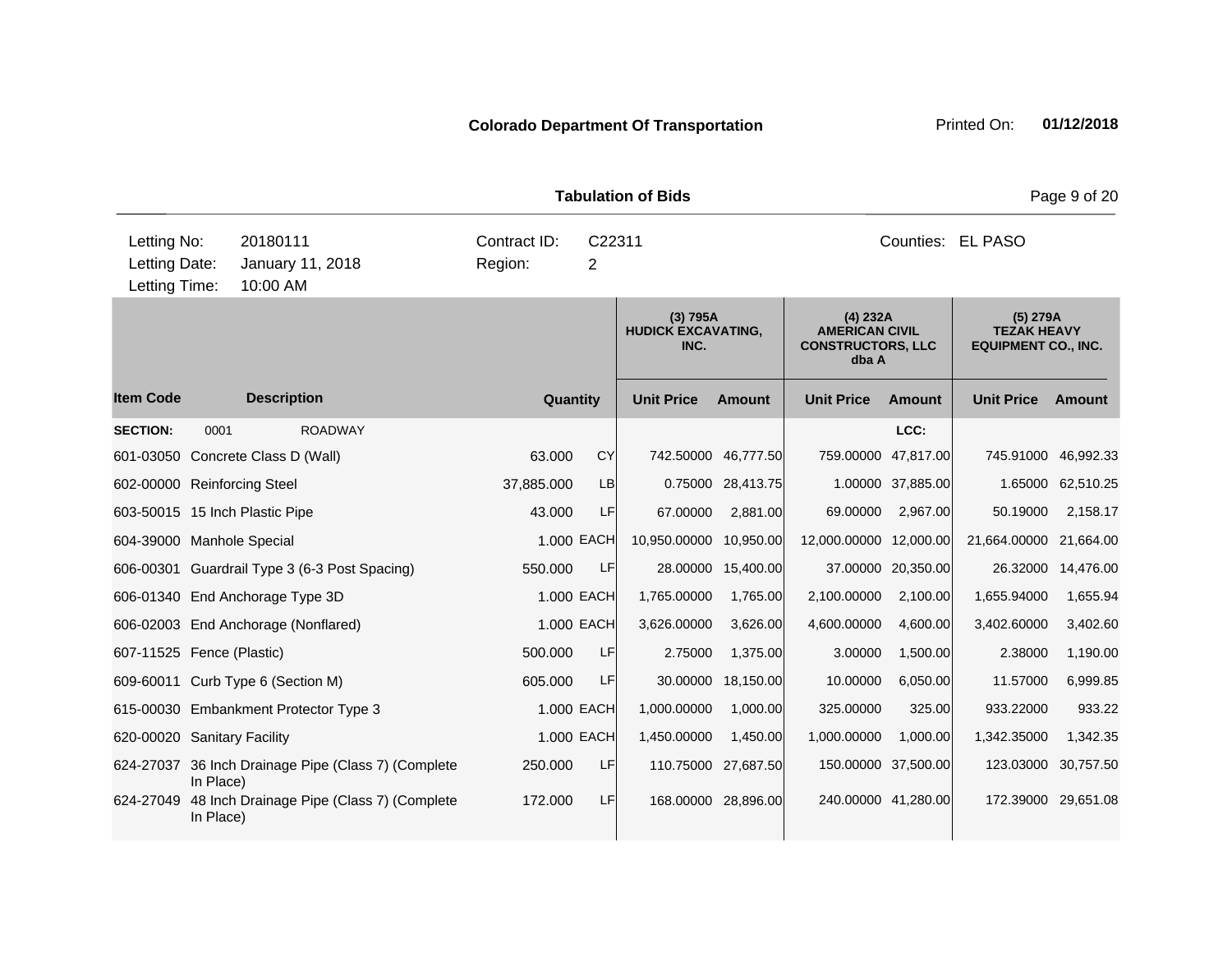|                                                                                                                                        |                              |                                                                          |             | <b>Tabulation of Bids</b> |                                               |                     | Page 10 of 20                                                          |                     |                                                              |                     |
|----------------------------------------------------------------------------------------------------------------------------------------|------------------------------|--------------------------------------------------------------------------|-------------|---------------------------|-----------------------------------------------|---------------------|------------------------------------------------------------------------|---------------------|--------------------------------------------------------------|---------------------|
| Letting No:<br>20180111<br>Contract ID:<br>Letting Date:<br>Region:<br>$\overline{2}$<br>January 11, 2018<br>Letting Time:<br>10:00 AM |                              |                                                                          |             |                           | C22311                                        |                     |                                                                        | Counties: EL PASO   |                                                              |                     |
|                                                                                                                                        |                              |                                                                          |             |                           | (3) 795A<br><b>HUDICK EXCAVATING,</b><br>INC. |                     | (4) 232A<br><b>AMERICAN CIVIL</b><br><b>CONSTRUCTORS, LLC</b><br>dba A |                     | (5) 279A<br><b>TEZAK HEAVY</b><br><b>EQUIPMENT CO., INC.</b> |                     |
| <b>Item Code</b>                                                                                                                       |                              | <b>Description</b>                                                       | Quantity    |                           | <b>Unit Price</b>                             | <b>Amount</b>       | <b>Unit Price</b>                                                      | <b>Amount</b>       | <b>Unit Price</b>                                            | Amount              |
| <b>SECTION:</b>                                                                                                                        | 0001                         | <b>ROADWAY</b>                                                           |             |                           |                                               |                     |                                                                        | LCC:                |                                                              |                     |
|                                                                                                                                        |                              | 625-00000 Construction Surveying                                         | 1.000       | L S                       | 35,575.00000 35,575.00                        |                     | 26,500.00000 26,500.00                                                 |                     | 30,586.32000 30,586.32                                       |                     |
| 626-00000 Mobilization                                                                                                                 |                              |                                                                          | 1.000       | L SI                      | 123,500.00000 123,500.00                      |                     | 160,000.00000 160,000.00                                               |                     | 206,245.10000 206,245.10                                     |                     |
|                                                                                                                                        |                              | 630-00007 Traffic Control Inspection                                     | 30.000      | <b>DAY</b>                | 241.75000                                     | 7,252.50            | 130.00000                                                              | 3,900.00            | 113.42000                                                    | 3,402.60            |
|                                                                                                                                        |                              | 630-00012 Traffic Control Management                                     | 60.000      | <b>DAY</b>                |                                               | 840.00000 50,400.00 |                                                                        | 850.00000 51,000.00 |                                                              | 737.23000 44,233.80 |
|                                                                                                                                        |                              | 630-80341 Construction Traffic Sign (Panel Size A)                       | 10.000 EACH |                           | 60.50000                                      | 605.00              | 66.00000                                                               | 660.00              | 56.71000                                                     | 567.10              |
|                                                                                                                                        |                              | 630-80342 Construction Traffic Sign (Panel Size B)                       | 40.000 EACH |                           | 199.50000                                     | 7,980.00            | 86.00000                                                               | 3,440.00            | 73.73000                                                     | 2,949.20            |
|                                                                                                                                        |                              | 630-80358 Advance Warning Flashing or Sequencing<br>Arrow Panel (C Type) | 2.000 EACH  |                           | 1,632.00000                                   | 3,264.00            | 1,430.00000                                                            | 2,860.00            | 1,134.20000                                                  | 2,268.40            |
| 630-80360                                                                                                                              |                              | Drum Channelizing Device                                                 | 50.000 EACH |                           | 72.50000                                      | 3,625.00            | 52.00000                                                               | 2,600.00            | 55.37000                                                     | 2,768.50            |
| <b>Section Totals:</b>                                                                                                                 |                              |                                                                          |             |                           | \$1,570,747.90                                |                     | \$1,643,025.00                                                         |                     | \$1,712,951.61                                               |                     |
|                                                                                                                                        | <b>Contract Grand Totals</b> |                                                                          |             |                           | \$1,570,747.90<br>\$1,643,025.00              |                     |                                                                        |                     | \$1,712,951.61                                               |                     |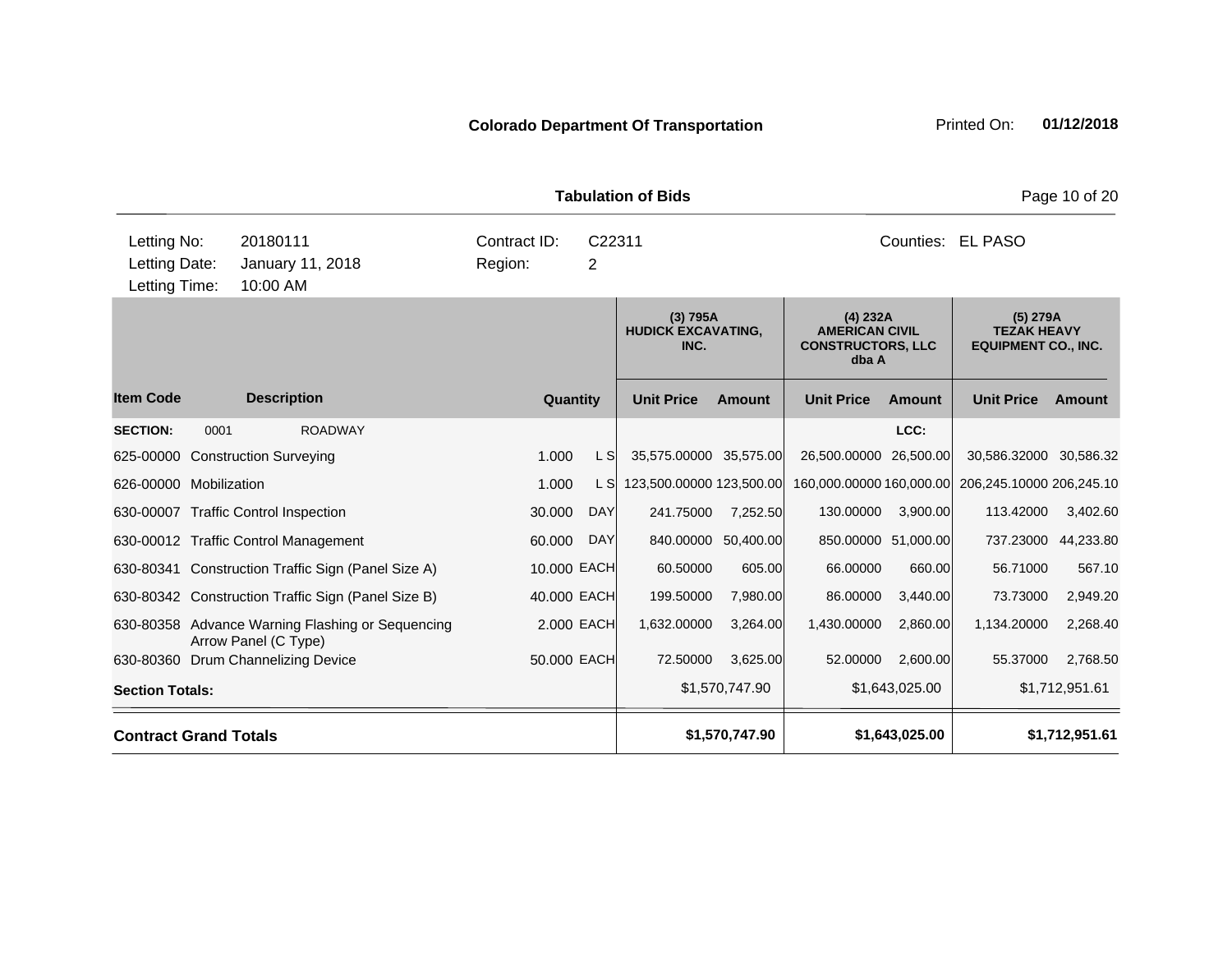|                                               |                                          |                                                   |                         |             | <b>Tabulation of Bids</b>                                     |                     |                                      |                     |                                             | Page 11 of 20       |  |
|-----------------------------------------------|------------------------------------------|---------------------------------------------------|-------------------------|-------------|---------------------------------------------------------------|---------------------|--------------------------------------|---------------------|---------------------------------------------|---------------------|--|
| Letting No:<br>Letting Date:<br>Letting Time: | 20180111<br>10:00 AM                     | January 11, 2018                                  | Contract ID:<br>Region: | C22311<br>2 |                                                               |                     | Counties: EL PASO                    |                     |                                             |                     |  |
|                                               |                                          |                                                   |                         |             | (6) 1282A<br><b>AMERICAN WEST</b><br><b>CONSTRUCTION, LLC</b> |                     | (7) 1086A<br><b>STRUCTURES, INC.</b> |                     | (8) 617A<br><b>ESCO CONSTRUCTION</b><br>CO. |                     |  |
| <b>Item Code</b>                              | <b>Description</b>                       |                                                   | Quantity                |             | <b>Unit Price</b>                                             | <b>Amount</b>       | <b>Unit Price</b>                    | <b>Amount</b>       | <b>Unit Price</b>                           | Amount              |  |
| <b>SECTION:</b>                               | 0001                                     | <b>ROADWAY</b>                                    |                         |             |                                                               |                     |                                      | LCC:                |                                             |                     |  |
|                                               | 201-00001 Clearing and Grubbing          |                                                   |                         | 5.000 ACRE  | 37,000.00000 185,000.00                                       |                     | 13,994.74000                         | 69,973.70           | 6,330.00000                                 | 31,650.00           |  |
|                                               | 202-00010 Removal of Tree                |                                                   | 32.000 EACH             |             |                                                               | 510.00000 16,320.00 |                                      | 460.45000 14,734.40 | 465.50000                                   | 14,896.00           |  |
|                                               |                                          | 202-00023 Removal of Embankment Protector Type 3  |                         | 1.000 EACH  | 660.00000                                                     | 660.00              | 897.95000                            | 897.95              | 1,370.00000                                 | 1,370.00            |  |
|                                               | 202-00037 Removal of End Section         |                                                   |                         | 2.000 EACH  | 860.00000                                                     | 1,720.00            | 811.58000                            | 1,623.16            | 850.50000                                   | 1,701.00            |  |
|                                               | 202-00150 Removal of Wall                |                                                   |                         | 4.000 EACH  | 9,000.00000                                                   | 36,000.00           | 8,863.35000 35,453.40                |                     | 7,320.00000                                 | 29,280.00           |  |
|                                               | 202-01130 Removal of Guardrail Type 3    |                                                   | 550.000                 | LF          | 4.90000                                                       | 2,695.00            | 12.12000                             | 6,666.00            | 13.30000                                    | 7,315.00            |  |
| 202-04002 Clean Culvert                       |                                          |                                                   |                         | 4.000 EACH  | 710.00000                                                     | 2,840.00            | 433.63000                            | 1,734.52            | 1,100.00000                                 | 4,400.00            |  |
|                                               |                                          | 203-00060 Embankment Material (Complete In Place) | 6,495.000               | CY          |                                                               | 15.25000 99,048.75  |                                      | 32.78000 212,906.10 |                                             | 26.10000 169,519.50 |  |
|                                               | 203-00100 Muck Excavation                |                                                   | 995.000                 | CY          |                                                               | 26.50000 26,367.50  |                                      | 71.80000 71,441.00  |                                             | 47.10000 46,864.50  |  |
|                                               | 206-00000 Structure Excavation           |                                                   | 1,535.000               | CY          |                                                               | 37.50000 57,562.50  |                                      | 14.27000 21,904.45  |                                             | 25.10000 38,528.50  |  |
|                                               | 206-00065 Structure Backfill (Flow-Fill) |                                                   | 39.000                  | CY          | 225.00000                                                     | 8,775.00            |                                      | 419.74000 16,369.86 | 244.00000                                   | 9,516.00            |  |
|                                               | 206-00100 Structure Backfill (Class 1)   |                                                   | 1,485.000               | CY          |                                                               | 67.00000 99,495.00  |                                      | 40.40000 59,994.00  |                                             | 84.90000 126,076.50 |  |
|                                               | 206-00510 Filter Material (Class A)      |                                                   | 165.000                 | CY          |                                                               | 82.00000 13,530.00  |                                      | 81.13000 13,386.45  | 105.50000 17,407.50                         |                     |  |
|                                               | 206-01781 Shoring (Area 1)               |                                                   | 1.000                   | L SI        | 1.00000                                                       | 1.00                | 11,379.46000 11,379.46               |                     | 53,310.00000 53,310.00                      |                     |  |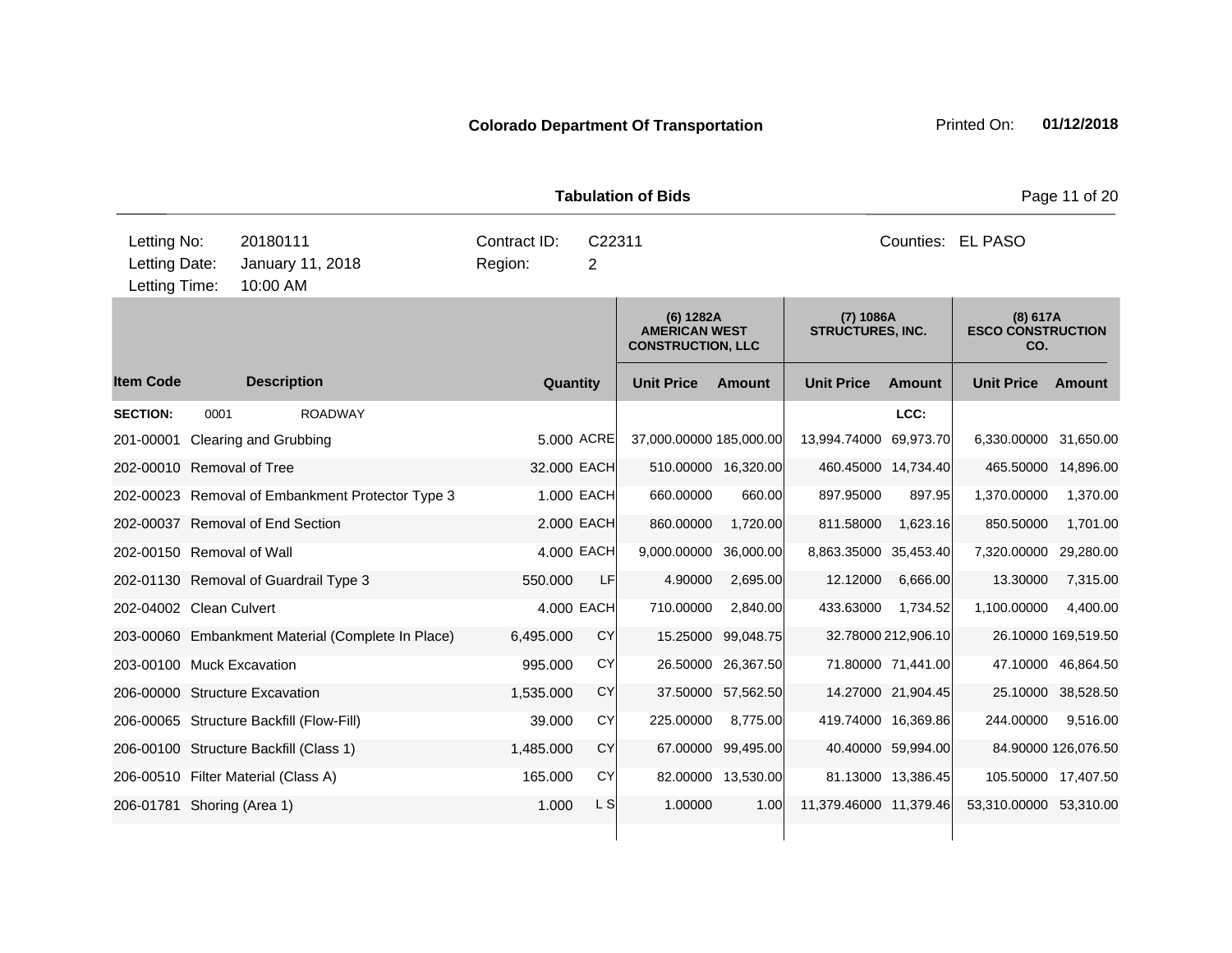|                                               |                                          |                                        |                                                    |              |                   |              | <b>Tabulation of Bids</b>                                     |               |                                      |                     |                                             | Page 12 of 20 |
|-----------------------------------------------|------------------------------------------|----------------------------------------|----------------------------------------------------|--------------|-------------------|--------------|---------------------------------------------------------------|---------------|--------------------------------------|---------------------|---------------------------------------------|---------------|
| Letting No:<br>Letting Date:<br>Letting Time: | 20180111<br>January 11, 2018<br>10:00 AM | Contract ID:<br>C22311<br>2<br>Region: |                                                    |              | Counties: EL PASO |              |                                                               |               |                                      |                     |                                             |               |
|                                               |                                          |                                        |                                                    |              |                   |              | (6) 1282A<br><b>AMERICAN WEST</b><br><b>CONSTRUCTION, LLC</b> |               | (7) 1086A<br><b>STRUCTURES, INC.</b> |                     | (8) 617A<br><b>ESCO CONSTRUCTION</b><br>CO. |               |
| <b>Item Code</b>                              |                                          | <b>Description</b>                     |                                                    |              | Quantity          |              | <b>Unit Price</b>                                             | <b>Amount</b> | <b>Unit Price</b>                    | <b>Amount</b>       | <b>Unit Price</b>                           | <b>Amount</b> |
| <b>SECTION:</b>                               | 0001                                     |                                        | <b>ROADWAY</b>                                     |              |                   |              |                                                               |               |                                      | LCC:                |                                             |               |
| 206-01782 Shoring (Area 2)                    |                                          |                                        |                                                    | 1.000        |                   | L SI         | 95,000.00000 95,000.00                                        |               | 30,795.93000 30,795.93               |                     | 44,530.00000                                | 44,530.00     |
| 207-00205 Topsoil                             |                                          |                                        |                                                    | 2,296.000    |                   | CY           | 8.50000                                                       | 19,516.00     |                                      | 11.16000 25,623.36  | 17.40000                                    | 39,950.40     |
| 207-00310 Stockpile Wetland Topsoil           |                                          |                                        |                                                    | 380.000      |                   | <b>CY</b>    | 18.00000                                                      | 6,840.00      | 22.28000                             | 8,466.40            | 24.00000                                    | 9,120.00      |
|                                               |                                          |                                        | 208-00008 Erosion Log Type 2 (12 Inch)             | 2,500.000    |                   | LF           | 5.00000                                                       | 12,500.00     |                                      | 7.70000 19,250.00   | 5.15000                                     | 12,875.00     |
| 208-00041 Rock Check Dam                      |                                          |                                        |                                                    |              |                   | 4.000 EACH   | 700.00000                                                     | 2,800.00      | 689.31000                            | 2,757.24            | 789.00000                                   | 3,156.00      |
| 208-00045 Concrete Washout Structure          |                                          |                                        |                                                    |              |                   | 2.000 EACH   | 3,400.00000                                                   | 6,800.00      | 1,440.62000                          | 2,881.24            | 2,190.00000                                 | 4,380.00      |
| 208-00070 Vehicle Tracking Pad                |                                          |                                        |                                                    |              |                   | 3.000 EACH   | 8,000.00000 24,000.00                                         |               | 1,639.54000                          | 4,918.62            | 4,240.00000                                 | 12,720.00     |
|                                               |                                          |                                        | 208-00103 Removal and Disposal of Sediment (Labor) | 250.000 HOUR |                   |              | 42.00000                                                      | 10,500.00     | 39.18000                             | 9,795.00            | 119.50000                                   | 29,875.00     |
|                                               | (Equipment)                              |                                        | 208-00105 Removal and Disposal of Sediment         |              |                   | 250.000 HOUR | 145.00000                                                     | 36,250.00     |                                      | 90.69000 22,672.50  | 208.50000                                   | 52,125.00     |
|                                               |                                          |                                        | 208-00106 Sweeping (Sediment Removal)              | 160.000 HOUR |                   |              | 250.00000                                                     | 40,000.00     |                                      | 102.68000 16,428.80 | 131.00000                                   | 20,960.00     |
|                                               |                                          |                                        | 208-00207 Erosion Control Management               | 60.000       |                   | DAY          | 125.00000                                                     | 7,500.00      | 160.12000                            | 9,607.20            | 434.50000                                   | 26,070.00     |
| 212-00006 Seeding (Native)                    |                                          |                                        |                                                    |              |                   | 4.300 ACRE   | 790.00000                                                     | 3,397.00      | 725.92000                            | 3,121.46            | 793.50000                                   | 3,412.05      |
| 212-00028 Seeding (Wetlands)                  |                                          |                                        |                                                    |              |                   | 0.100 ACRE   | 11,400.00000                                                  | 1,140.00      | 10,400.00000                         | 1,040.00            | 11,370.00000                                | 1,137.00      |
| 212-00032 Soil Conditioning                   |                                          |                                        |                                                    |              |                   | 4.300 ACRE   | 2,500.00000                                                   | 10,750.00     | 2,296.32000                          | 9,874.18            | 2,510.00000                                 | 10,793.00     |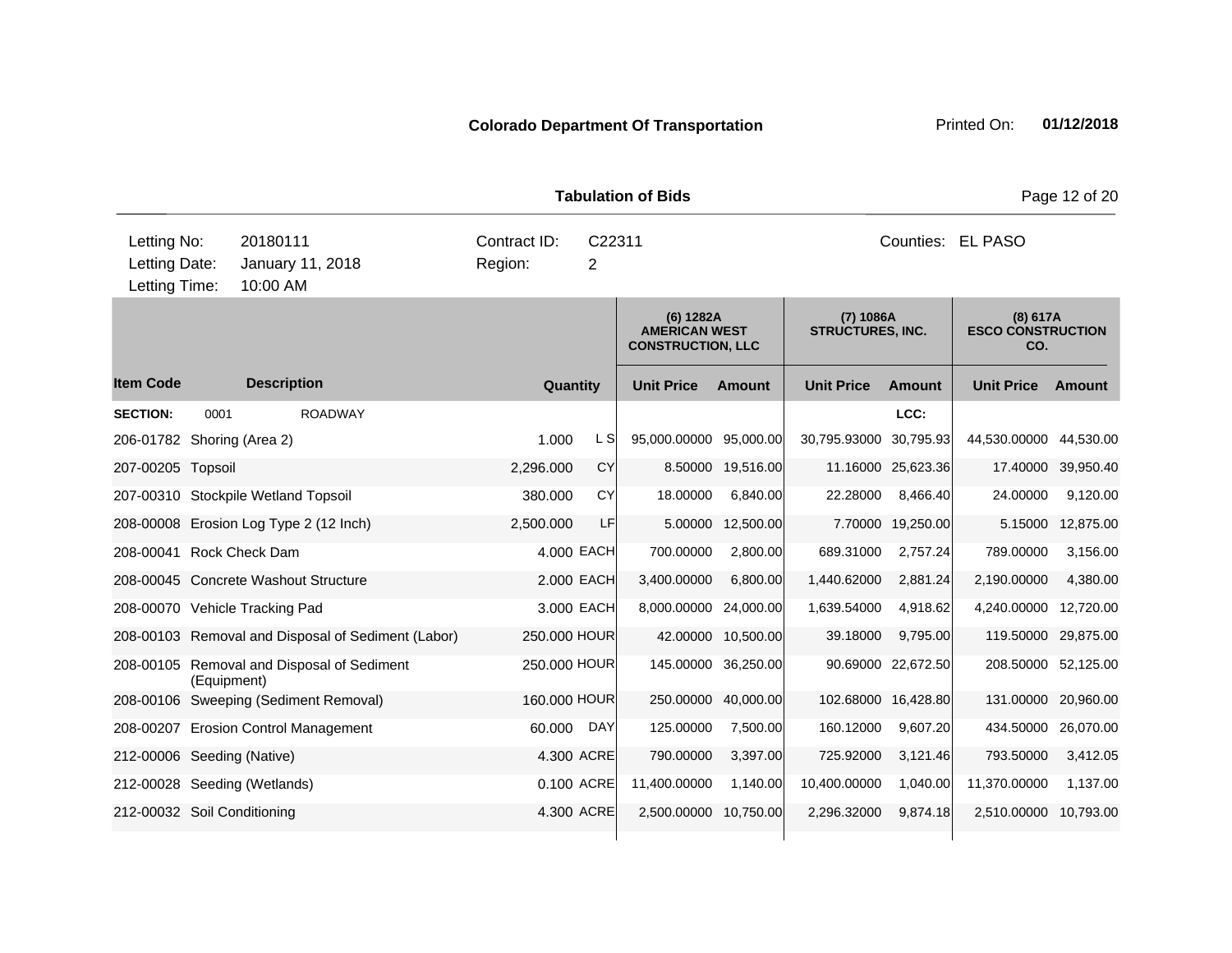|                                                                                           | <b>Tabulation of Bids</b><br>Page 13 of 20 |                    |                                                     |  |                                                     |             |                                                               |                      |                                      |                      |                                             |                   |  |  |
|-------------------------------------------------------------------------------------------|--------------------------------------------|--------------------|-----------------------------------------------------|--|-----------------------------------------------------|-------------|---------------------------------------------------------------|----------------------|--------------------------------------|----------------------|---------------------------------------------|-------------------|--|--|
| Letting No:<br>20180111<br>Letting Date:<br>January 11, 2018<br>Letting Time:<br>10:00 AM |                                            |                    |                                                     |  | Contract ID:<br>C22311<br>Region:<br>$\overline{2}$ |             |                                                               |                      |                                      | Counties: EL PASO    |                                             |                   |  |  |
|                                                                                           |                                            |                    |                                                     |  |                                                     |             | (6) 1282A<br><b>AMERICAN WEST</b><br><b>CONSTRUCTION, LLC</b> |                      | (7) 1086A<br><b>STRUCTURES, INC.</b> |                      | (8) 617A<br><b>ESCO CONSTRUCTION</b><br>CO. |                   |  |  |
| <b>Item Code</b>                                                                          |                                            | <b>Description</b> |                                                     |  |                                                     | Quantity    | <b>Unit Price</b>                                             | <b>Amount</b>        | <b>Unit Price</b>                    | <b>Amount</b>        | <b>Unit Price</b>                           | Amount            |  |  |
| <b>SECTION:</b>                                                                           | 0001                                       |                    | <b>ROADWAY</b>                                      |  |                                                     |             |                                                               |                      |                                      | LCC:                 |                                             |                   |  |  |
|                                                                                           |                                            |                    | 213-00004 Mulching (Weed Free Straw)                |  |                                                     | 4.300 ACRE  | 840.00000                                                     | 3.612.00             | 764.40000                            | 3,286.92             | 836.00000                                   | 3,594.80          |  |  |
| 213-00061 Mulch Tackifier                                                                 |                                            |                    |                                                     |  | 427.000                                             | <b>LB</b>   | 2.50000                                                       | 1,067.50             | 2.24000                              | 956.48               | 2.45000                                     | 1,046.15          |  |  |
|                                                                                           |                                            |                    | 213-00705 Landscape Boulder (Special)               |  | 401.000 EACH                                        |             |                                                               | 460.00000 184,460.00 |                                      | 592.72000 237,680.72 | 347.00000 139,147.00                        |                   |  |  |
|                                                                                           |                                            |                    | 214-00210 Deciduous Tree (1 Inch Caliper)           |  |                                                     | 20.000 EACH | 375.00000                                                     | 7,500.00             | 348.40000                            | 6,968.00             | 170.50000                                   | 3,410.00          |  |  |
|                                                                                           |                                            |                    | 214-00504 Evergreen Tree (4 Foot) (Ball and Burlap) |  |                                                     | 12.000 EACH | 540.00000                                                     | 6,480.00             | 498.16000                            | 5,977.92             | 540.00000                                   | 6,480.00          |  |  |
| 214-01010 Brush Layer Cutting                                                             |                                            |                    |                                                     |  | 300.000 EACH                                        |             | 5.50000                                                       | 1,650.00             | 4.94000                              | 1,482.00             | 11.20000                                    | 3,360.00          |  |  |
|                                                                                           |                                            |                    | 216-00303 Turf Reinforcement Mat (Class 3)          |  | 250.000                                             | <b>SY</b>   | 9.00000                                                       | 2,250.00             |                                      | 77.22000 19,305.00   | 9.10000                                     | 2,275.00          |  |  |
| 506-00030 Grouted Riprap                                                                  |                                            |                    |                                                     |  | 243.000                                             | CY          |                                                               | 450.00000 109,350.00 | 234.47000 56,976.21                  |                      | 167.50000                                   | 40,702.50         |  |  |
| 506-00212 Riprap (12 Inch)                                                                |                                            |                    |                                                     |  | 498.000                                             | CY          |                                                               | 80.00000 39,840.00   |                                      | 99.98000 49,790.04   | 112.00000 55,776.00                         |                   |  |  |
| 506-00412 Soil Riprap (12 Inch)                                                           |                                            |                    |                                                     |  | 951.000                                             | CY          |                                                               | 70.00000 66,570.00   |                                      | 99.46000 94,586.46   | 119.50000 113,644.50                        |                   |  |  |
| 518-00106 Waterstop (6 Inch)                                                              |                                            |                    |                                                     |  | 38,000                                              | LF          | 35.00000                                                      | 1,330.00             | 12.78000                             | 485.64               | 36.20000                                    | 1,375.60          |  |  |
|                                                                                           |                                            |                    | 601-03030 Concrete Class D (Box Culvert)            |  | 321.000                                             | <b>CY</b>   |                                                               | 815.00000 261,615.00 |                                      | 680.89000 218,565.69 | 780.50000 250,540.50                        |                   |  |  |
| 601-03050 Concrete Class D (Wall)                                                         |                                            |                    |                                                     |  | 63.000                                              | CY          | 1,050.00000 66,150.00                                         |                      |                                      | 724.03000 45,613.89  | 978.00000 61,614.00                         |                   |  |  |
| 602-00000 Reinforcing Steel                                                               |                                            |                    |                                                     |  | 37,885.000                                          | LB          |                                                               | 1.30000 49,250.50    |                                      | 1.09000 41,294.65    |                                             | 1.25000 47,356.25 |  |  |
|                                                                                           |                                            |                    |                                                     |  |                                                     |             |                                                               |                      |                                      |                      |                                             |                   |  |  |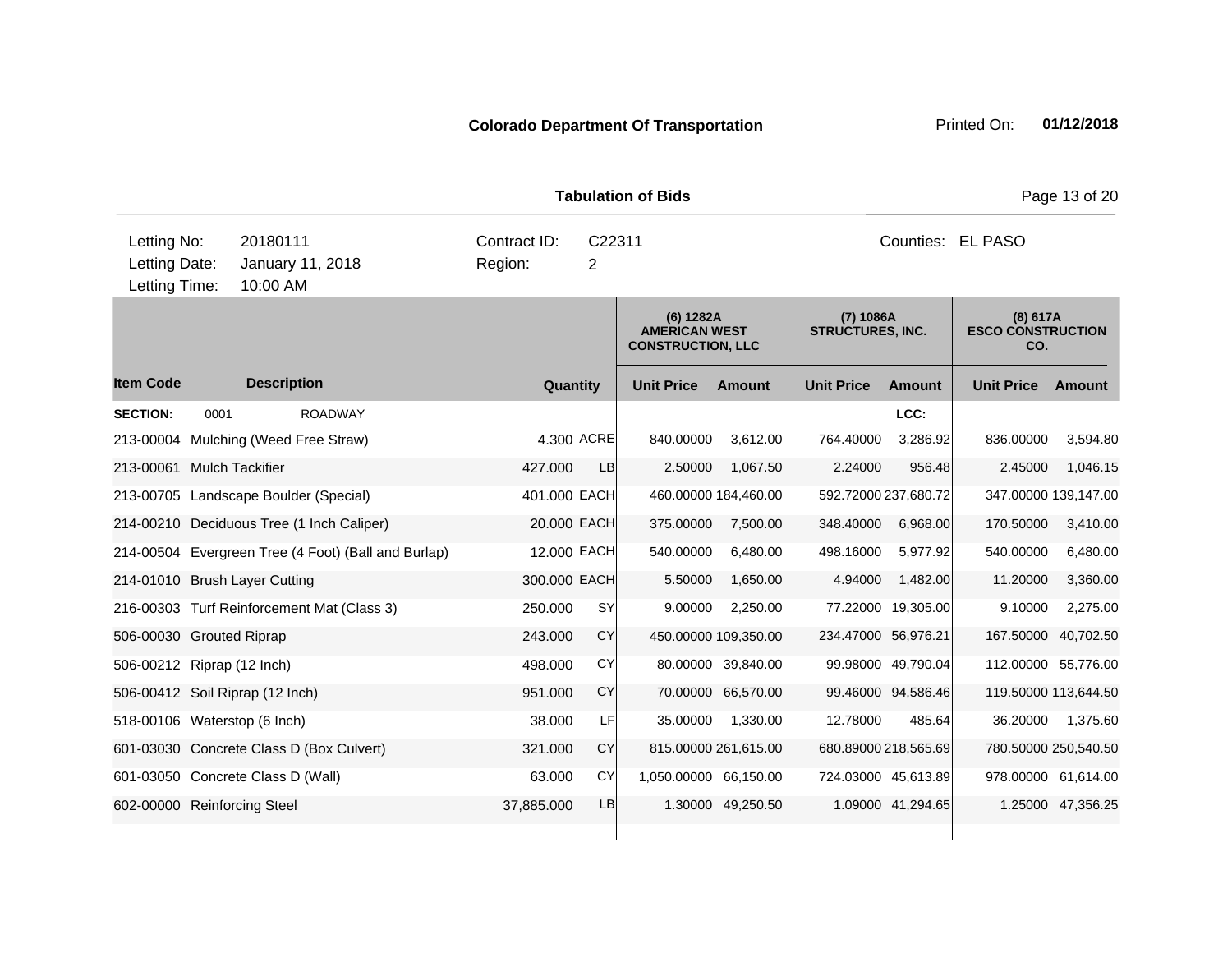|                                                                                           |           |                    |                                                     |                         |             | <b>Tabulation of Bids</b>                                     |                     |                                      |                    |                                             | Page 14 of 20 |  |
|-------------------------------------------------------------------------------------------|-----------|--------------------|-----------------------------------------------------|-------------------------|-------------|---------------------------------------------------------------|---------------------|--------------------------------------|--------------------|---------------------------------------------|---------------|--|
| Letting No:<br>20180111<br>Letting Date:<br>January 11, 2018<br>Letting Time:<br>10:00 AM |           |                    |                                                     | Contract ID:<br>Region: | C22311<br>2 |                                                               |                     | Counties: EL PASO                    |                    |                                             |               |  |
|                                                                                           |           |                    |                                                     |                         |             | (6) 1282A<br><b>AMERICAN WEST</b><br><b>CONSTRUCTION, LLC</b> |                     | (7) 1086A<br><b>STRUCTURES, INC.</b> |                    | (8) 617A<br><b>ESCO CONSTRUCTION</b><br>CO. |               |  |
| <b>Item Code</b>                                                                          |           | <b>Description</b> |                                                     |                         | Quantity    | <b>Unit Price</b>                                             | <b>Amount</b>       | <b>Unit Price</b>                    | <b>Amount</b>      | <b>Unit Price</b>                           | Amount        |  |
| <b>SECTION:</b>                                                                           | 0001      |                    | <b>ROADWAY</b>                                      |                         |             |                                                               |                     |                                      | LCC:               |                                             |               |  |
| 603-50015 15 Inch Plastic Pipe                                                            |           |                    |                                                     | 43.000                  | LF          | 65.00000                                                      | 2,795.00            | 75.59000                             | 3,250.37           | 101.50000                                   | 4,364.50      |  |
| 604-39000 Manhole Special                                                                 |           |                    |                                                     |                         | 1.000 EACH  | 26,275.00000                                                  | 26,275.00           | 24,932.54000                         | 24,932.54          | 20,760.00000                                | 20,760.00     |  |
|                                                                                           |           |                    | 606-00301 Guardrail Type 3 (6-3 Post Spacing)       | 550.000                 | LF          |                                                               | 26.75000 14,712.50  |                                      | 30.99000 17,044.50 | 33.90000                                    | 18,645.00     |  |
| 606-01340 End Anchorage Type 3D                                                           |           |                    |                                                     |                         | 1.000 EACH  | 1,700.00000                                                   | 1,700.00            | 1,703.52000                          | 1,703.52           | 1,860.00000                                 | 1,860.00      |  |
| 606-02003 End Anchorage (Nonflared)                                                       |           |                    |                                                     |                         | 1.000 EACH  | 4,700.00000                                                   | 4,700.00            | 3,848.00000                          | 3,848.00           | 4,210.00000                                 | 4,210.00      |  |
| 607-11525 Fence (Plastic)                                                                 |           |                    |                                                     | 500,000                 | LF          | 4.85000                                                       | 2,425.00            | 2.44000                              | 1,220.00           | 2.55000                                     | 1,275.00      |  |
| 609-60011 Curb Type 6 (Section M)                                                         |           |                    |                                                     | 605.000                 | LF          | 12.00000                                                      | 7,260.00            | 18.72000                             | 11,325.60          | 26.40000                                    | 15,972.00     |  |
|                                                                                           |           |                    | 615-00030 Embankment Protector Type 3               |                         | 1.000 EACH  | 2,000.00000                                                   | 2,000.00            | 1,302.00000                          | 1,302.00           | 2,440.00000                                 | 2,440.00      |  |
| 620-00020 Sanitary Facility                                                               |           |                    |                                                     |                         | 1.000 EACH  | 750.00000                                                     | 750.00              | 922.25000                            | 922.25             | 2,410.00000                                 | 2,410.00      |  |
| 624-27037                                                                                 | In Place) |                    | 36 Inch Drainage Pipe (Class 7) (Complete           | 250,000                 | LF          |                                                               | 110.00000 27,500.00 | 161.76000 40,440.00                  |                    | 123.50000                                   | 30,875.00     |  |
|                                                                                           | In Place) |                    | 624-27049 48 Inch Drainage Pipe (Class 7) (Complete | 172.000                 | LF          |                                                               | 150.00000 25,800.00 | 221.83000 38,154.76                  |                    | 148.50000                                   | 25,542.00     |  |
| 625-00000 Construction Surveying                                                          |           |                    |                                                     | 1.000                   | L S         | 29,000.00000                                                  | 29,000.00           | 33,280.00000 33,280.00               |                    | 39,800.00000                                | 39,800.00     |  |
| 626-00000 Mobilization                                                                    |           |                    |                                                     | 1.000                   | L S         | 66,000.00000 66,000.00                                        |                     | 184,288.29000 184,288.29             |                    | 200,000.00000 200,000.00                    |               |  |
| 630-00007 Traffic Control Inspection                                                      |           |                    |                                                     | 30.000                  | <b>DAY</b>  | 110.00000                                                     | 3,300.00            | 83.20000                             | 2,496.00           | 227.50000                                   | 6,825.00      |  |
|                                                                                           |           |                    |                                                     |                         |             |                                                               |                     |                                      |                    |                                             |               |  |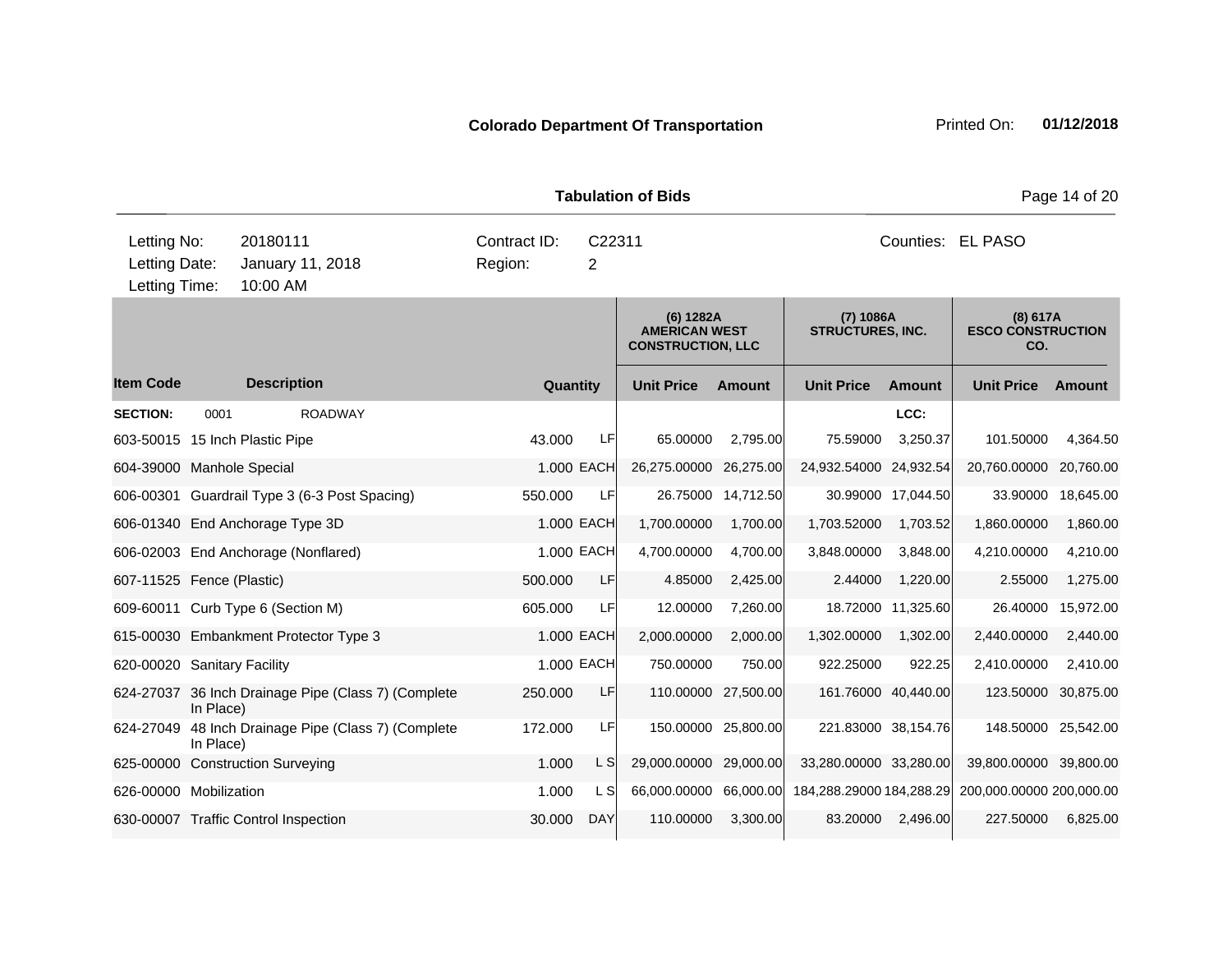|                                               |      |                                                                |             |             | <b>Tabulation of Bids</b>                                     |                     |                                        |                   |                                             | Page 15 of 20  |
|-----------------------------------------------|------|----------------------------------------------------------------|-------------|-------------|---------------------------------------------------------------|---------------------|----------------------------------------|-------------------|---------------------------------------------|----------------|
| Letting No:<br>Letting Date:<br>Letting Time: |      | 20180111<br>January 11, 2018<br>10:00 AM                       | C22311<br>2 |             |                                                               |                     |                                        | Counties: EL PASO |                                             |                |
|                                               |      |                                                                |             |             | (6) 1282A<br><b>AMERICAN WEST</b><br><b>CONSTRUCTION, LLC</b> |                     | $(7)$ 1086A<br><b>STRUCTURES, INC.</b> |                   | (8) 617A<br><b>ESCO CONSTRUCTION</b><br>CO. |                |
| <b>Item Code</b>                              |      | <b>Description</b>                                             | Quantity    |             | <b>Unit Price</b>                                             | <b>Amount</b>       | <b>Unit Price</b>                      | Amount            | <b>Unit Price</b>                           | <b>Amount</b>  |
| <b>SECTION:</b>                               | 0001 | <b>ROADWAY</b>                                                 |             |             |                                                               |                     |                                        | LCC:              |                                             |                |
|                                               |      | 630-00012 Traffic Control Management                           | 60.000      | DAY         |                                                               | 740.00000 44,400.00 | 1,178.67000                            | 70,720.20         | 790.50000                                   | 47,430.00      |
| 630-80341                                     |      | Construction Traffic Sign (Panel Size A)                       |             | 10.000 EACH | 55.00000                                                      | 550.00              | 52.00000                               | 520.00            | 56.90000                                    | 569.00         |
|                                               |      | 630-80342 Construction Traffic Sign (Panel Size B)             |             | 40.000 EACH | 74.00000                                                      | 2,960.00            | 52.00000                               | 2,080.00          | 187.50000                                   | 7,500.00       |
| 630-80358                                     |      | Advance Warning Flashing or Sequencing<br>Arrow Panel (C Type) |             | 2.000 EACH  | 1,100.00000                                                   | 2,200.00            | 624.00000                              | 1,248.00          | 1,540.00000                                 | 3,080.00       |
| 630-80360                                     |      | Drum Channelizing Device                                       |             | 50.000 EACH | 45.50000                                                      | 2,275.00            | 52.00000                               | 2,600.00          | 68.20000                                    | 3,410.00       |
| <b>Section Totals:</b>                        |      |                                                                |             |             |                                                               | \$1,894,735.25      |                                        | \$1,930,042.03    |                                             | \$1,990,227.75 |
| <b>Contract Grand Totals</b>                  |      |                                                                |             |             |                                                               | \$1,894,735.25      |                                        | \$1,930,042.03    | \$1,990,227.75                              |                |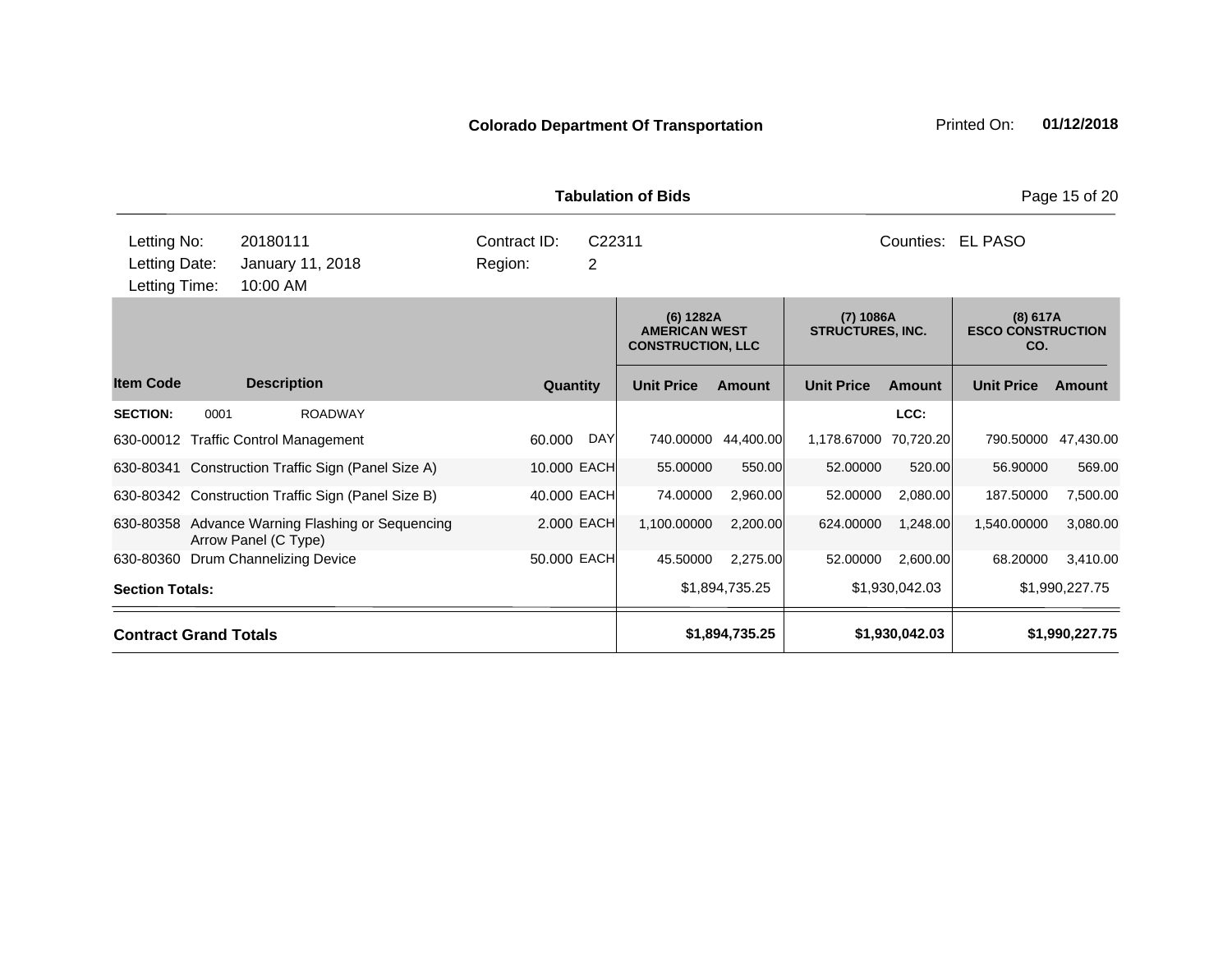|                                               |      |                                                   |                         |                          | <b>Tabulation of Bids</b>                                |                     |                                                 |                     |                   | Page 16 of 20 |
|-----------------------------------------------|------|---------------------------------------------------|-------------------------|--------------------------|----------------------------------------------------------|---------------------|-------------------------------------------------|---------------------|-------------------|---------------|
| Letting No:<br>Letting Date:<br>Letting Time: |      | 20180111<br>January 11, 2018<br>10:00 AM          | Contract ID:<br>Region: | C22311<br>$\overline{2}$ |                                                          |                     |                                                 |                     | Counties: EL PASO |               |
|                                               |      |                                                   |                         |                          | (9) 160A<br><b>KIRKLAND</b><br><b>CONSTRUCTION, LLLP</b> |                     | (10) 1273A<br><b>ROCK and CO.</b>               |                     |                   |               |
| <b>Item Code</b>                              |      | <b>Description</b>                                | Quantity                |                          | <b>Unit Price</b>                                        | Amount              | <b>Unit Price</b>                               | <b>Amount</b>       | <b>Unit Price</b> | <b>Amount</b> |
| <b>SECTION:</b>                               | 0001 | <b>ROADWAY</b>                                    |                         |                          |                                                          |                     |                                                 | LCC:                |                   |               |
| 201-00001                                     |      | Clearing and Grubbing                             |                         | 5.000 ACRE               | 25,000.00000 125,000.00                                  |                     | 11,500.00000                                    | 57,500.00           |                   |               |
| 202-00010 Removal of Tree                     |      |                                                   | 32.000 EACH             |                          | 200.00000                                                | 6,400.00            |                                                 | 650.00000 20,800.00 |                   |               |
|                                               |      | 202-00023 Removal of Embankment Protector Type 3  |                         | 1.000 EACH               | 1,000.00000                                              | 1,000.00            | 140.00000                                       | 140.00              |                   |               |
|                                               |      | 202-00037 Removal of End Section                  | 2.000 EACH              |                          | 1,000.00000                                              | 2,000.00            | 800.00000                                       | 1,600.00            |                   |               |
| 202-00150 Removal of Wall                     |      |                                                   | 4,000 EACH              |                          | 5,000.00000                                              | 20,000.00           | 21,000.00000 84,000.00                          |                     |                   |               |
|                                               |      | 202-01130 Removal of Guardrail Type 3             | 550.000                 | LF                       | 13.00000                                                 | 7,150.00            | 13.00000                                        | 7,150.00            |                   |               |
| 202-04002 Clean Culvert                       |      |                                                   |                         | 4,000 EACH               | 2,000.00000                                              | 8,000.00            | 3,250.00000 13,000.00                           |                     |                   |               |
|                                               |      | 203-00060 Embankment Material (Complete In Place) | 6,495.000               | <b>CY</b>                |                                                          | 30.00000 194,850.00 |                                                 | 40.00000 259,800.00 |                   |               |
| 203-00100 Muck Excavation                     |      |                                                   | 995.000                 | <b>CY</b>                |                                                          | 45.00000 44,775.00  |                                                 | 46.00000 45,770.00  |                   |               |
|                                               |      | 206-00000 Structure Excavation                    | 1,535.000               | <b>CY</b>                |                                                          | 40.00000 61,400.00  |                                                 | 37.00000 56,795.00  |                   |               |
|                                               |      | 206-00065 Structure Backfill (Flow-Fill)          | 39.000                  | <b>CY</b>                | 175.00000                                                | 6,825.00            |                                                 | 390.00000 15,210.00 |                   |               |
|                                               |      | 206-00100 Structure Backfill (Class 1)            | 1,485.000               | <b>CY</b>                |                                                          | 40.00000 59,400.00  |                                                 | 50.00000 74,250.00  |                   |               |
|                                               |      | 206-00510 Filter Material (Class A)               | 165.000                 | <b>CY</b>                |                                                          | 150.00000 24,750.00 |                                                 | 125.00000 20,625.00 |                   |               |
| 206-01781 Shoring (Area 1)                    |      |                                                   | 1.000                   | L S                      |                                                          |                     | 36,000.00000 36,000.00 101,000.00000 101,000.00 |                     |                   |               |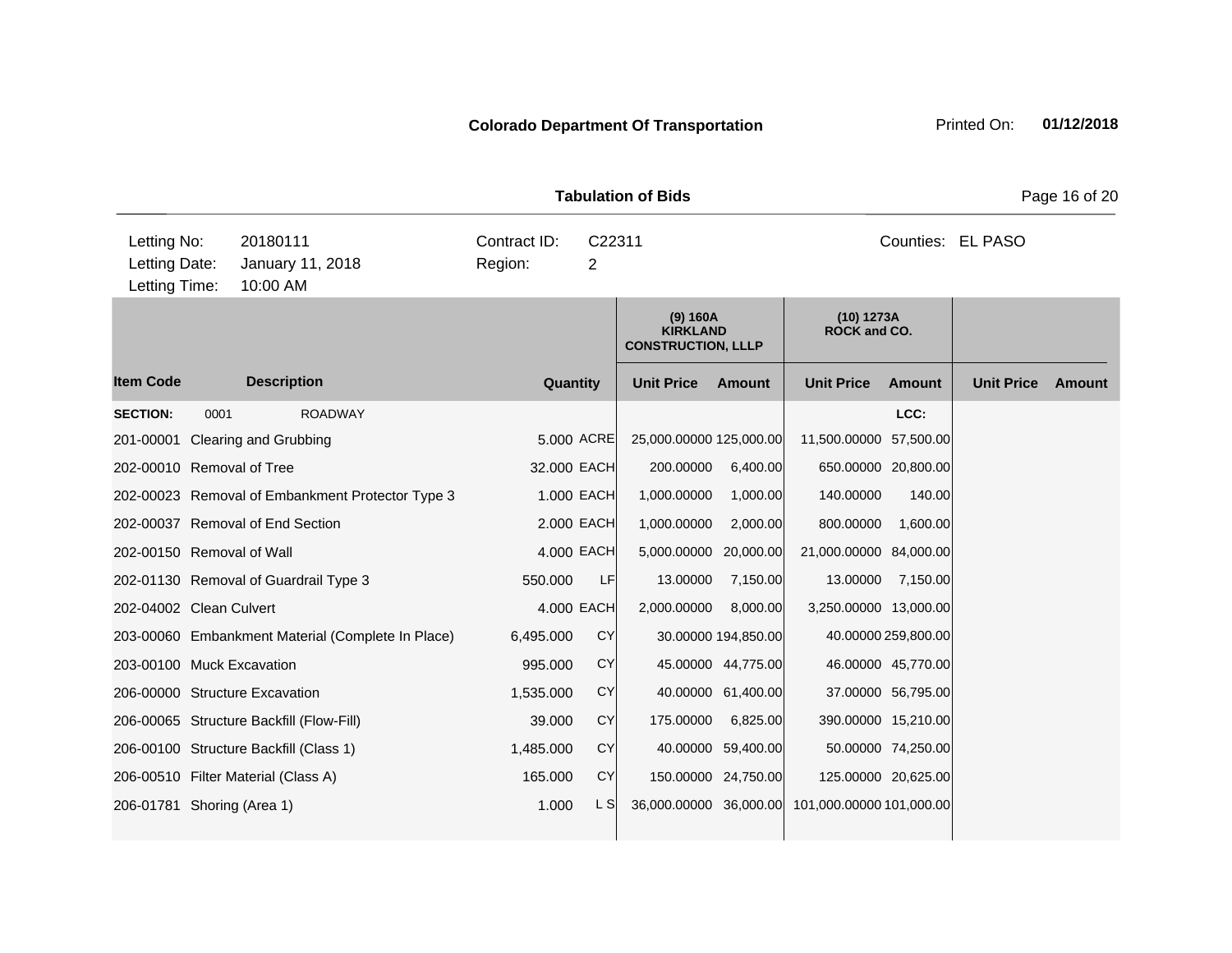|                                               |             |                                                    |                         |                          | <b>Tabulation of Bids</b>                                |                     |                            |                     |                   | Page 17 of 20 |
|-----------------------------------------------|-------------|----------------------------------------------------|-------------------------|--------------------------|----------------------------------------------------------|---------------------|----------------------------|---------------------|-------------------|---------------|
| Letting No:<br>Letting Date:<br>Letting Time: |             | 20180111<br>January 11, 2018<br>10:00 AM           | Contract ID:<br>Region: | C22311<br>$\overline{2}$ |                                                          |                     | Counties: EL PASO          |                     |                   |               |
|                                               |             |                                                    |                         |                          | (9) 160A<br><b>KIRKLAND</b><br><b>CONSTRUCTION, LLLP</b> |                     | (10) 1273A<br>ROCK and CO. |                     |                   |               |
| <b>Item Code</b>                              |             | <b>Description</b>                                 |                         | Quantity                 | <b>Unit Price</b>                                        | Amount              | <b>Unit Price</b>          | <b>Amount</b>       | <b>Unit Price</b> | <b>Amount</b> |
| <b>SECTION:</b>                               | 0001        | <b>ROADWAY</b>                                     |                         |                          |                                                          |                     |                            | LCC:                |                   |               |
| 206-01782 Shoring (Area 2)                    |             |                                                    | 1.000                   | L S                      | 30,000.00000 30,000.00                                   |                     | 91,000.00000 91,000.00     |                     |                   |               |
| 207-00205 Topsoil                             |             |                                                    | 2,296.000               | <b>CY</b>                |                                                          | 15.00000 34,440.00  |                            | 16.00000 36,736.00  |                   |               |
|                                               |             | 207-00310 Stockpile Wetland Topsoil                | 380.000                 | <b>CY</b>                |                                                          | 35.00000 13,300.00  |                            | 45.00000 17,100.00  |                   |               |
|                                               |             | 208-00008 Erosion Log Type 2 (12 Inch)             | 2,500.000               | LF                       |                                                          | 6.00000 15,000.00   |                            | 5.00000 12,500.00   |                   |               |
| 208-00041 Rock Check Dam                      |             |                                                    |                         | 4.000 EACH               | 550.00000                                                | 2,200.00            | 850.00000                  | 3,400.00            |                   |               |
|                                               |             | 208-00045 Concrete Washout Structure               |                         | 2,000 EACH               | 2,000.00000                                              | 4,000.00            | 2,800.00000                | 5,600.00            |                   |               |
|                                               |             | 208-00070 Vehicle Tracking Pad                     |                         | 3.000 EACH               | 3,500.00000 10,500.00                                    |                     | 2,500.00000                | 7,500.00            |                   |               |
|                                               |             | 208-00103 Removal and Disposal of Sediment (Labor) | 250.000 HOUR            |                          |                                                          | 70.00000 17,500.00  |                            | 61.00000 15,250.00  |                   |               |
|                                               | (Equipment) | 208-00105 Removal and Disposal of Sediment         | 250.000 HOUR            |                          |                                                          | 170.00000 42,500.00 |                            | 140.00000 35,000.00 |                   |               |
|                                               |             | 208-00106 Sweeping (Sediment Removal)              | 160.000 HOUR            |                          |                                                          | 120.00000 19,200.00 |                            | 185.00000 29,600.00 |                   |               |
|                                               |             | 208-00207 Erosion Control Management               | 60.000                  | <b>DAY</b>               |                                                          | 200.00000 12,000.00 |                            | 225.00000 13,500.00 |                   |               |
| 212-00006 Seeding (Native)                    |             |                                                    |                         | 4.300 ACRE               | 500.00000                                                | 2,150.00            | 765.00000                  | 3,289.50            |                   |               |
|                                               |             | 212-00028 Seeding (Wetlands)                       |                         | 0.100 ACRE               | 3,500.00000                                              | 350.00              | 11,000.00000               | 1,100.00            |                   |               |
| 212-00032 Soil Conditioning                   |             |                                                    |                         | 4.300 ACRE               | 3,500.00000 15,050.00                                    |                     | 2,300.00000                | 9,890.00            |                   |               |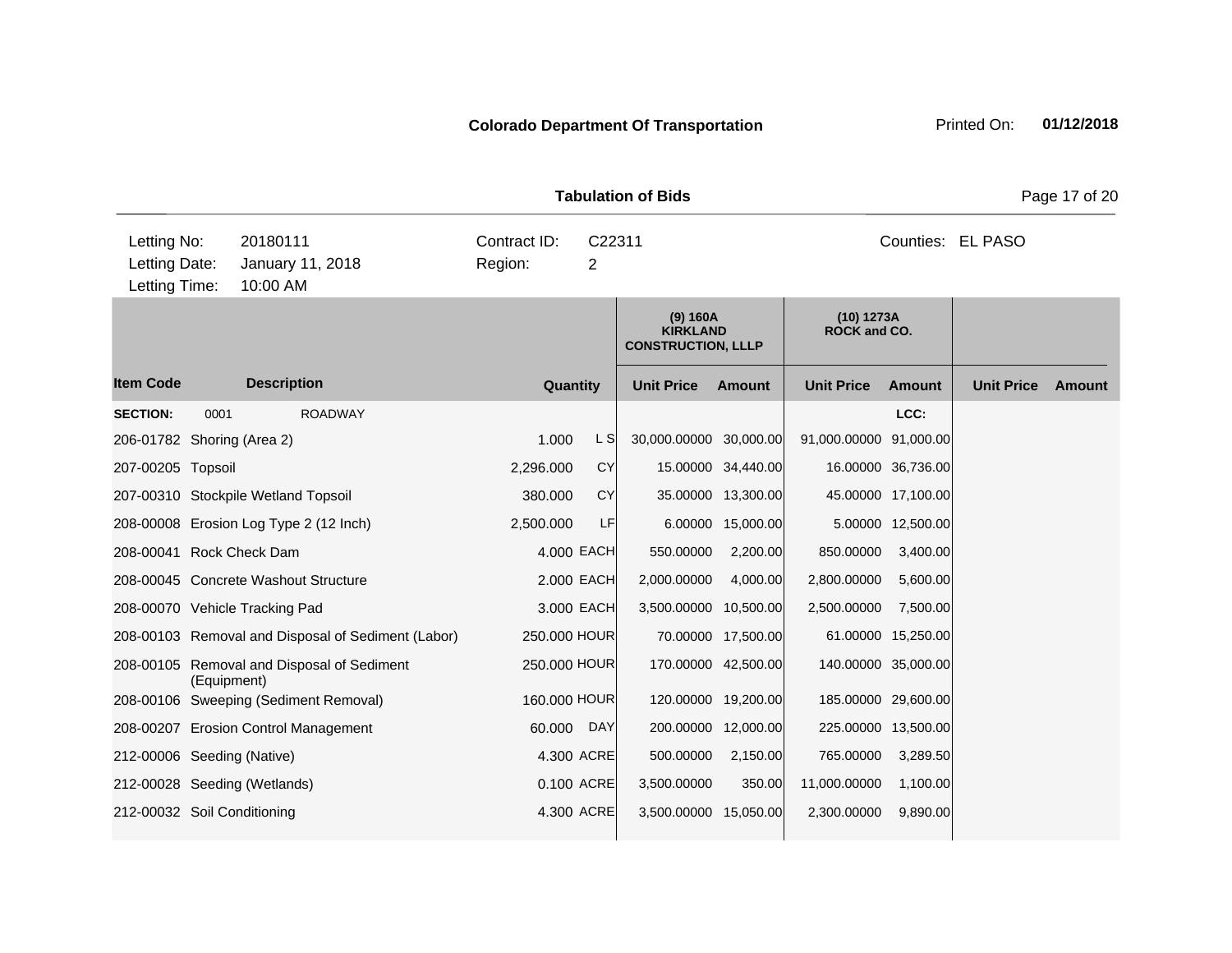|                                               |      |                                                     |                         |             | <b>Tabulation of Bids</b>                                |                      |                                   |                      |                   | Page 18 of 20 |
|-----------------------------------------------|------|-----------------------------------------------------|-------------------------|-------------|----------------------------------------------------------|----------------------|-----------------------------------|----------------------|-------------------|---------------|
| Letting No:<br>Letting Date:<br>Letting Time: |      | 20180111<br>January 11, 2018<br>10:00 AM            | Contract ID:<br>Region: | C22311<br>2 |                                                          |                      |                                   |                      | Counties: EL PASO |               |
|                                               |      |                                                     |                         |             | (9) 160A<br><b>KIRKLAND</b><br><b>CONSTRUCTION, LLLP</b> |                      | (10) 1273A<br><b>ROCK and CO.</b> |                      |                   |               |
| <b>Item Code</b>                              |      | <b>Description</b>                                  | Quantity                |             | <b>Unit Price</b>                                        | Amount               | <b>Unit Price</b>                 | <b>Amount</b>        | <b>Unit Price</b> | <b>Amount</b> |
| <b>SECTION:</b>                               | 0001 | <b>ROADWAY</b>                                      |                         |             |                                                          |                      |                                   | LCC:                 |                   |               |
|                                               |      | 213-00004 Mulching (Weed Free Straw)                |                         | 4.300 ACRE  | 1,000.00000                                              | 4,300.00             | 800.00000                         | 3,440.00             |                   |               |
| 213-00061 Mulch Tackifier                     |      |                                                     | 427.000                 | LB          | 5.00000                                                  | 2,135.00             | 2.25000                           | 960.75               |                   |               |
|                                               |      | 213-00705 Landscape Boulder (Special)               | 401.000 EACH            |             |                                                          | 600.00000 240,600.00 |                                   | 500.00000 200,500.00 |                   |               |
|                                               |      | 214-00210 Deciduous Tree (1 Inch Caliper)           | 20.000 EACH             |             | 400.00000                                                | 8,000.00             | 375.00000                         | 7,500.00             |                   |               |
|                                               |      | 214-00504 Evergreen Tree (4 Foot) (Ball and Burlap) | 12.000 EACH             |             | 550.00000                                                | 6,600.00             | 535.00000                         | 6,420.00             |                   |               |
|                                               |      | 214-01010 Brush Layer Cutting                       | 300.000 EACH            |             | 6.00000                                                  | 1,800.00             | 5.25000                           | 1,575.00             |                   |               |
|                                               |      | 216-00303 Turf Reinforcement Mat (Class 3)          | 250.000                 | <b>SY</b>   | 8.00000                                                  | 2,000.00             | 8.50000                           | 2,125.00             |                   |               |
| 506-00030 Grouted Riprap                      |      |                                                     | 243.000                 | <b>CY</b>   |                                                          | 400.00000 97,200.00  |                                   | 402.00000 97,686.00  |                   |               |
| 506-00212 Riprap (12 Inch)                    |      |                                                     | 498.000                 | <b>CY</b>   |                                                          | 90.00000 44,820.00   |                                   | 122.00000 60,756.00  |                   |               |
|                                               |      | 506-00412 Soil Riprap (12 Inch)                     | 951.000                 | <b>CY</b>   |                                                          | 85.00000 80,835.00   |                                   | 125.00000 118,875.00 |                   |               |
| 518-00106 Waterstop (6 Inch)                  |      |                                                     | 38.000                  | LF          | 7.00000                                                  | 266.00               | 20.00000                          | 760.00               |                   |               |
|                                               |      | 601-03030 Concrete Class D (Box Culvert)            | 321.000                 | <b>CY</b>   |                                                          | 675.00000 216,675.00 |                                   | 930.00000 298,530.00 |                   |               |
|                                               |      | 601-03050 Concrete Class D (Wall)                   | 63.000                  | <b>CY</b>   | 1,100.00000 69,300.00                                    |                      |                                   | 930.00000 58,590.00  |                   |               |
| 602-00000 Reinforcing Steel                   |      |                                                     | 37,885.000              | LB          |                                                          | 1.75000 66,298.75    |                                   | 2.00000 75,770.00    |                   |               |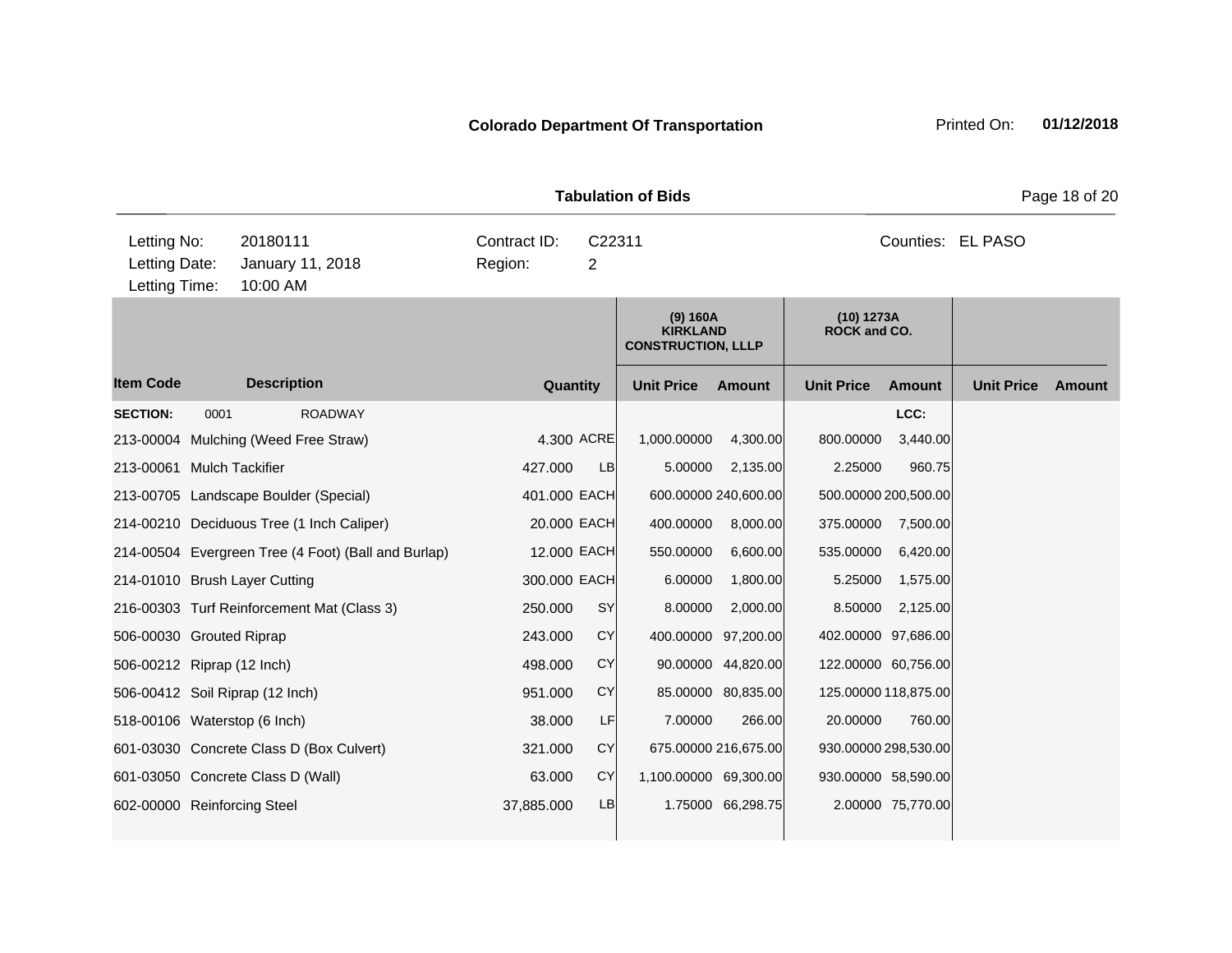|                                               |           |                                          |                                                     |                                                     |            | <b>Tabulation of Bids</b>                                |                     |                                   |                     |                   | Page 19 of 20 |
|-----------------------------------------------|-----------|------------------------------------------|-----------------------------------------------------|-----------------------------------------------------|------------|----------------------------------------------------------|---------------------|-----------------------------------|---------------------|-------------------|---------------|
| Letting No:<br>Letting Date:<br>Letting Time: |           | 20180111<br>January 11, 2018<br>10:00 AM |                                                     | Contract ID:<br>C22311<br>Region:<br>$\overline{2}$ |            |                                                          |                     | Counties: EL PASO                 |                     |                   |               |
|                                               |           |                                          |                                                     |                                                     |            | (9) 160A<br><b>KIRKLAND</b><br><b>CONSTRUCTION, LLLP</b> |                     | (10) 1273A<br><b>ROCK and CO.</b> |                     |                   |               |
| <b>Item Code</b>                              |           | <b>Description</b>                       |                                                     | Quantity                                            |            | <b>Unit Price</b>                                        | Amount              | <b>Unit Price</b>                 | Amount              | <b>Unit Price</b> | Amount        |
| <b>SECTION:</b>                               | 0001      |                                          | <b>ROADWAY</b>                                      |                                                     |            |                                                          |                     |                                   | LCC:                |                   |               |
|                                               |           | 603-50015 15 Inch Plastic Pipe           |                                                     | 43.000                                              | LF         | 70.00000                                                 | 3,010.00            | 64.00000                          | 2,752.00            |                   |               |
| 604-39000 Manhole Special                     |           |                                          |                                                     |                                                     | 1.000 EACH | 12,000.00000 12,000.00                                   |                     | 10,000.00000 10,000.00            |                     |                   |               |
|                                               |           |                                          | 606-00301 Guardrail Type 3 (6-3 Post Spacing)       | 550.000                                             | LF         | 33.00000                                                 | 18,150.00           |                                   | 33.00000 18,150.00  |                   |               |
|                                               |           | 606-01340 End Anchorage Type 3D          |                                                     |                                                     | 1.000 EACH | 1,800.00000                                              | 1,800.00            | 1,800.00000                       | 1,800.00            |                   |               |
|                                               |           | 606-02003 End Anchorage (Nonflared)      |                                                     |                                                     | 1.000 EACH | 4,100.00000                                              | 4,100.00            | 4,100.00000                       | 4,100.00            |                   |               |
| 607-11525 Fence (Plastic)                     |           |                                          |                                                     | 500.000                                             | LF         | 2.00000                                                  | 1,000.00            | 2.25000                           | 1,125.00            |                   |               |
|                                               |           | 609-60011 Curb Type 6 (Section M)        |                                                     | 605.000                                             | LF         | 9.50000                                                  | 5,747.50            | 14.00000                          | 8,470.00            |                   |               |
|                                               |           | 615-00030 Embankment Protector Type 3    |                                                     |                                                     | 1.000 EACH | 2,200.00000                                              | 2,200.00            | 500.00000                         | 500.00              |                   |               |
| 620-00020 Sanitary Facility                   |           |                                          |                                                     |                                                     | 1.000 EACH | 4,000.00000                                              | 4,000.00            | 850.00000                         | 850.00              |                   |               |
|                                               | In Place) |                                          | 624-27037 36 Inch Drainage Pipe (Class 7) (Complete | 250.000                                             | LF         |                                                          | 111.00000 27,750.00 |                                   | 165.00000 41,250.00 |                   |               |
| 624-27049                                     | In Place) |                                          | 48 Inch Drainage Pipe (Class 7) (Complete           | 172.000                                             | LF         |                                                          | 150.00000 25,800.00 |                                   | 200.00000 34,400.00 |                   |               |
|                                               |           | 625-00000 Construction Surveying         |                                                     | 1.000                                               | L S        | 9,000.00000                                              | 9,000.00            | 18,000.00000 18,000.00            |                     |                   |               |
| 626-00000 Mobilization                        |           |                                          |                                                     | 1.000                                               |            | L S 174,000.00000 174,000.00                             |                     | 225,000.00000 225,000.00          |                     |                   |               |
|                                               |           | 630-00007 Traffic Control Inspection     |                                                     | 30.000                                              | <b>DAY</b> | 110.00000                                                | 3,300.00            | 225.00000                         | 6,750.00            |                   |               |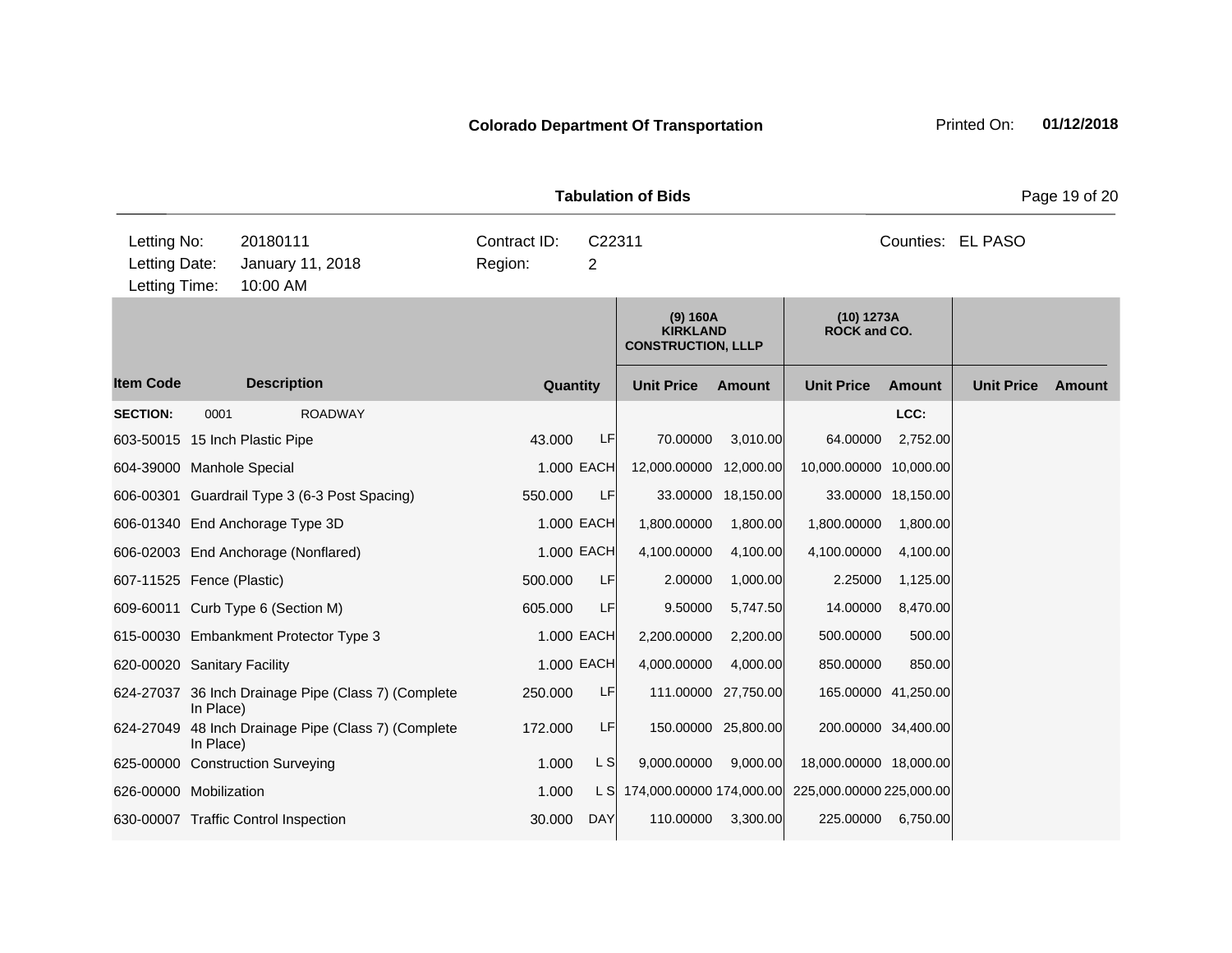| <b>Tabulation of Bids</b> | Pa                                   |
|---------------------------|--------------------------------------|
| Contract $ID: C22311$     | $C$ $\Omega$ unties: El DAS $\Omega$ |

| Letting No:                  | 20180111<br>Contract ID:  |                                                                          |             |     | C22311                                                   |                     |                            |                     | Counties: EL PASO |        |
|------------------------------|---------------------------|--------------------------------------------------------------------------|-------------|-----|----------------------------------------------------------|---------------------|----------------------------|---------------------|-------------------|--------|
| Letting Date:                |                           | January 11, 2018                                                         | Region:     | 2   |                                                          |                     |                            |                     |                   |        |
|                              | 10:00 AM<br>Letting Time: |                                                                          |             |     |                                                          |                     |                            |                     |                   |        |
|                              |                           |                                                                          |             |     | (9) 160A<br><b>KIRKLAND</b><br><b>CONSTRUCTION, LLLP</b> |                     | (10) 1273A<br>ROCK and CO. |                     |                   |        |
| <b>Item Code</b>             |                           | <b>Description</b>                                                       | Quantity    |     | <b>Unit Price</b>                                        | <b>Amount</b>       | <b>Unit Price</b>          | Amount              | <b>Unit Price</b> | Amount |
| <b>SECTION:</b>              | 0001                      | <b>ROADWAY</b>                                                           |             |     |                                                          |                     |                            | LCC:                |                   |        |
|                              |                           | 630-00012 Traffic Control Management                                     | 60.000      | DAY |                                                          | 720.00000 43,200.00 |                            | 785.00000 47,100.00 |                   |        |
|                              |                           | 630-80341 Construction Traffic Sign (Panel Size A)                       | 10.000 EACH |     | 55.00000                                                 | 550.00              | 56.00000                   | 560.00              |                   |        |
|                              |                           | 630-80342 Construction Traffic Sign (Panel Size B)                       | 40.000 EACH |     | 72.00000                                                 | 2,880.00            | 180.00000                  | 7,200.00            |                   |        |
|                              |                           | 630-80358 Advance Warning Flashing or Sequencing<br>Arrow Panel (C Type) | 2.000 EACH  |     | 1,100.00000                                              | 2,200.00            | 1,500.00000                | 3,000.00            |                   |        |
|                              |                           | 630-80360 Drum Channelizing Device                                       | 50.000 EACH |     | 44.00000                                                 | 2,200.00            | 65.00000                   | 3,250.00            |                   |        |
| <b>Section Totals:</b>       |                           |                                                                          |             |     |                                                          | \$1,999,457.25      |                            | \$2,406,850.25      |                   |        |
| <b>Contract Grand Totals</b> |                           |                                                                          |             |     |                                                          | \$1,999,457.25      |                            | \$2,406,850.25      |                   |        |

**ge 20 of 20**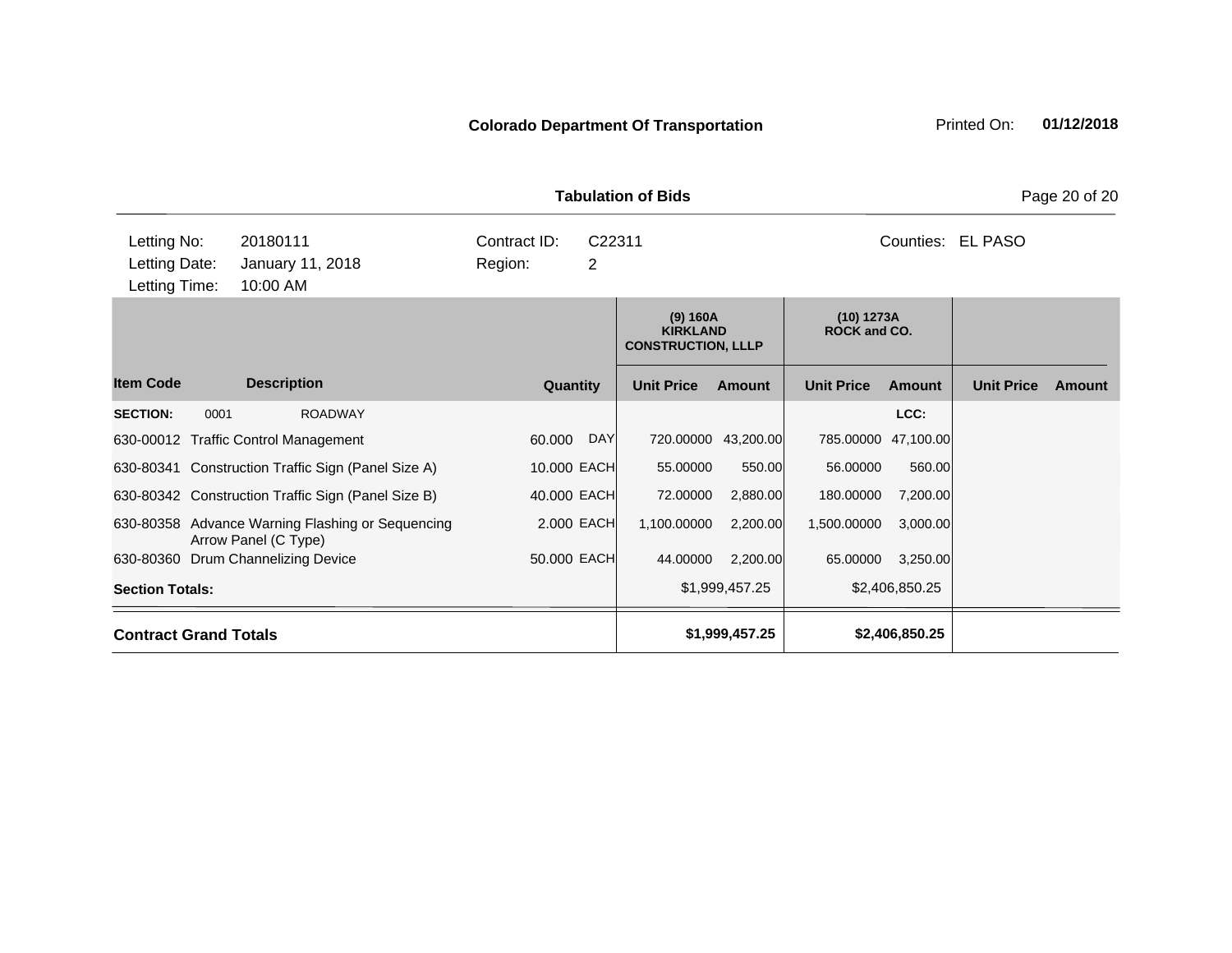|                                                                                                    |                                                                                                                                                                                                                   |              | Printed On:                                                                              | 01/12/2018             |  |  |  |  |  |
|----------------------------------------------------------------------------------------------------|-------------------------------------------------------------------------------------------------------------------------------------------------------------------------------------------------------------------|--------------|------------------------------------------------------------------------------------------|------------------------|--|--|--|--|--|
| <b>Low Bid Item Analysis</b><br>Page 1 of 16                                                       |                                                                                                                                                                                                                   |              |                                                                                          |                        |  |  |  |  |  |
| Letting No:                                                                                        | 20180111                                                                                                                                                                                                          | Contract ID: | C22311                                                                                   | Counties: EL PASO      |  |  |  |  |  |
| Letting Date:                                                                                      | January 11, 2018                                                                                                                                                                                                  | Region:      | 2                                                                                        |                        |  |  |  |  |  |
| Letting Time:                                                                                      | 10:00 AM                                                                                                                                                                                                          |              | Contract Time: 06/15/18 COMPLETION<br><b>DATE</b>                                        | Project(s): ER0252-466 |  |  |  |  |  |
| <b>Contract Description:</b>                                                                       | <b>I-25 MP 155 MONUMENT CREEK BRANCH</b><br>This project's purpose is to restore the Monument Creek Branch after the 2013 using                                                                                   |              |                                                                                          |                        |  |  |  |  |  |
| engineering best practices.<br>Project activities include:<br>areas<br>-Seeding of disturbed areas | -Concrete box culvert and wingwall repairs<br>-Construction of concrete drop structures to prevent future failures<br>-Channel Armoring with boulders, riprap and grouted riprap<br>-Prebbles Mouse appurtunances |              | -Placement of embankment material to restore the Monument Branch channel and surrounding |                        |  |  |  |  |  |

| Line            | Item/<br>Description                | Quantity                                        | Estimated<br>Price | Bid Price/<br><b>Units</b> | Estimated<br>Amount | <b>Bid Amount</b> | <b>Bid Est</b><br>$\%$ | Overrun $(+)$<br>Underrun (-) |
|-----------------|-------------------------------------|-------------------------------------------------|--------------------|----------------------------|---------------------|-------------------|------------------------|-------------------------------|
| <b>SECTION:</b> | 0001                                | <b>ROADWAY</b>                                  |                    |                            |                     |                   |                        |                               |
| 0005            | 201-00001<br>Clearing and Grubbing  | 5.000                                           | 5.000.00000        | 6.000.00000<br><b>ACRE</b> | 25,000,00           | 30.000.00         | 120.00%                | 5,000.00                      |
| 0010            | 202-00010<br>Removal of Tree        | 32.000                                          | 400.00000          | 220,00000<br>EACH          | 12,800,00           | 7.040.00          | 55.00%                 | $-5,760.00$                   |
| 0015            | 202-00023                           | 1.000<br>Removal of Embankment Protector Type 3 | 1.200.00000        | 1.500.00000<br><b>EACH</b> | 1.200.00            | 1.500.00          | 125.00%                | 300.00                        |
| 0020            | 202-00037<br>Removal of End Section | 2.000                                           | 500.00000          | 150.00000<br><b>EACH</b>   | 1,000.00            | 300.00            | 30.00%                 | $-700.00$                     |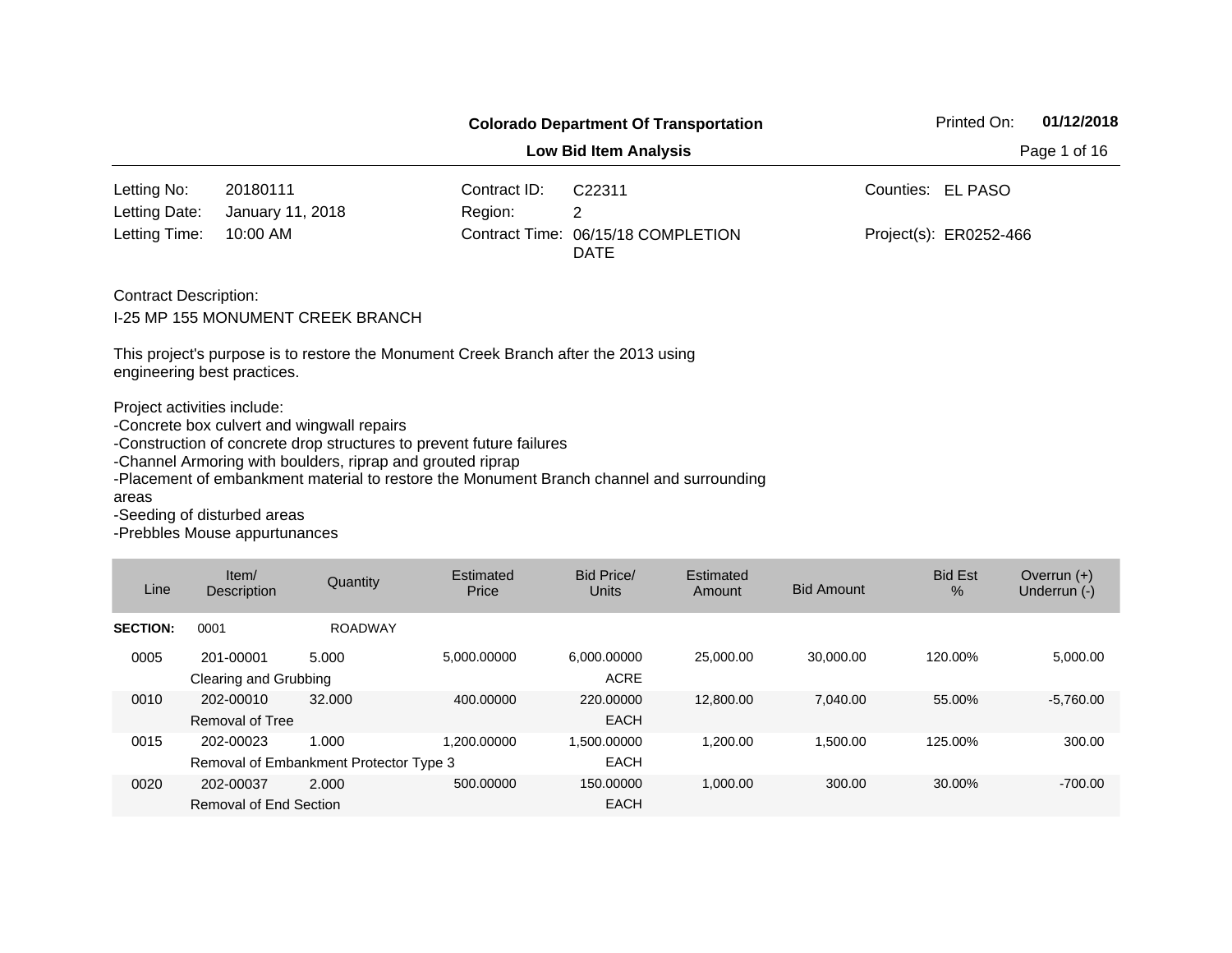|                                                                     |                                                                                                                                                                                                                   | Printed On:<br>01/12/2018 |                                                                                          |                        |  |  |  |  |  |
|---------------------------------------------------------------------|-------------------------------------------------------------------------------------------------------------------------------------------------------------------------------------------------------------------|---------------------------|------------------------------------------------------------------------------------------|------------------------|--|--|--|--|--|
| <b>Low Bid Item Analysis</b><br>Page 2 of 16                        |                                                                                                                                                                                                                   |                           |                                                                                          |                        |  |  |  |  |  |
| Letting No:                                                         | 20180111                                                                                                                                                                                                          | Contract ID:              | C22311                                                                                   | Counties: EL PASO      |  |  |  |  |  |
| Letting Date:                                                       | January 11, 2018                                                                                                                                                                                                  | Region:                   | 2                                                                                        |                        |  |  |  |  |  |
| Letting Time:                                                       | 10:00 AM                                                                                                                                                                                                          |                           | Contract Time: 06/15/18 COMPLETION<br><b>DATE</b>                                        | Project(s): ER0252-466 |  |  |  |  |  |
| <b>Contract Description:</b>                                        | <b>I-25 MP 155 MONUMENT CREEK BRANCH</b>                                                                                                                                                                          |                           |                                                                                          |                        |  |  |  |  |  |
| engineering best practices.                                         | This project's purpose is to restore the Monument Creek Branch after the 2013 using                                                                                                                               |                           |                                                                                          |                        |  |  |  |  |  |
| Project activities include:<br>areas<br>-Seeding of disturbed areas | -Concrete box culvert and wingwall repairs<br>-Construction of concrete drop structures to prevent future failures<br>-Channel Armoring with boulders, riprap and grouted riprap<br>-Prebbles Mouse appurtunances |                           | -Placement of embankment material to restore the Monument Branch channel and surrounding |                        |  |  |  |  |  |

| Line            | Item/<br>Description                                 | Quantity       | Estimated<br>Price | <b>Bid Price/</b><br>Units | Estimated<br>Amount | <b>Bid Amount</b> | <b>Bid Est</b><br>$\%$ | Overrun $(+)$<br>Underrun (-) |
|-----------------|------------------------------------------------------|----------------|--------------------|----------------------------|---------------------|-------------------|------------------------|-------------------------------|
| <b>SECTION:</b> | 0001                                                 | <b>ROADWAY</b> |                    |                            |                     |                   |                        |                               |
| 0025            | 202-00150<br>Removal of Wall                         | 4.000          | 2.500.00000        | 5,000.00000<br><b>EACH</b> | 10.000.00           | 20.000.00         | 200.00%                | 10,000.00                     |
| 0030            | 202-01130<br>Removal of Guardrail Type 3             | 550,000        | 5.00000            | 5.00000<br>LF              | 2.750.00            | 2,750.00          | 100.00%                | 0.00                          |
| 0035            | 202-04002<br><b>Clean Culvert</b>                    | 4.000          | 1.500.00000        | 1.500.00000<br><b>EACH</b> | 6,000.00            | 6.000.00          | 100.00%                | 0.00                          |
| 0040            | 203-00060<br>Embankment Material (Complete In Place) | 6.495.000      | 20,00000           | 14.00000<br>CY             | 129.900.00          | 90,930.00         | 70.00%                 | $-38,970.00$                  |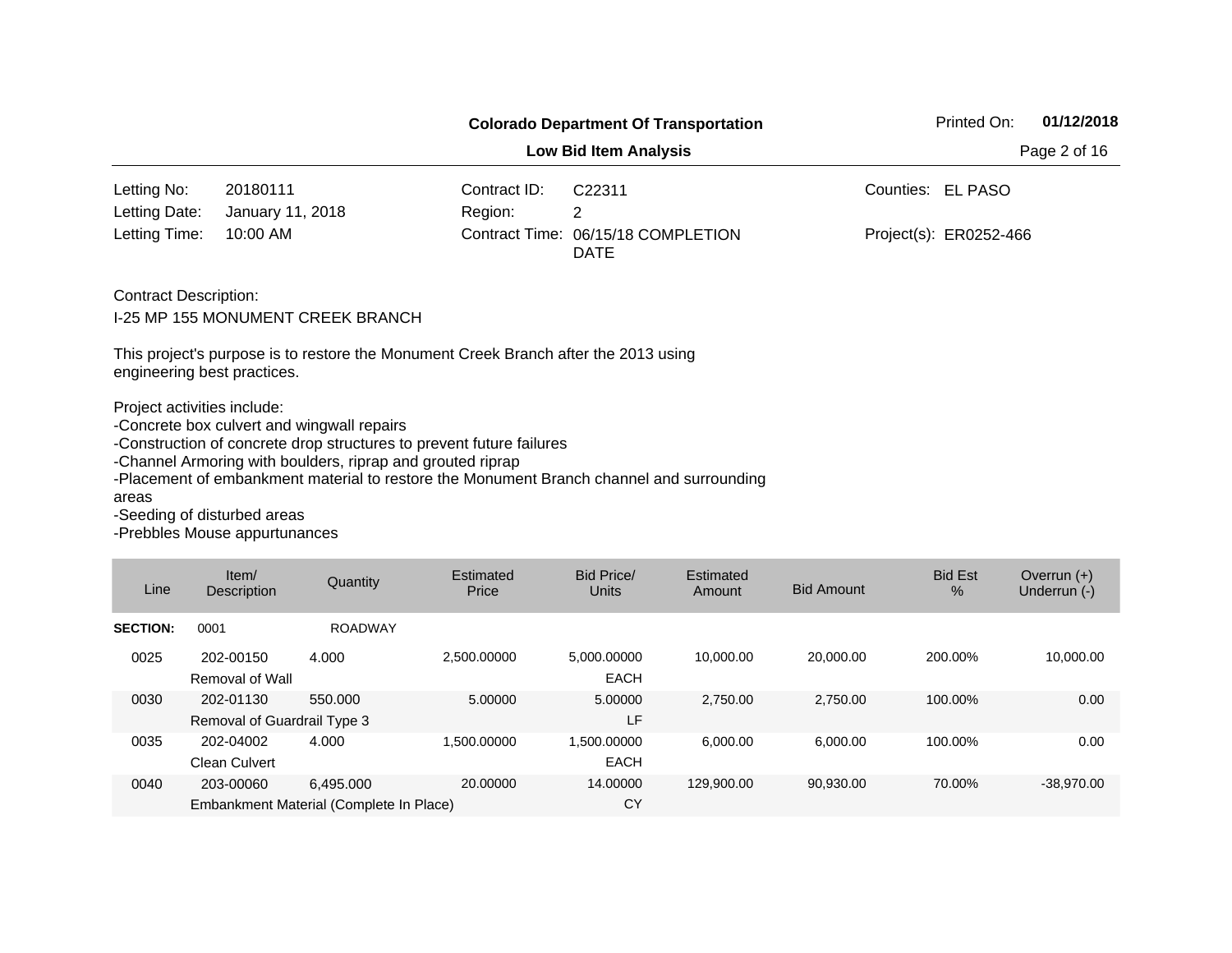|                                                                     |                                                                                                                                                                                  |                | <b>Colorado Department Of Transportation</b>                                             | Printed On:<br>01/12/2018 |  |  |
|---------------------------------------------------------------------|----------------------------------------------------------------------------------------------------------------------------------------------------------------------------------|----------------|------------------------------------------------------------------------------------------|---------------------------|--|--|
|                                                                     |                                                                                                                                                                                  |                | <b>Low Bid Item Analysis</b>                                                             | Page 3 of 16              |  |  |
| Letting No:                                                         | 20180111                                                                                                                                                                         | Contract ID:   | C <sub>22311</sub>                                                                       | Counties: EL PASO         |  |  |
| Letting Date:                                                       | January 11, 2018                                                                                                                                                                 | Region:        | 2                                                                                        |                           |  |  |
| Letting Time:                                                       | 10:00 AM                                                                                                                                                                         | Contract Time: | 06/15/18 COMPLETION<br><b>DATE</b>                                                       | Project(s): ER0252-466    |  |  |
| <b>Contract Description:</b>                                        | I-25 MP 155 MONUMENT CREEK BRANCH                                                                                                                                                |                |                                                                                          |                           |  |  |
| engineering best practices.                                         | This project's purpose is to restore the Monument Creek Branch after the 2013 using                                                                                              |                |                                                                                          |                           |  |  |
| Project activities include:<br>areas<br>-Seeding of disturbed areas | -Concrete box culvert and wingwall repairs<br>-Construction of concrete drop structures to prevent future failures<br>-Channel Armoring with boulders, riprap and grouted riprap |                | -Placement of embankment material to restore the Monument Branch channel and surrounding |                           |  |  |

| Line            | Item/<br><b>Description</b>                 | Quantity       | Estimated<br>Price | Bid Price/<br>Units | Estimated<br>Amount | <b>Bid Amount</b> | <b>Bid Est</b><br>% | Overrun $(+)$<br>Underrun (-) |
|-----------------|---------------------------------------------|----------------|--------------------|---------------------|---------------------|-------------------|---------------------|-------------------------------|
| <b>SECTION:</b> | 0001                                        | <b>ROADWAY</b> |                    |                     |                     |                   |                     |                               |
| 0045            | 203-00100<br><b>Muck Excavation</b>         | 995.000        | 40.00000           | 11.00000<br>CY      | 39,800.00           | 10,945.00         | 27.50%              | $-28,855.00$                  |
| 0050            | 206-00000<br><b>Structure Excavation</b>    | 1.535.000      | 40.00000           | 5.50000<br>CY       | 61.400.00           | 8.442.50          | 13.75%              | $-52,957.50$                  |
| 0055            | 206-00065<br>Structure Backfill (Flow-Fill) | 39,000         | 200.00000          | 220,00000<br>CY     | 7.800.00            | 8,580.00          | 110.00%             | 780.00                        |
| 0060            | 206-00100<br>Structure Backfill (Class 1)   | 1.485.000      | 40.00000           | 45.00000<br>CY      | 59.400.00           | 66.825.00         | 112.50%             | 7,425.00                      |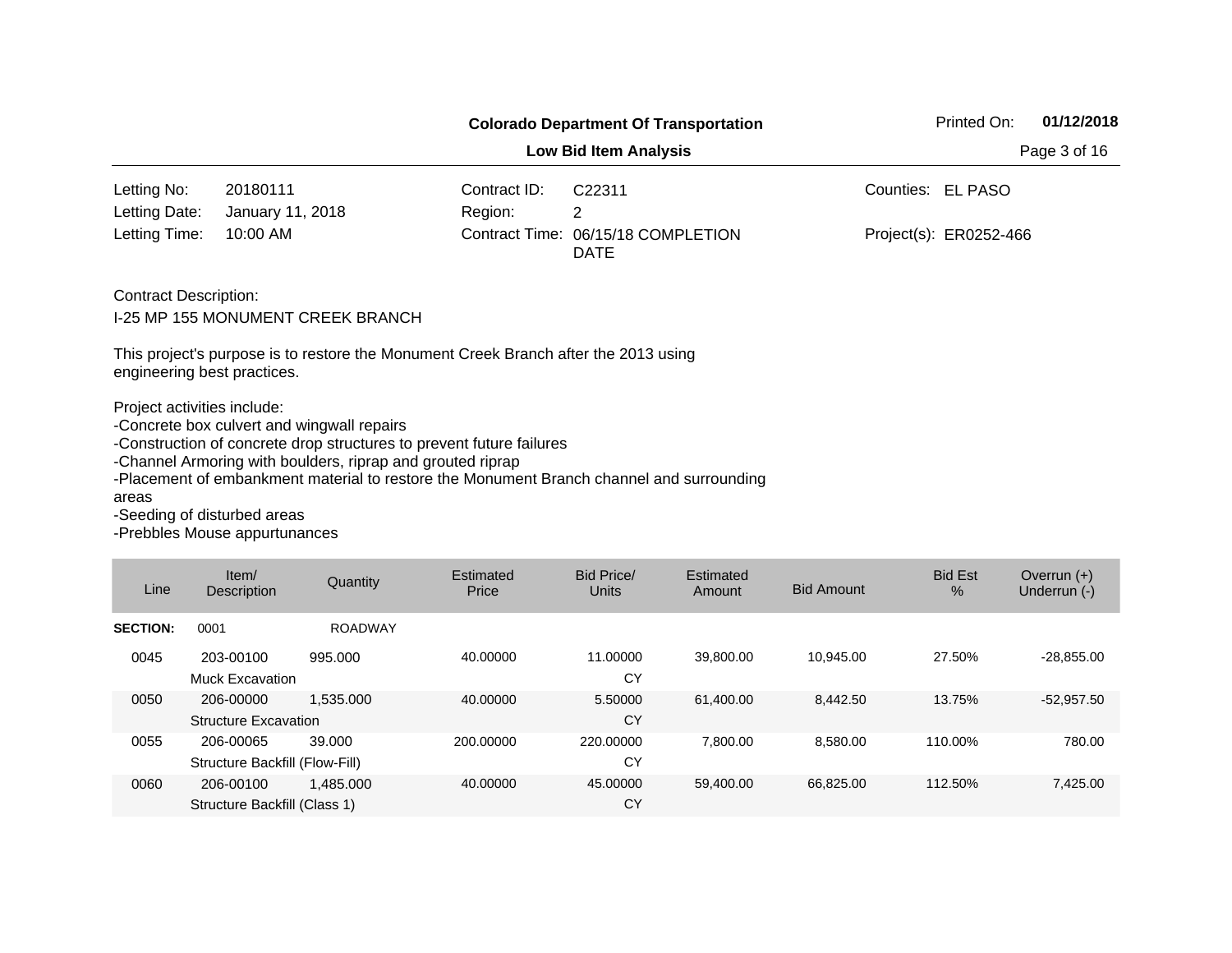|                                      |                                                                                                                                                                                  |              | <b>Colorado Department Of Transportation</b>                                             | 01/12/2018<br>Printed On: |
|--------------------------------------|----------------------------------------------------------------------------------------------------------------------------------------------------------------------------------|--------------|------------------------------------------------------------------------------------------|---------------------------|
|                                      | Page 4 of 16                                                                                                                                                                     |              |                                                                                          |                           |
| Letting No:                          | 20180111                                                                                                                                                                         | Contract ID: | C22311                                                                                   | Counties: EL PASO         |
| Letting Date:                        | January 11, 2018                                                                                                                                                                 | Region:      | 2                                                                                        |                           |
| Letting Time:                        | 10:00 AM                                                                                                                                                                         |              | Contract Time: 06/15/18 COMPLETION<br><b>DATE</b>                                        | Project(s): ER0252-466    |
| <b>Contract Description:</b>         | <b>I-25 MP 155 MONUMENT CREEK BRANCH</b>                                                                                                                                         |              |                                                                                          |                           |
| engineering best practices.          | This project's purpose is to restore the Monument Creek Branch after the 2013 using                                                                                              |              |                                                                                          |                           |
| Project activities include:<br>areas | -Concrete box culvert and wingwall repairs<br>-Construction of concrete drop structures to prevent future failures<br>-Channel Armoring with boulders, riprap and grouted riprap |              | -Placement of embankment material to restore the Monument Branch channel and surrounding |                           |
| -Seeding of disturbed areas          | <b>Drobblos Mouse appurtungnesse</b>                                                                                                                                             |              |                                                                                          |                           |

| Line            | Item/<br>Description                   | Quantity       | Estimated<br>Price | <b>Bid Price/</b><br><b>Units</b> | Estimated<br>Amount | <b>Bid Amount</b> | <b>Bid Est</b><br>$\%$ | Overrun $(+)$<br>Underrun (-) |
|-----------------|----------------------------------------|----------------|--------------------|-----------------------------------|---------------------|-------------------|------------------------|-------------------------------|
| <b>SECTION:</b> | 0001                                   | <b>ROADWAY</b> |                    |                                   |                     |                   |                        |                               |
| 0065            | 206-00510<br>Filter Material (Class A) | 165.000        | 95.00000           | 82.00000<br>CY                    | 15.675.00           | 13,530.00         | 86.32%                 | $-2,145.00$                   |
| 0070            | 206-01781<br>Shoring (Area 1)          | 1.000          | 50,000.00000       | 17,500.00000<br>L S               | 50.000.00           | 17,500.00         | 35.00%                 | $-32,500.00$                  |
| 0075            | 206-01782<br>Shoring (Area 2)          | 1.000          | 20,000.00000       | 17,500.00000<br>L S               | 20.000.00           | 17,500.00         | 87.50%                 | $-2,500.00$                   |
| 0080            | 207-00205<br>Topsoil                   | 2.296.000      | 24.00000           | 10.00000<br>CY                    | 55.104.00           | 22,960.00         | 41.67%                 | $-32.144.00$                  |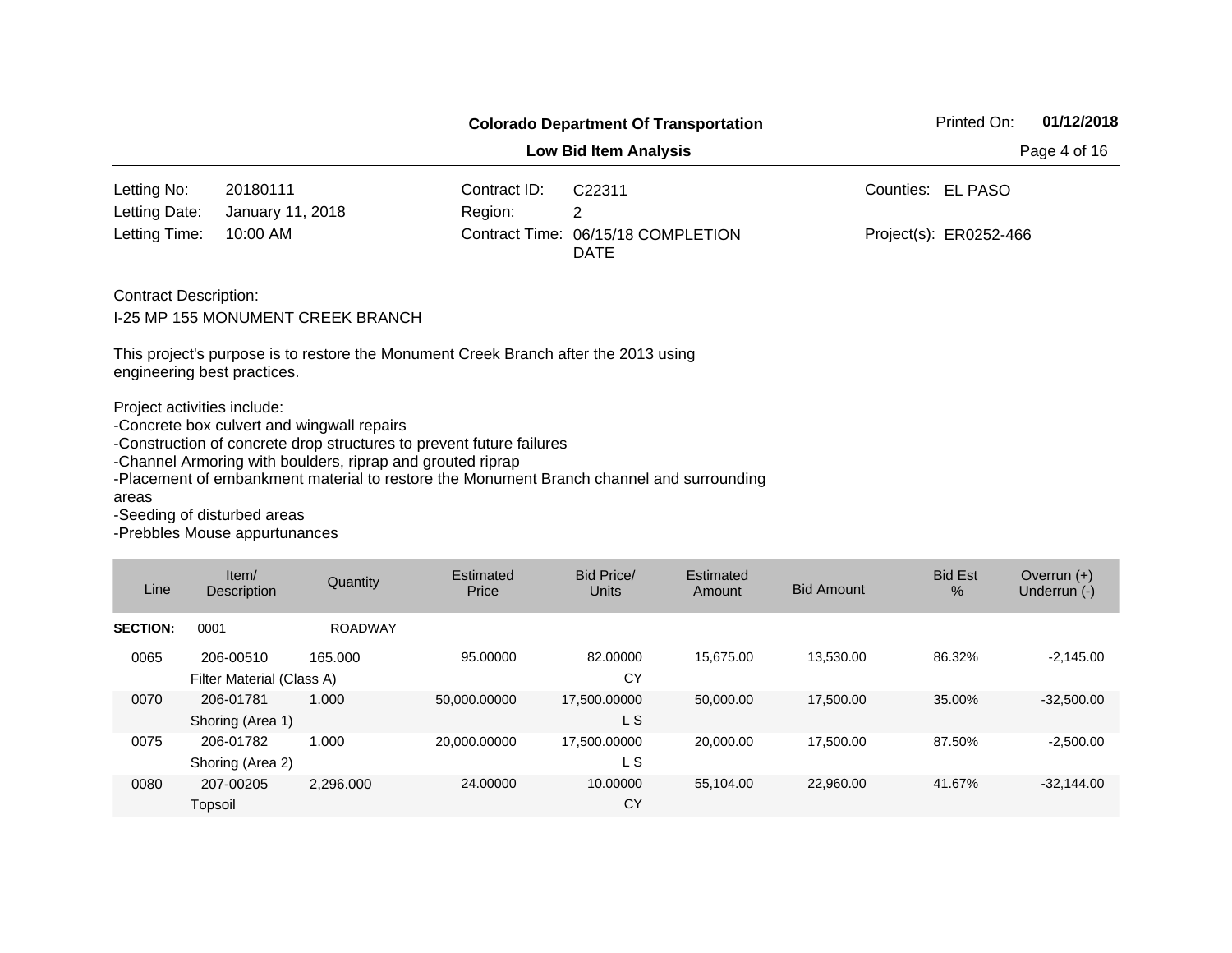|                                                                     |                                                                                                                                                                                  |                       | <b>Colorado Department Of Transportation</b>                                             | Printed On:<br>01/12/2018 |  |  |  |  |  |
|---------------------------------------------------------------------|----------------------------------------------------------------------------------------------------------------------------------------------------------------------------------|-----------------------|------------------------------------------------------------------------------------------|---------------------------|--|--|--|--|--|
| <b>Low Bid Item Analysis</b>                                        |                                                                                                                                                                                  |                       |                                                                                          |                           |  |  |  |  |  |
| Letting No:                                                         | 20180111                                                                                                                                                                         | Contract ID:          | C22311                                                                                   | Counties: EL PASO         |  |  |  |  |  |
| Letting Date:                                                       | January 11, 2018                                                                                                                                                                 | Region:               | 2                                                                                        |                           |  |  |  |  |  |
| Letting Time:                                                       | 10:00 AM                                                                                                                                                                         | <b>Contract Time:</b> | 06/15/18 COMPLETION<br><b>DATE</b>                                                       | Project(s): ER0252-466    |  |  |  |  |  |
| <b>Contract Description:</b>                                        | I-25 MP 155 MONUMENT CREEK BRANCH                                                                                                                                                |                       |                                                                                          |                           |  |  |  |  |  |
| engineering best practices.                                         | This project's purpose is to restore the Monument Creek Branch after the 2013 using                                                                                              |                       |                                                                                          |                           |  |  |  |  |  |
| Project activities include:<br>areas<br>-Seeding of disturbed areas | -Concrete box culvert and wingwall repairs<br>-Construction of concrete drop structures to prevent future failures<br>-Channel Armoring with boulders, riprap and grouted riprap |                       | -Placement of embankment material to restore the Monument Branch channel and surrounding |                           |  |  |  |  |  |

| Line            | Item/<br><b>Description</b>               | Quantity       | Estimated<br>Price | Bid Price/<br>Units      | Estimated<br>Amount | <b>Bid Amount</b> | <b>Bid Est</b><br>$\%$ | Overrun $(+)$<br>Underrun (-) |
|-----------------|-------------------------------------------|----------------|--------------------|--------------------------|---------------------|-------------------|------------------------|-------------------------------|
| <b>SECTION:</b> | 0001                                      | <b>ROADWAY</b> |                    |                          |                     |                   |                        |                               |
| 0085            | 207-00310<br>Stockpile Wetland Topsoil    | 380.000        | 10.00000           | 11.00000<br>CY           | 3.800.00            | 4,180.00          | 110.00%                | 380.00                        |
| 0090            | 208-00008<br>Erosion Log Type 2 (12 Inch) | 2.500.000      | 7.00000            | 5.00000<br>LF            | 17.500.00           | 12,500.00         | 71.43%                 | $-5,000.00$                   |
| 0095            | 208-00041<br>Rock Check Dam               | 4.000          | 500.00000          | 720,00000<br><b>EACH</b> | 2.000.00            | 2,880.00          | 144.00%                | 880.00                        |
| 0100            | 208-00045<br>Concrete Washout Structure   | 2.000          | 1.500.00000        | 910.00000<br><b>EACH</b> | 3.000.00            | 1,820.00          | 60.67%                 | $-1,180.00$                   |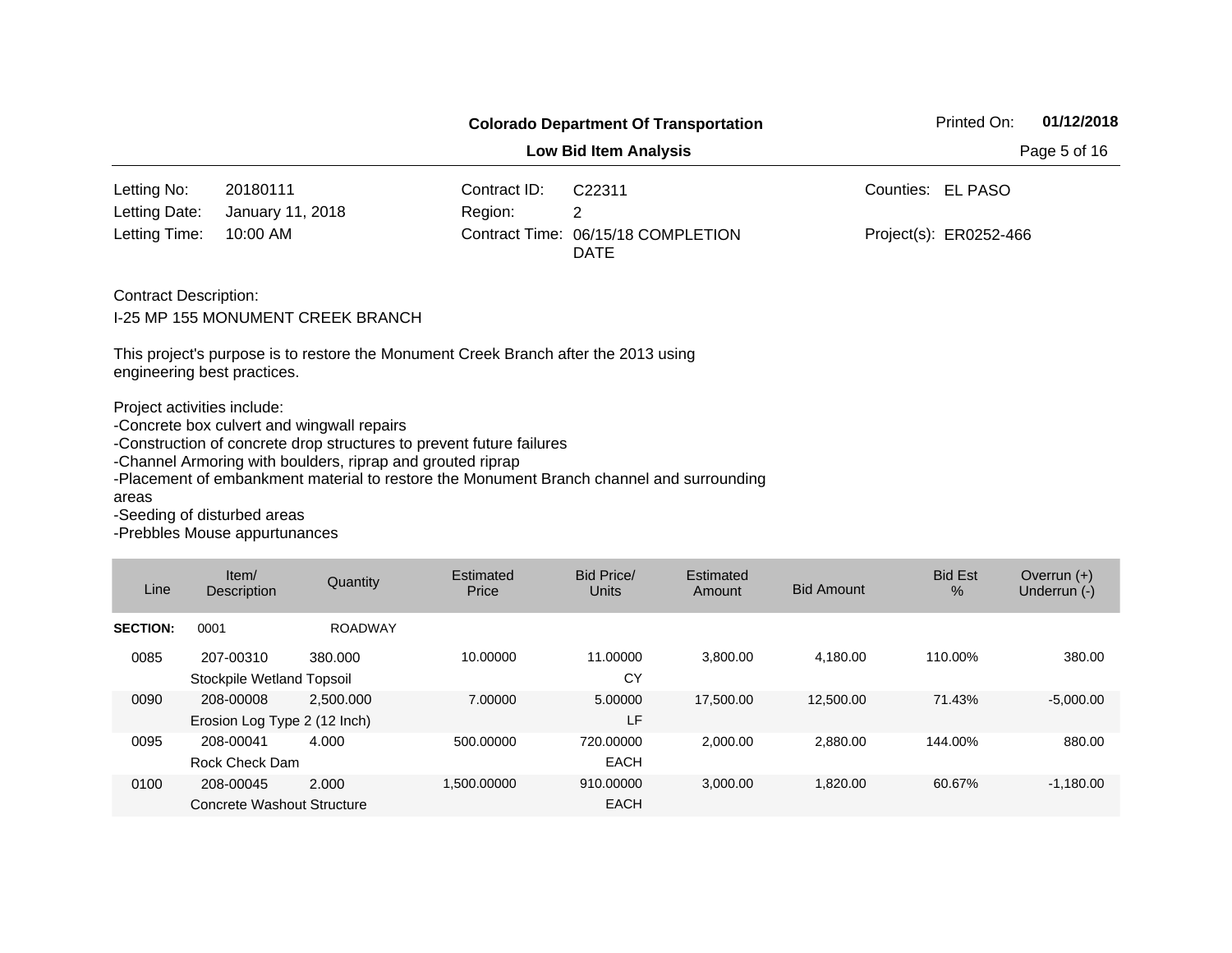|                                                                     |                                                                                                                                                                                  | <b>Colorado Department Of Transportation</b> | Printed On:                                                                              | 01/12/2018             |  |  |  |  |
|---------------------------------------------------------------------|----------------------------------------------------------------------------------------------------------------------------------------------------------------------------------|----------------------------------------------|------------------------------------------------------------------------------------------|------------------------|--|--|--|--|
| <b>Low Bid Item Analysis</b>                                        |                                                                                                                                                                                  |                                              |                                                                                          |                        |  |  |  |  |
| Letting No:                                                         | 20180111                                                                                                                                                                         | Contract ID:                                 | C <sub>22311</sub>                                                                       | Counties: EL PASO      |  |  |  |  |
| Letting Date:                                                       | January 11, 2018                                                                                                                                                                 | Region:                                      | 2                                                                                        |                        |  |  |  |  |
| Letting Time:                                                       | 10:00 AM                                                                                                                                                                         | Contract Time:                               | 06/15/18 COMPLETION<br><b>DATE</b>                                                       | Project(s): ER0252-466 |  |  |  |  |
| <b>Contract Description:</b>                                        | I-25 MP 155 MONUMENT CREEK BRANCH<br>This project's purpose is to restore the Monument Creek Branch after the 2013 using                                                         |                                              |                                                                                          |                        |  |  |  |  |
| engineering best practices.                                         |                                                                                                                                                                                  |                                              |                                                                                          |                        |  |  |  |  |
| Project activities include:<br>areas<br>-Seeding of disturbed areas | -Concrete box culvert and wingwall repairs<br>-Construction of concrete drop structures to prevent future failures<br>-Channel Armoring with boulders, riprap and grouted riprap |                                              | -Placement of embankment material to restore the Monument Branch channel and surrounding |                        |  |  |  |  |
|                                                                     |                                                                                                                                                                                  |                                              |                                                                                          |                        |  |  |  |  |

| Line            | Item $/$<br><b>Description</b>           | Quantity                                                | Estimated<br>Price | Bid Price/<br><b>Units</b> | Estimated<br>Amount | <b>Bid Amount</b> | <b>Bid Est</b><br>$\%$ | Overrun $(+)$<br>Underrun (-) |
|-----------------|------------------------------------------|---------------------------------------------------------|--------------------|----------------------------|---------------------|-------------------|------------------------|-------------------------------|
| <b>SECTION:</b> | 0001                                     | <b>ROADWAY</b>                                          |                    |                            |                     |                   |                        |                               |
| 0105            | 208-00070<br>Vehicle Tracking Pad        | 3.000                                                   | 2.100.00000        | 3,100.00000<br><b>EACH</b> | 6.300.00            | 9.300.00          | 147.62%                | 3,000.00                      |
| 0110            | 208-00103                                | 250,000<br>Removal and Disposal of Sediment (Labor)     | 40.00000           | 37,00000<br><b>HOUR</b>    | 10.000.00           | 9,250.00          | 92.50%                 | $-750.00$                     |
| 0115            | 208-00105                                | 250.000<br>Removal and Disposal of Sediment (Equipment) | 120.00000          | 110.00000<br><b>HOUR</b>   | 30.000.00           | 27,500.00         | 91.67%                 | $-2,500.00$                   |
| 0120            | 208-00106<br>Sweeping (Sediment Removal) | 160.000                                                 | 160.00000          | 170.00000<br><b>HOUR</b>   | 25.600.00           | 27,200,00         | 106.25%                | 1,600.00                      |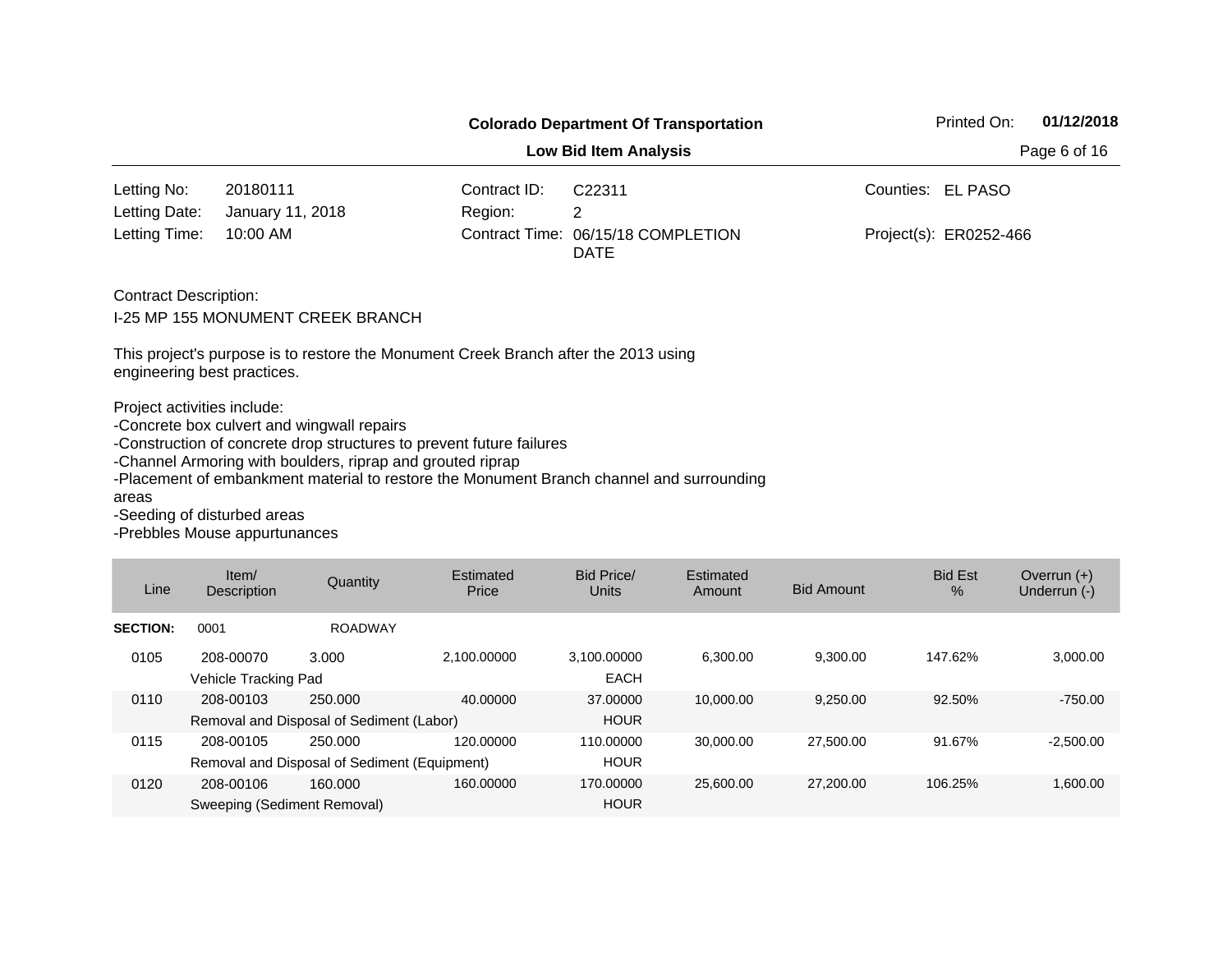|                                                            |                                                                                                                                                                                  |                | <b>Colorado Department Of Transportation</b>                                             | 01/12/2018<br>Printed On: |  |
|------------------------------------------------------------|----------------------------------------------------------------------------------------------------------------------------------------------------------------------------------|----------------|------------------------------------------------------------------------------------------|---------------------------|--|
|                                                            |                                                                                                                                                                                  |                | <b>Low Bid Item Analysis</b>                                                             | Page 7 of 16              |  |
| Letting No:                                                | 20180111                                                                                                                                                                         | Contract ID:   | C <sub>22311</sub>                                                                       | Counties: EL PASO         |  |
| Letting Date:                                              | January 11, 2018                                                                                                                                                                 | Region:        | $\mathbf{2}^{\prime}$                                                                    |                           |  |
| Letting Time:                                              | 10:00 AM                                                                                                                                                                         | Contract Time: | 06/15/18 COMPLETION<br><b>DATE</b>                                                       | Project(s): ER0252-466    |  |
| <b>Contract Description:</b>                               | I-25 MP 155 MONUMENT CREEK BRANCH<br>This project's purpose is to restore the Monument Creek Branch after the 2013 using                                                         |                |                                                                                          |                           |  |
| engineering best practices.<br>Project activities include: | -Concrete box culvert and wingwall repairs<br>-Construction of concrete drop structures to prevent future failures<br>-Channel Armoring with boulders, riprap and grouted riprap |                | -Placement of embankment material to restore the Monument Branch channel and surrounding |                           |  |
| areas<br>-Seeding of disturbed areas                       |                                                                                                                                                                                  |                |                                                                                          |                           |  |

| Line            | Item/<br><b>Description</b>                    | Quantity       | Estimated<br>Price | Bid Price/<br><b>Units</b>  | Estimated<br>Amount | <b>Bid Amount</b> | <b>Bid Est</b><br>$\%$ | Overrun $(+)$<br>Underrun (-) |
|-----------------|------------------------------------------------|----------------|--------------------|-----------------------------|---------------------|-------------------|------------------------|-------------------------------|
| <b>SECTION:</b> | 0001                                           | <b>ROADWAY</b> |                    |                             |                     |                   |                        |                               |
| 0125            | 208-00207<br><b>Erosion Control Management</b> | 60,000         | 230.00000          | 48.00000<br><b>DAY</b>      | 13,800.00           | 2,880.00          | 20.87%                 | $-10,920.00$                  |
| 0130            | 212-00006<br>Seeding (Native)                  | 4.300          | 780.00000          | 800.00000<br><b>ACRE</b>    | 3.354.00            | 3,440.00          | 102.56%                | 86.00                         |
| 0135            | 212-00028<br>Seeding (Wetlands)                | 0.100          | 3.000.00000        | 11,500.00000<br><b>ACRE</b> | 300.00              | 1,150.00          | 383.33%                | 850.00                        |
| 0140            | 212-00032<br>Soil Conditioning                 | 4.300          | 4.000.00000        | 2.500.00000<br><b>ACRE</b>  | 17,200.00           | 10.750.00         | 62.50%                 | $-6.450.00$                   |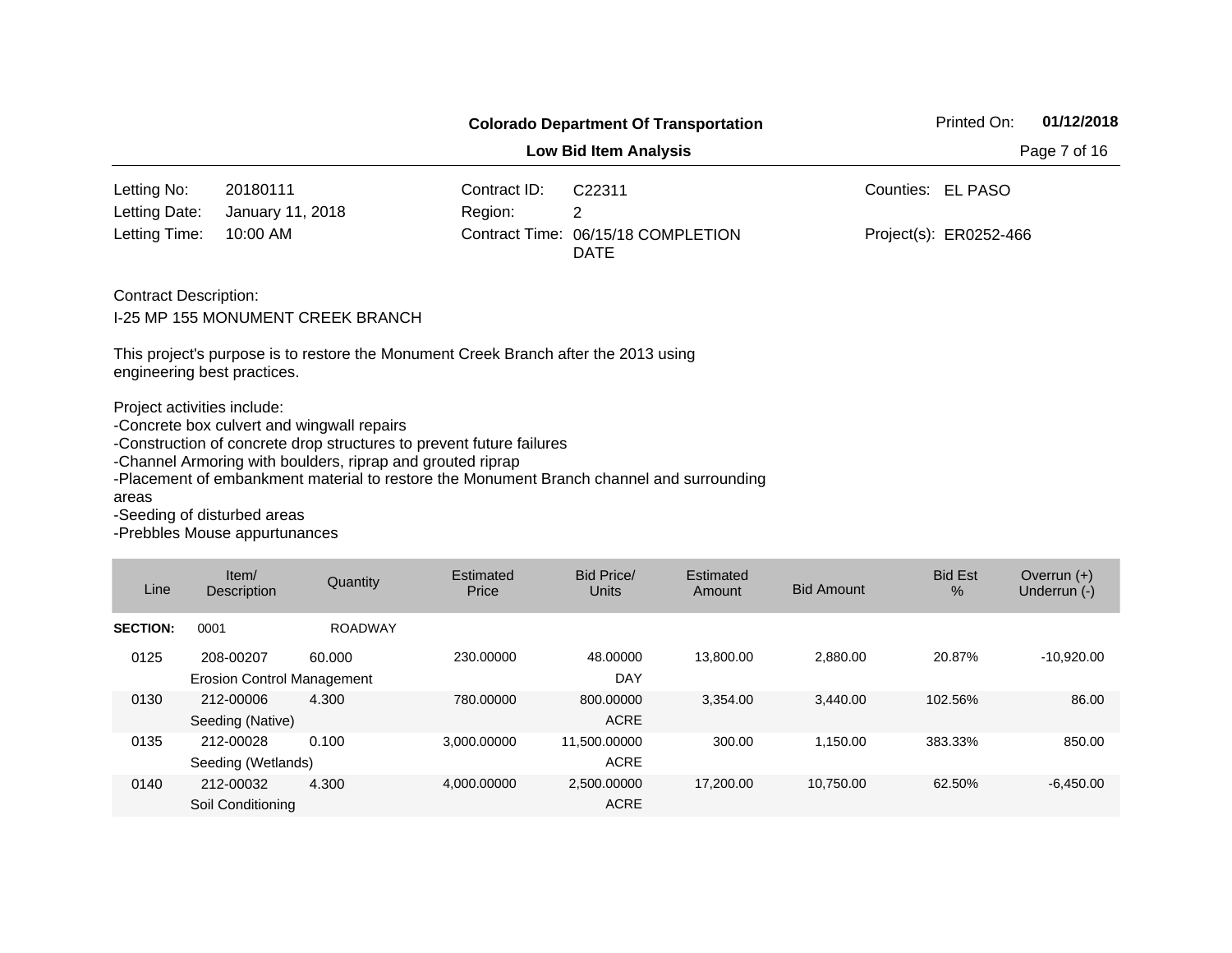|                                                                     |                                                                                                                                                                                  |                       | <b>Colorado Department Of Transportation</b>                                             | Printed On:<br>01/12/2018 |  |
|---------------------------------------------------------------------|----------------------------------------------------------------------------------------------------------------------------------------------------------------------------------|-----------------------|------------------------------------------------------------------------------------------|---------------------------|--|
|                                                                     |                                                                                                                                                                                  |                       | <b>Low Bid Item Analysis</b>                                                             | Page 8 of 16              |  |
| Letting No:                                                         | 20180111                                                                                                                                                                         | Contract ID:          | C22311                                                                                   | Counties: EL PASO         |  |
| Letting Date:                                                       | January 11, 2018                                                                                                                                                                 | Region:               | 2                                                                                        |                           |  |
| Letting Time:                                                       | 10:00 AM                                                                                                                                                                         | <b>Contract Time:</b> | 06/15/18 COMPLETION<br><b>DATE</b>                                                       | Project(s): ER0252-466    |  |
| <b>Contract Description:</b>                                        | I-25 MP 155 MONUMENT CREEK BRANCH                                                                                                                                                |                       |                                                                                          |                           |  |
| engineering best practices.                                         | This project's purpose is to restore the Monument Creek Branch after the 2013 using                                                                                              |                       |                                                                                          |                           |  |
| Project activities include:<br>areas<br>-Seeding of disturbed areas | -Concrete box culvert and wingwall repairs<br>-Construction of concrete drop structures to prevent future failures<br>-Channel Armoring with boulders, riprap and grouted riprap |                       | -Placement of embankment material to restore the Monument Branch channel and surrounding |                           |  |

| Line            | Item/<br><b>Description</b>                  | Quantity       | Estimated<br>Price | Bid Price/<br><b>Units</b> | Estimated<br>Amount | <b>Bid Amount</b> | <b>Bid Est</b><br>$\%$ | Overrun $(+)$<br>Underrun (-) |
|-----------------|----------------------------------------------|----------------|--------------------|----------------------------|---------------------|-------------------|------------------------|-------------------------------|
| <b>SECTION:</b> | 0001                                         | <b>ROADWAY</b> |                    |                            |                     |                   |                        |                               |
| 0145            | 213-00004<br>Mulching (Weed Free Straw)      | 4.300          | 650,00000          | 840.00000<br><b>ACRE</b>   | 2.795.00            | 3,612.00          | 129.23%                | 817.00                        |
| 0150            | 213-00061<br><b>Mulch Tackifier</b>          | 427.000        | 4.00000            | 2.50000<br>LB              | 1,708.00            | 1.067.50          | 62.50%                 | $-640.50$                     |
| 0155            | 213-00705<br>Landscape Boulder (Special)     | 401.000        | 200.00000          | 250,00000<br><b>EACH</b>   | 80.200.00           | 100,250.00        | 125.00%                | 20,050.00                     |
| 0160            | 214-00210<br>Deciduous Tree (1 Inch Caliper) | 20.000         | 200.00000          | 380,00000<br><b>EACH</b>   | 4.000.00            | 7.600.00          | 190.00%                | 3.600.00                      |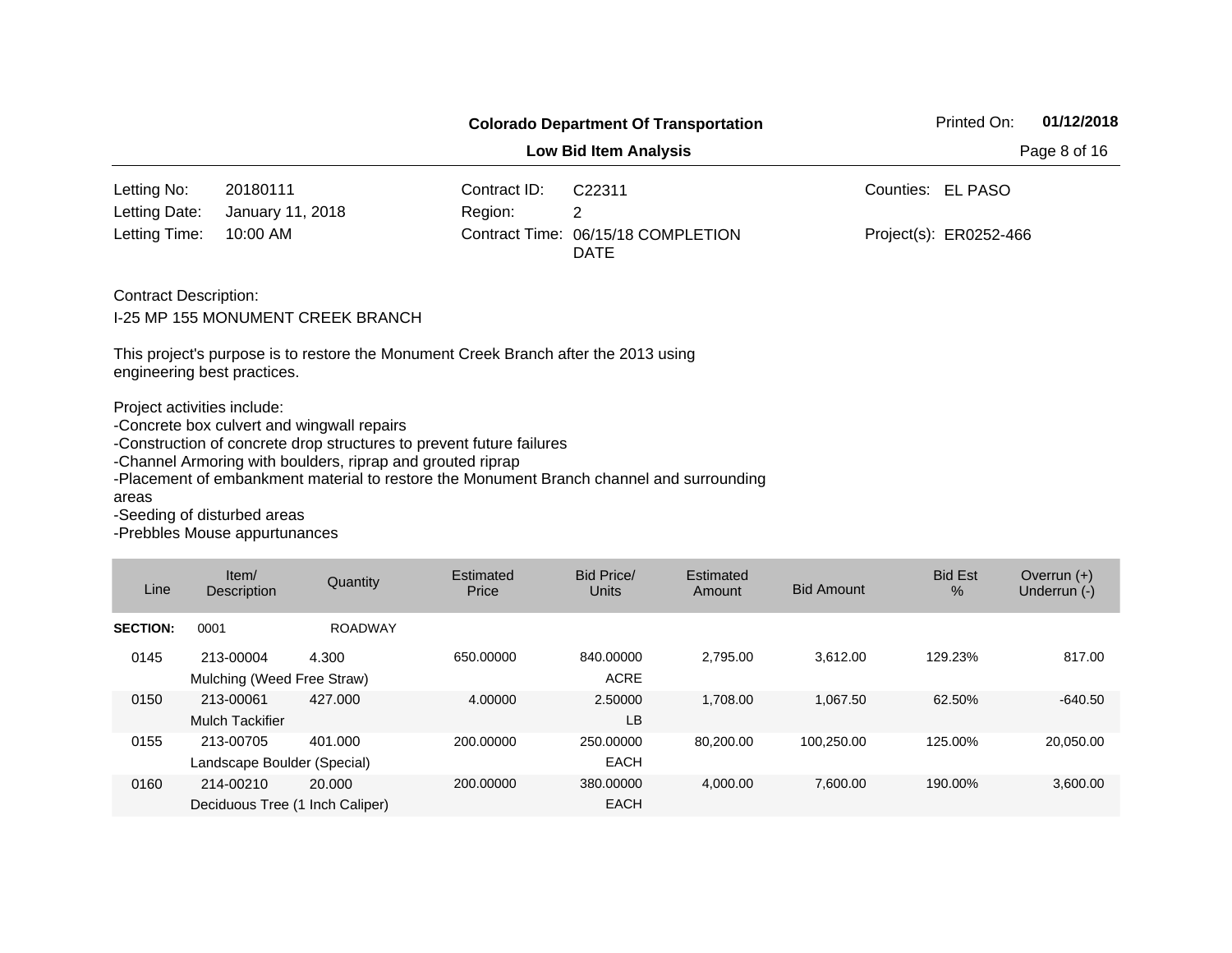|                                                                     |                                                                                                                                                                                  |                | <b>Colorado Department Of Transportation</b>                                             | 01/12/2018<br>Printed On: |  |
|---------------------------------------------------------------------|----------------------------------------------------------------------------------------------------------------------------------------------------------------------------------|----------------|------------------------------------------------------------------------------------------|---------------------------|--|
|                                                                     |                                                                                                                                                                                  |                | <b>Low Bid Item Analysis</b>                                                             | Page 9 of 16              |  |
| Letting No:                                                         | 20180111                                                                                                                                                                         | Contract ID:   | C <sub>22311</sub>                                                                       | Counties: EL PASO         |  |
| Letting Date:                                                       | January 11, 2018                                                                                                                                                                 | Region:        | 2                                                                                        |                           |  |
| Letting Time:                                                       | 10:00 AM                                                                                                                                                                         | Contract Time: | 06/15/18 COMPLETION<br><b>DATE</b>                                                       | Project(s): ER0252-466    |  |
| <b>Contract Description:</b>                                        | I-25 MP 155 MONUMENT CREEK BRANCH<br>This project's purpose is to restore the Monument Creek Branch after the 2013 using                                                         |                |                                                                                          |                           |  |
| engineering best practices.                                         |                                                                                                                                                                                  |                |                                                                                          |                           |  |
| Project activities include:<br>areas<br>-Seeding of disturbed areas | -Concrete box culvert and wingwall repairs<br>-Construction of concrete drop structures to prevent future failures<br>-Channel Armoring with boulders, riprap and grouted riprap |                | -Placement of embankment material to restore the Monument Branch channel and surrounding |                           |  |
|                                                                     |                                                                                                                                                                                  |                |                                                                                          |                           |  |

| Line            | Item/<br><b>Description</b>                   | Quantity                                            | Estimated<br>Price | Bid Price/<br><b>Units</b> | Estimated<br>Amount | <b>Bid Amount</b> | <b>Bid Est</b><br>$\%$ | Overrun $(+)$<br>Underrun (-) |
|-----------------|-----------------------------------------------|-----------------------------------------------------|--------------------|----------------------------|---------------------|-------------------|------------------------|-------------------------------|
| <b>SECTION:</b> | 0001                                          | <b>ROADWAY</b>                                      |                    |                            |                     |                   |                        |                               |
| 0165            | 214-00504                                     | 12.000<br>Evergreen Tree (4 Foot) (Ball and Burlap) | 600.00000          | 550,00000<br><b>EACH</b>   | 7.200.00            | 6,600.00          | 91.67%                 | $-600.00$                     |
| 0170            | 214-01010<br><b>Brush Layer Cutting</b>       | 300.000                                             | 4.00000            | 5.50000<br><b>EACH</b>     | 1,200.00            | 1,650.00          | 137.50%                | 450.00                        |
| 0175            | 216-00303<br>Turf Reinforcement Mat (Class 3) | 250,000                                             | 14.00000           | 9.00000<br><b>SY</b>       | 3,500.00            | 2,250.00          | 64.29%                 | $-1,250.00$                   |
| 0180            | 506-00030<br><b>Grouted Riprap</b>            | 243,000                                             | 200.00000          | 150.00000<br>CY            | 48.600.00           | 36.450.00         | 75.00%                 | $-12,150.00$                  |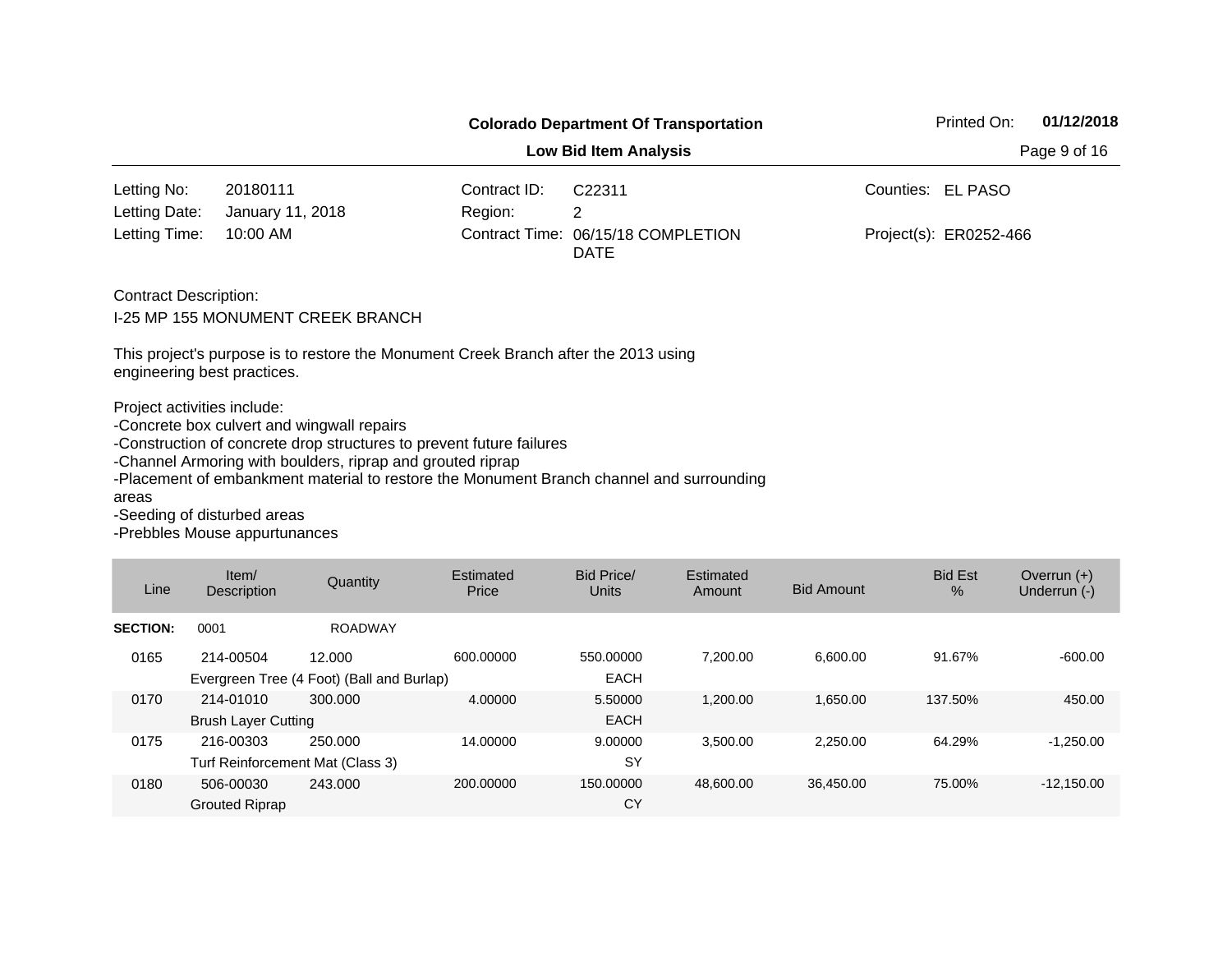|                                                                                                    |                                                                                                                                                                                  |                | <b>Colorado Department Of Transportation</b>                                             | Printed On:<br>01/12/2018 |
|----------------------------------------------------------------------------------------------------|----------------------------------------------------------------------------------------------------------------------------------------------------------------------------------|----------------|------------------------------------------------------------------------------------------|---------------------------|
|                                                                                                    |                                                                                                                                                                                  | Page 10 of 16  |                                                                                          |                           |
| Letting No:                                                                                        | 20180111                                                                                                                                                                         | Contract ID:   | C <sub>22311</sub>                                                                       | Counties:<br>EL PASO      |
| Letting Date:                                                                                      | January 11, 2018                                                                                                                                                                 | Region:        | $\overline{2}$                                                                           |                           |
| Letting Time:                                                                                      | 10:00 AM                                                                                                                                                                         | Contract Time: | 06/15/18 COMPLETION<br><b>DATE</b>                                                       | Project(s): ER0252-466    |
| <b>Contract Description:</b>                                                                       | I-25 MP 155 MONUMENT CREEK BRANCH<br>This project's purpose is to restore the Monument Creek Branch after the 2013 using                                                         |                |                                                                                          |                           |
| engineering best practices.<br>Project activities include:<br>areas<br>-Seeding of disturbed areas | -Concrete box culvert and wingwall repairs<br>-Construction of concrete drop structures to prevent future failures<br>-Channel Armoring with boulders, riprap and grouted riprap |                | -Placement of embankment material to restore the Monument Branch channel and surrounding |                           |

| Line            | Item/<br><b>Description</b>                 | Quantity       | Estimated<br>Price | Bid Price/<br><b>Units</b> | Estimated<br>Amount | <b>Bid Amount</b> | <b>Bid Est</b><br>$\%$ | Overrun $(+)$<br>Underrun (-) |
|-----------------|---------------------------------------------|----------------|--------------------|----------------------------|---------------------|-------------------|------------------------|-------------------------------|
| <b>SECTION:</b> | 0001                                        | <b>ROADWAY</b> |                    |                            |                     |                   |                        |                               |
| 0185            | 506-00212<br>Riprap (12 Inch)               | 498.000        | 125.00000          | 94.00000<br>CY             | 62,250.00           | 46.812.00         | 75.20%                 | $-15,438.00$                  |
| 0190            | 506-00412<br>Soil Riprap (12 Inch)          | 951.000        | 185.00000          | 83.00000<br>CY             | 175.935.00          | 78,933.00         | 44.86%                 | $-97,002.00$                  |
| 0195            | 518-00106<br>Waterstop (6 Inch)             | 38,000         | 75.00000           | 14.00000<br>LF             | 2.850.00            | 532.00            | 18.67%                 | $-2,318.00$                   |
| 0200            | 601-03030<br>Concrete Class D (Box Culvert) | 321.000        | 500.00000          | 740.00000<br>CY            | 160.500.00          | 237.540.00        | 148.00%                | 77.040.00                     |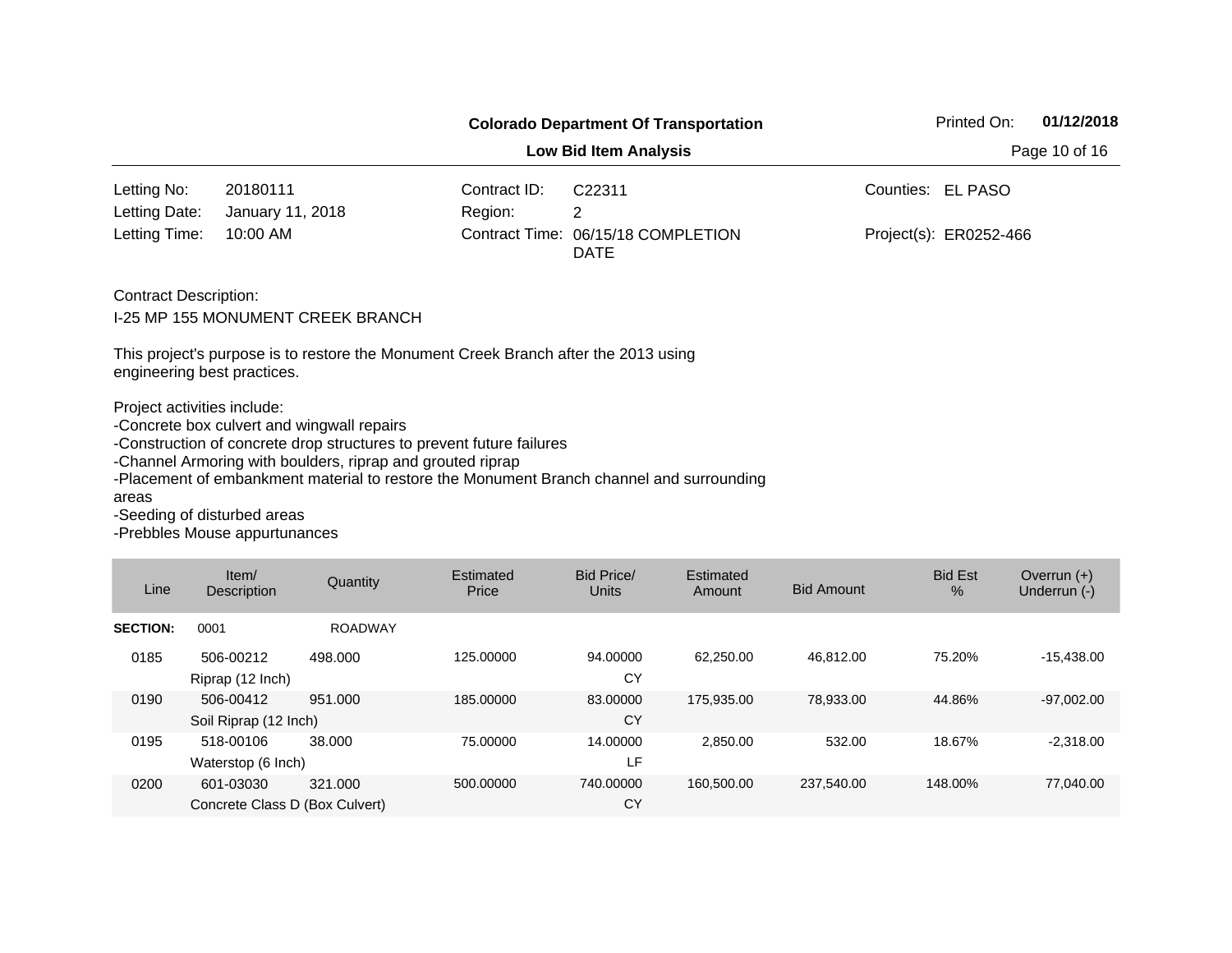|                                                                     |                                                                                                                                                                                                                     |                              | <b>Colorado Department Of Transportation</b>                                             | 01/12/2018<br>Printed On: |
|---------------------------------------------------------------------|---------------------------------------------------------------------------------------------------------------------------------------------------------------------------------------------------------------------|------------------------------|------------------------------------------------------------------------------------------|---------------------------|
|                                                                     |                                                                                                                                                                                                                     | <b>Low Bid Item Analysis</b> | Page 11 of 16                                                                            |                           |
| Letting No:                                                         | 20180111                                                                                                                                                                                                            | Contract ID:                 | C <sub>22311</sub>                                                                       | Counties: EL PASO         |
| Letting Date:                                                       | January 11, 2018                                                                                                                                                                                                    | Region:                      | 2                                                                                        |                           |
| Letting Time:                                                       | 10:00 AM                                                                                                                                                                                                            |                              | Contract Time: 06/15/18 COMPLETION<br><b>DATE</b>                                        | Project(s): ER0252-466    |
| <b>Contract Description:</b>                                        | <b>I-25 MP 155 MONUMENT CREEK BRANCH</b>                                                                                                                                                                            |                              |                                                                                          |                           |
| engineering best practices.                                         | This project's purpose is to restore the Monument Creek Branch after the 2013 using                                                                                                                                 |                              |                                                                                          |                           |
| Project activities include:<br>areas<br>-Seeding of disturbed areas | -Concrete box culvert and wingwall repairs<br>-Construction of concrete drop structures to prevent future failures<br>-Channel Armoring with boulders, riprap and grouted riprap<br>Deskklaa Mariaa appristriaanaan |                              | -Placement of embankment material to restore the Monument Branch channel and surrounding |                           |

| Line            | Item/<br><b>Description</b>           | Quantity       | Estimated<br>Price | <b>Bid Price/</b><br><b>Units</b> | Estimated<br>Amount | <b>Bid Amount</b> | <b>Bid Est</b><br>$\%$ | Overrun $(+)$<br>Underrun (-) |
|-----------------|---------------------------------------|----------------|--------------------|-----------------------------------|---------------------|-------------------|------------------------|-------------------------------|
| <b>SECTION:</b> | 0001                                  | <b>ROADWAY</b> |                    |                                   |                     |                   |                        |                               |
| 0205            | 601-03050<br>Concrete Class D (Wall)  | 63,000         | 800.00000          | 850.00000<br>CY                   | 50.400.00           | 53,550.00         | 106.25%                | 3,150.00                      |
| 0210            | 602-00000<br><b>Reinforcing Steel</b> | 37.885.000     | 0.85000            | 0.90000<br>LB                     | 32,202.25           | 34,096.50         | 105.88%                | 1,894.25                      |
| 0215            | 603-50015<br>15 Inch Plastic Pipe     | 43,000         | 120.00000          | 77,00000<br>LF                    | 5,160.00            | 3.311.00          | 64.17%                 | $-1,849.00$                   |
| 0220            | 604-39000<br><b>Manhole Special</b>   | 1.000          | 15.000.00000       | 590,00000<br><b>EACH</b>          | 15,000,00           | 590.00            | 3.93%                  | $-14.410.00$                  |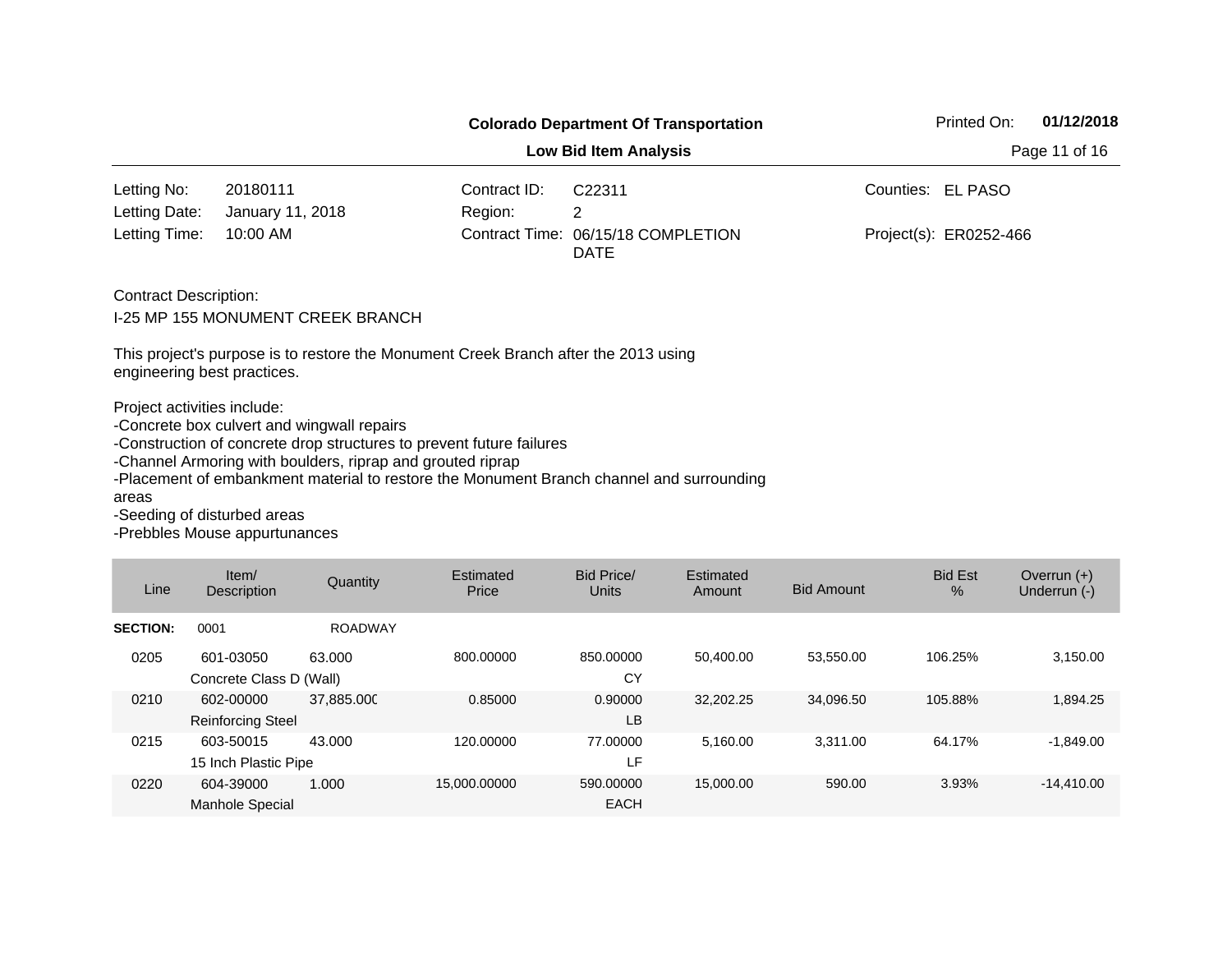|                                                                     |                                                                                                                                                                                  |              | <b>Colorado Department Of Transportation</b>                                             | 01/12/2018<br>Printed On: |  |
|---------------------------------------------------------------------|----------------------------------------------------------------------------------------------------------------------------------------------------------------------------------|--------------|------------------------------------------------------------------------------------------|---------------------------|--|
|                                                                     |                                                                                                                                                                                  |              | <b>Low Bid Item Analysis</b>                                                             | Page 12 of 16             |  |
| Letting No:                                                         | 20180111                                                                                                                                                                         | Contract ID: | C22311                                                                                   | Counties: EL PASO         |  |
| Letting Date:                                                       | January 11, 2018                                                                                                                                                                 | Region:      | 2                                                                                        |                           |  |
| Letting Time:                                                       | 10:00 AM                                                                                                                                                                         |              | Contract Time: 06/15/18 COMPLETION<br><b>DATE</b>                                        | Project(s): ER0252-466    |  |
| <b>Contract Description:</b>                                        | I-25 MP 155 MONUMENT CREEK BRANCH                                                                                                                                                |              |                                                                                          |                           |  |
| engineering best practices.                                         | This project's purpose is to restore the Monument Creek Branch after the 2013 using                                                                                              |              |                                                                                          |                           |  |
| Project activities include:<br>areas<br>-Seeding of disturbed areas | -Concrete box culvert and wingwall repairs<br>-Construction of concrete drop structures to prevent future failures<br>-Channel Armoring with boulders, riprap and grouted riprap |              | -Placement of embankment material to restore the Monument Branch channel and surrounding |                           |  |

| Line            | Item/<br><b>Description</b>            | Quantity                                       | Estimated<br>Price | <b>Bid Price/</b><br>Units | Estimated<br>Amount | <b>Bid Amount</b> | <b>Bid Est</b><br>$\%$ | Overrun $(+)$<br>Underrun (-) |
|-----------------|----------------------------------------|------------------------------------------------|--------------------|----------------------------|---------------------|-------------------|------------------------|-------------------------------|
| <b>SECTION:</b> | 0001                                   | <b>ROADWAY</b>                                 |                    |                            |                     |                   |                        |                               |
| 0225            | 606-00301                              | 550.000<br>Guardrail Type 3 (6-3 Post Spacing) | 25,50000           | 27,00000<br>LF             | 14.025.00           | 14.850.00         | 105.88%                | 825.00                        |
| 0230            | 606-01340<br>End Anchorage Type 3D     | 1.000                                          | 1.500.00000        | 1.700.00000<br><b>EACH</b> | 1.500.00            | 1.700.00          | 113.33%                | 200.00                        |
| 0235            | 606-02003<br>End Anchorage (Nonflared) | 1.000                                          | 2.000.00000        | 3,400.00000<br><b>EACH</b> | 2.000.00            | 3.400.00          | 170.00%                | 1.400.00                      |
| 0240            | 607-11525<br>Fence (Plastic)           | 500.000                                        | 3.50000            | 2.60000<br>LF              | 1.750.00            | 1.300.00          | 74.29%                 | $-450.00$                     |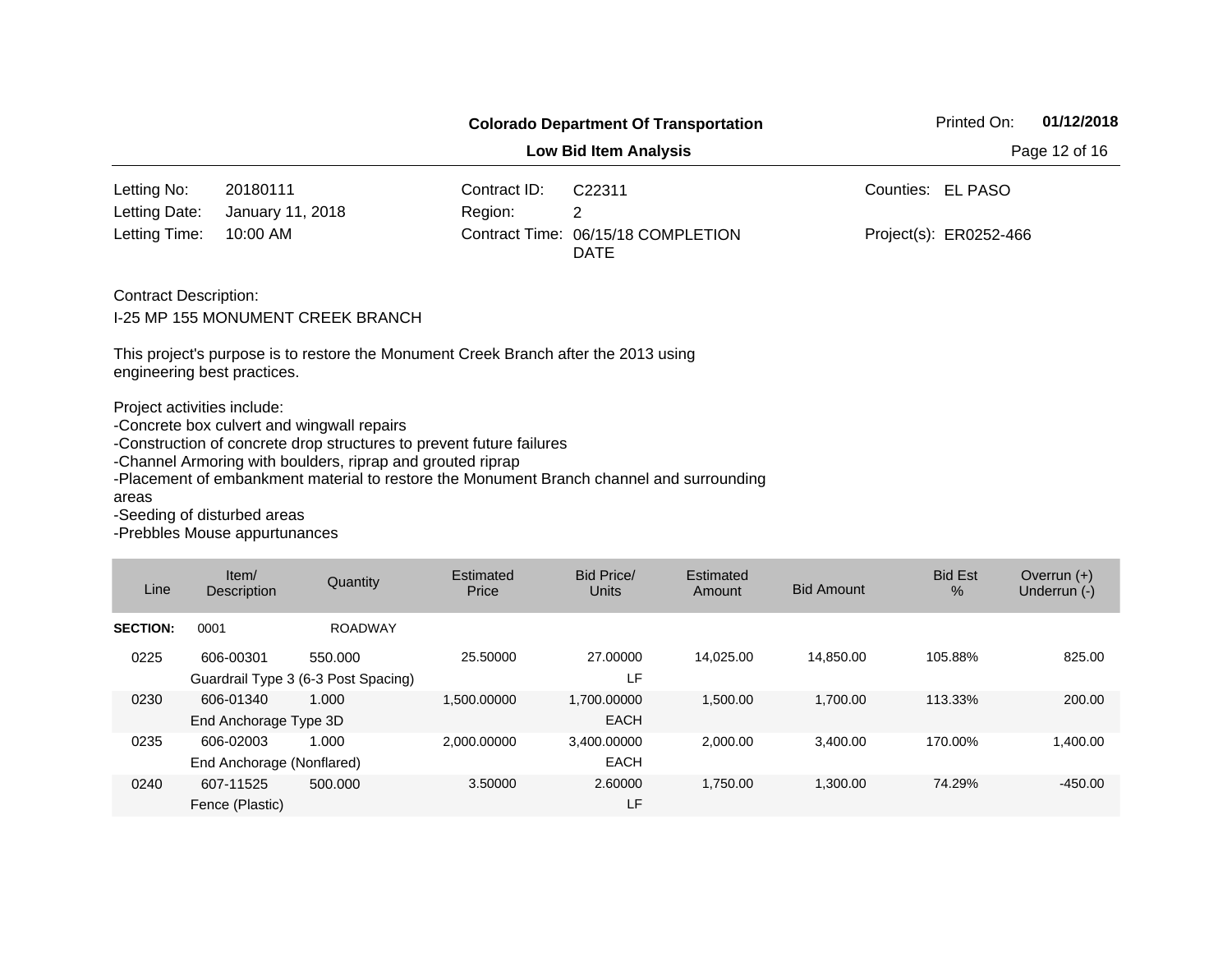|                                                                     |                                                                                                                                                                                                                   |              | <b>Colorado Department Of Transportation</b>                                             | Printed On:<br>01/12/2018   |  |  |  |  |  |
|---------------------------------------------------------------------|-------------------------------------------------------------------------------------------------------------------------------------------------------------------------------------------------------------------|--------------|------------------------------------------------------------------------------------------|-----------------------------|--|--|--|--|--|
| Page 13 of 16<br><b>Low Bid Item Analysis</b>                       |                                                                                                                                                                                                                   |              |                                                                                          |                             |  |  |  |  |  |
| Letting No:                                                         | 20180111                                                                                                                                                                                                          | Contract ID: | C22311                                                                                   | Counties:<br><b>EL PASO</b> |  |  |  |  |  |
| Letting Date:                                                       | January 11, 2018                                                                                                                                                                                                  | Region:      | 2                                                                                        |                             |  |  |  |  |  |
| Letting Time:                                                       | 10:00 AM                                                                                                                                                                                                          |              | Contract Time: 06/15/18 COMPLETION<br><b>DATE</b>                                        | Project(s): ER0252-466      |  |  |  |  |  |
| <b>Contract Description:</b>                                        | <b>I-25 MP 155 MONUMENT CREEK BRANCH</b>                                                                                                                                                                          |              |                                                                                          |                             |  |  |  |  |  |
| engineering best practices.                                         | This project's purpose is to restore the Monument Creek Branch after the 2013 using                                                                                                                               |              |                                                                                          |                             |  |  |  |  |  |
| Project activities include:<br>areas<br>-Seeding of disturbed areas | -Concrete box culvert and wingwall repairs<br>-Construction of concrete drop structures to prevent future failures<br>-Channel Armoring with boulders, riprap and grouted riprap<br>-Prebbles Mouse appurtunances |              | -Placement of embankment material to restore the Monument Branch channel and surrounding |                             |  |  |  |  |  |

| Line            | Item/<br>Description                                                | Quantity       | Estimated<br>Price | Bid Price/<br><b>Units</b> | Estimated<br>Amount | <b>Bid Amount</b> | <b>Bid Est</b><br>$\%$ | Overrun $(+)$<br>Underrun (-) |
|-----------------|---------------------------------------------------------------------|----------------|--------------------|----------------------------|---------------------|-------------------|------------------------|-------------------------------|
| <b>SECTION:</b> | 0001                                                                | <b>ROADWAY</b> |                    |                            |                     |                   |                        |                               |
| 0245            | 609-60011<br>Curb Type 6 (Section M)                                | 605.000        | 20,00000           | 10.00000<br>LF             | 12.100.00           | 6.050.00          | 50.00%                 | $-6,050.00$                   |
| 0250            | 615-00030<br>Embankment Protector Type 3                            | 1.000          | 1.500.00000        | 1.200.00000<br><b>EACH</b> | 1,500.00            | 1.200.00          | 80.00%                 | $-300.00$                     |
| 0255            | 620-00020<br><b>Sanitary Facility</b>                               | 1.000          | 5.000.00000        | 910.00000<br><b>EACH</b>   | 5,000.00            | 910.00            | 18.20%                 | $-4,090.00$                   |
| 0260            | 624-27037<br>36 Inch Drainage Pipe (Class 7) (Complete In<br>Place) | 250,000        | 125.00000          | 99.00000<br>LF             | 31.250.00           | 24.750.00         | 79.20%                 | $-6.500.00$                   |

,我们也不会有什么?""我们的人,我们也不会有什么?""我们的人,我们也不会有什么?""我们的人,我们也不会有什么?""我们的人,我们也不会有什么?""我们的人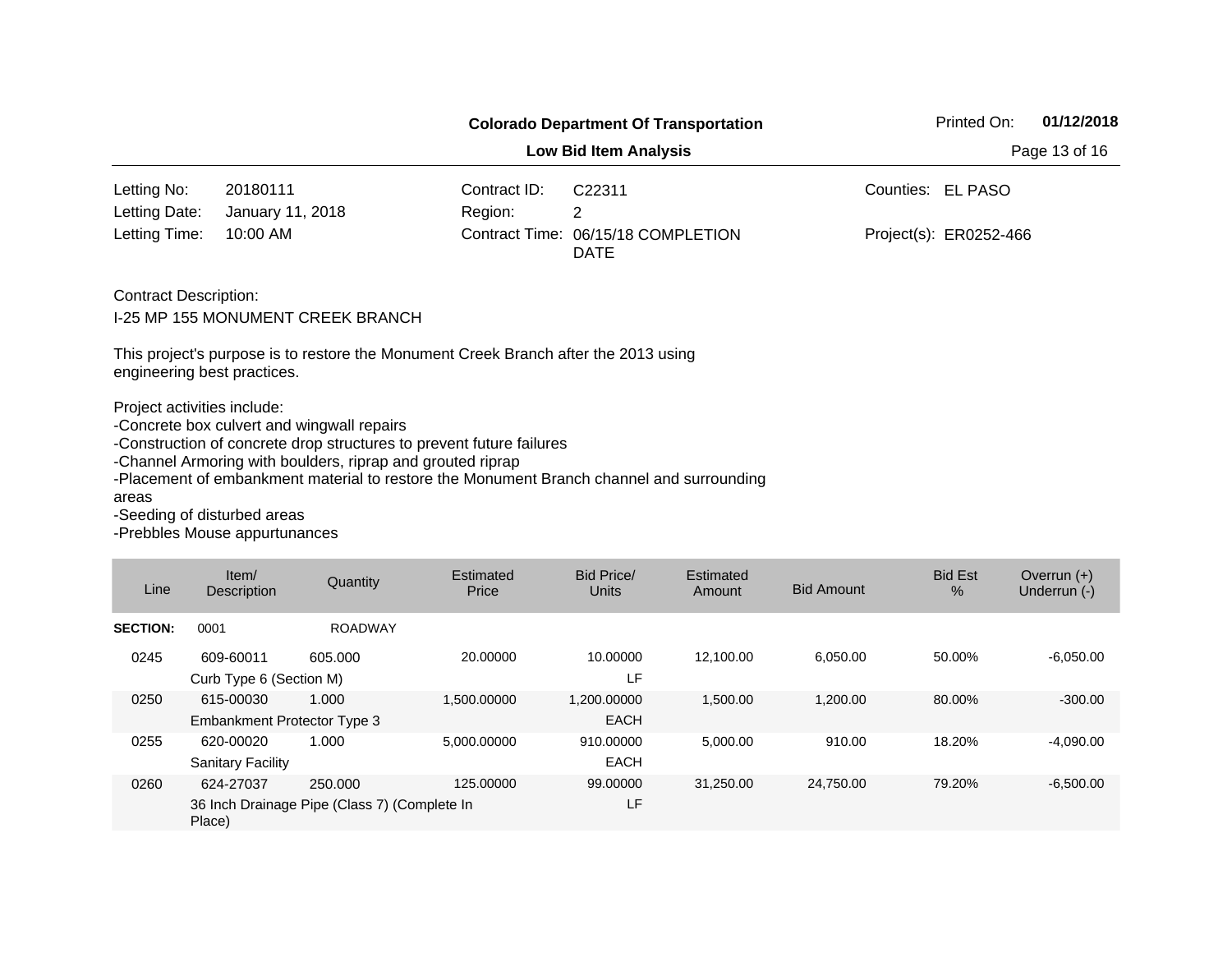|                                                                     |                                                                                                                                                                                  |                              | <b>Colorado Department Of Transportation</b>                                             | Printed On:            | 01/12/2018 |
|---------------------------------------------------------------------|----------------------------------------------------------------------------------------------------------------------------------------------------------------------------------|------------------------------|------------------------------------------------------------------------------------------|------------------------|------------|
|                                                                     |                                                                                                                                                                                  | <b>Low Bid Item Analysis</b> | Page 14 of 16                                                                            |                        |            |
| Letting No:                                                         | 20180111                                                                                                                                                                         | Contract ID:                 | C <sub>22311</sub>                                                                       | Counties: EL PASO      |            |
| Letting Date:                                                       | January 11, 2018                                                                                                                                                                 | Region:                      | 2                                                                                        |                        |            |
| Letting Time:                                                       | 10:00 AM                                                                                                                                                                         |                              | Contract Time: 06/15/18 COMPLETION<br><b>DATE</b>                                        | Project(s): ER0252-466 |            |
| <b>Contract Description:</b>                                        | I-25 MP 155 MONUMENT CREEK BRANCH                                                                                                                                                |                              |                                                                                          |                        |            |
| engineering best practices.                                         | This project's purpose is to restore the Monument Creek Branch after the 2013 using                                                                                              |                              |                                                                                          |                        |            |
| Project activities include:<br>areas<br>-Seeding of disturbed areas | -Concrete box culvert and wingwall repairs<br>-Construction of concrete drop structures to prevent future failures<br>-Channel Armoring with boulders, riprap and grouted riprap |                              | -Placement of embankment material to restore the Monument Branch channel and surrounding |                        |            |

| Line            | Item/<br><b>Description</b>       | Quantity                                     | Estimated<br>Price | <b>Bid Price/</b><br><b>Units</b> | Estimated<br>Amount | <b>Bid Amount</b> | <b>Bid Est</b><br>$\frac{9}{6}$ | Overrun $(+)$<br>Underrun (-) |
|-----------------|-----------------------------------|----------------------------------------------|--------------------|-----------------------------------|---------------------|-------------------|---------------------------------|-------------------------------|
| <b>SECTION:</b> | 0001                              | <b>ROADWAY</b>                               |                    |                                   |                     |                   |                                 |                               |
| 0265            | 624-27049                         | 172,000                                      | 200.00000          | 150.00000                         | 34.400.00           | 25,800.00         | 75.00%                          | $-8,600.00$                   |
|                 | Place)                            | 48 Inch Drainage Pipe (Class 7) (Complete In |                    | LF                                |                     |                   |                                 |                               |
| 0270            | 625-00000                         | 1.000                                        | 50,000.00000       | 25,000.00000                      | 50.000.00           | 25,000,00         | 50.00%                          | $-25.000.00$                  |
|                 | <b>Construction Surveying</b>     |                                              |                    | L S                               |                     |                   |                                 |                               |
| 0275            | 626-00000                         | 1.000                                        | 85.941.75000       | 133,000.00000                     | 85.941.75           | 133.000.00        | 154.76%                         | 47.058.25                     |
|                 | Mobilization                      |                                              |                    | L S                               |                     |                   |                                 |                               |
| 0280            | 630-00007                         | 30,000                                       | 255,00000          | 120,00000                         | 7.650.00            | 3,600.00          | 47.06%                          | $-4,050.00$                   |
|                 | <b>Traffic Control Inspection</b> |                                              |                    | <b>DAY</b>                        |                     |                   |                                 |                               |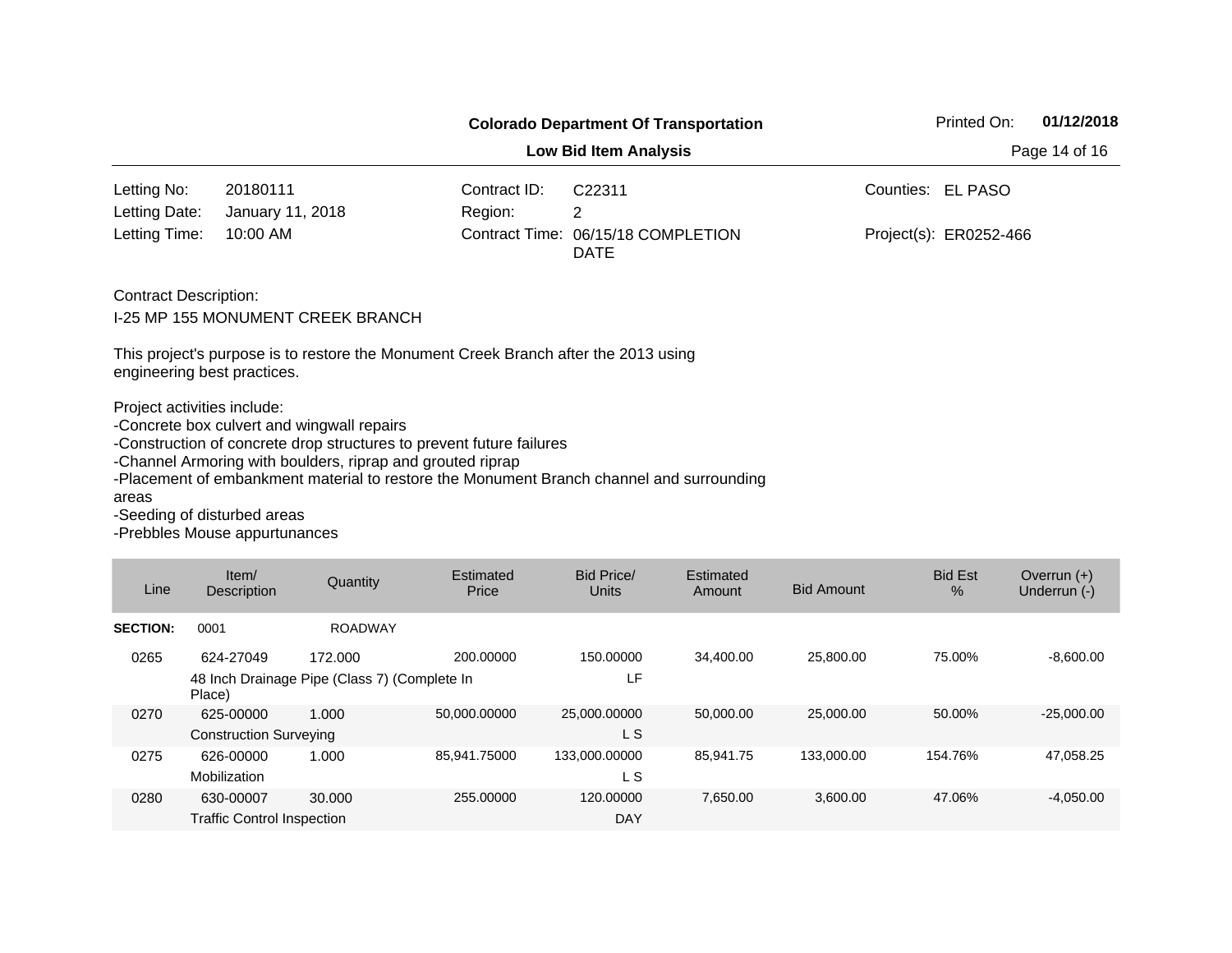|                                                                     |                                                                                                                                                                                                                   |              | <b>Colorado Department Of Transportation</b>                                             | Printed On:<br>01/12/2018   |  |  |  |  |  |
|---------------------------------------------------------------------|-------------------------------------------------------------------------------------------------------------------------------------------------------------------------------------------------------------------|--------------|------------------------------------------------------------------------------------------|-----------------------------|--|--|--|--|--|
| <b>Low Bid Item Analysis</b><br>Page 15 of 16                       |                                                                                                                                                                                                                   |              |                                                                                          |                             |  |  |  |  |  |
| Letting No:                                                         | 20180111                                                                                                                                                                                                          | Contract ID: | C <sub>22311</sub>                                                                       | Counties:<br><b>EL PASO</b> |  |  |  |  |  |
| Letting Date:                                                       | January 11, 2018                                                                                                                                                                                                  | Region:      | 2                                                                                        |                             |  |  |  |  |  |
| Letting Time:                                                       | 10:00 AM                                                                                                                                                                                                          |              | Contract Time: 06/15/18 COMPLETION<br><b>DATE</b>                                        | Project(s): ER0252-466      |  |  |  |  |  |
| <b>Contract Description:</b>                                        | <b>I-25 MP 155 MONUMENT CREEK BRANCH</b><br>This project's purpose is to restore the Monument Creek Branch after the 2013 using                                                                                   |              |                                                                                          |                             |  |  |  |  |  |
| engineering best practices.                                         |                                                                                                                                                                                                                   |              |                                                                                          |                             |  |  |  |  |  |
| Project activities include:<br>areas<br>-Seeding of disturbed areas | -Concrete box culvert and wingwall repairs<br>-Construction of concrete drop structures to prevent future failures<br>-Channel Armoring with boulders, riprap and grouted riprap<br>-Prebbles Mouse appurtunances |              | -Placement of embankment material to restore the Monument Branch channel and surrounding |                             |  |  |  |  |  |

| Line            | Item/<br>Description                           | Quantity                                              | Estimated<br>Price | Bid Price/<br>Units        | Estimated<br>Amount | <b>Bid Amount</b> | <b>Bid Est</b><br>$\frac{9}{6}$ | Overrun $(+)$<br>Underrun (-) |
|-----------------|------------------------------------------------|-------------------------------------------------------|--------------------|----------------------------|---------------------|-------------------|---------------------------------|-------------------------------|
| <b>SECTION:</b> | 0001                                           | <b>ROADWAY</b>                                        |                    |                            |                     |                   |                                 |                               |
| 0285            | 630-00012<br><b>Traffic Control Management</b> | 60.000                                                | 1.000.00000        | 760.00000<br><b>DAY</b>    | 60.000.00           | 45.600.00         | 76.00%                          | $-14,400.00$                  |
| 0290            | 630-80341                                      | 10.000<br>Construction Traffic Sign (Panel Size A)    | 45.00000           | 58,00000<br><b>EACH</b>    | 450.00              | 580.00            | 128.89%                         | 130.00                        |
| 0295            | 630-80342                                      | 40.000<br>Construction Traffic Sign (Panel Size B)    | 50.00000           | 76,00000<br><b>EACH</b>    | 2.000.00            | 3.040.00          | 152.00%                         | 1.040.00                      |
| 0300            | 630-80358<br>Panel (C Type)                    | 2.000<br>Advance Warning Flashing or Sequencing Arrow | 2.500.00000        | 1.200.00000<br><b>EACH</b> | 5,000.00            | 2,400.00          | 48.00%                          | $-2,600.00$                   |